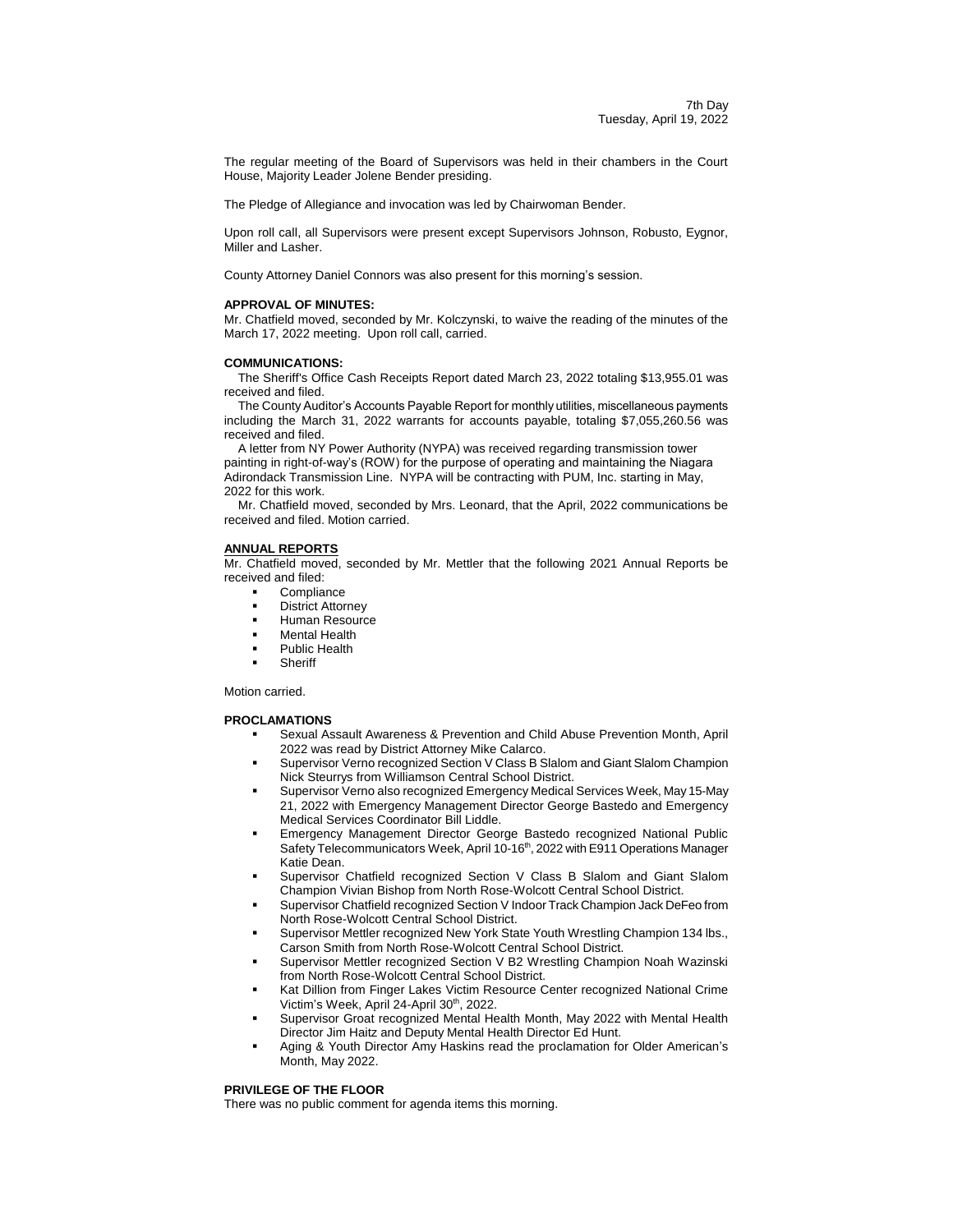## **SCHEDULED BUSINESS:**

# **RESOLUTION 185-22: AUTHORIZATION TO SIGN AMENDED AGREEMENT WITH CHILD CARING INSTITUTION - ELMCREST CHILDREN'S CENTER**

Mr. Verno presented the following:

WHEREAS, Resolution No. 357-21 authorized an Agreement with the Child Caring Institution —Elmcrest Children's Center, for the period of 7/1/21-6/30/24; and

WHEREAS, the wording of such Agreements between local Departments of Social Services and Child Caring Institutions is dictated by the New York State Office of Children and Family Services (NYS OCFS); and

WHEREAS, the NYS OCFS notified the Wayne County Department of Social Services on August 30, 2021 with the issuance of 21-OCFS-ADM-20, that the Agreements needed to be amended to reflect modifications required by the Federal Family First Prevention Services Act and Part L of Chapter 56 of the Laws of 2021; and

WHEREAS, the modifications required include language changes and changes in the procedural activities pertaining to the necessary utilization of Qualified Residential Treatment Programs (QRTP) and Qualified Individuals (QI) when placing a child into a congregate level of care facility; and

WHEREAS, this amended agreement language must be retroactive to the contract start date of 7/1/21, necessitating the use of this amended agreement language for the above agreement; now, therefore, be it

RESOLVED, that the Chairman of the Board of Supervisors is hereby authorized to execute an amended agreement with Elmcrest Children's Center subject to the County Attorney's approval as to form and content for the timeframe 7/1/21-6/30/24.

Mr. VanLaeken moved the adoption of the resolution. Seconded by Mr. Chatfield. Upon roll call, adopted.

# **RESOLUTION 186-22: AUTHORIZATION TO SIGN AMENDED AGREEMENT WITH CHILD CARING INSTITUTION – VILLA OF HOPE (ST. JOSEPH'S VILLA)**

Mr. Verno presented the following:

WHEREAS, Resolution No. 360-21 authorized an Agreement with the Child Caring Institution —Villa of Hope (St. Joseph's Villa), for the period of 7/1/21-6/30/24; and

WHEREAS, the wording of such Agreements between local Departments of Social Services and Child Caring Institutions is dictated by the New York State Office of Children and Family Services (NYS OCFS); and

WHEREAS, the NYS OCFS notified the Wayne County Department of Social Services on August 30, 2021 with the issuance of 21-OCFS-ADM-20, that the Agreements needed to be amended to reflect modifications required by the Federal Family First Prevention Services Act and Part L of Chapter 56 of the Laws of 2021; and

WHEREAS, the modifications required include language changes and changes in the procedural activities pertaining to the necessary utilization of Qualified Residential Treatment Programs (QRTP) and Qualified Individuals (QI) when placing a child into a congregate level of care facility; and

WHEREAS, this amended agreement language must be retroactive to the contract start date of 7/1/21, necessitating the use of this amended agreement language for the above agreement; now, therefore, be it

RESOLVED, that the Chairman of the Board of Supervisors is hereby authorized to execute an amended agreement with Villa of Hope (St. Joseph's Villa) subject to the County Attorney's approval as to form and content for the timeframe 7/1/21-6/30/24.

Mr. Groat moved the adoption of the resolution. Seconded by Mr. Chatfield. Upon roll call, adopted.

# **RESOLUTION 187-22: AUTHORIZATION TO SIGN AMENDED AGREEMENT WITH CHILD CARING INSTITUTION – THE HOUSE OF THE GOOD SHEPHERD**

Mr. Verno presented the following:

WHEREAS, Resolution No. 476-21 authorized an Agreement with the Child Caring Institution —The House of the Good Shepherd, for the period of 10/1/21-9/30/24; and

WHEREAS, the wording of such Agreements between local Departments of Social Services and Child Caring Institutions is dictated by the New York State Office of Children and Family Services (NYS OCFS); and

WHEREAS, the NYS OCFS notified the Wayne County Department of Social Services on August 30, 2021 with the issuance of 21-OCFS-ADM-20, that the Agreements needed to be amended to reflect modifications required by the Federal Family First Prevention Services Act and Part L of Chapter 56 of the Laws of 2021; and

WHEREAS, the modifications required include language changes and changes in the procedural activities pertaining to the necessary utilization of Qualified Residential Treatment Programs (QRTP) and Qualified Individuals (QI) when placing a child into a congregate level of care facility; and

WHEREAS, this amended agreement language must be retroactive to the contract start date of 10/1/21, necessitating the use of this amended agreement language for the above agreement; now, therefore, be it

RESOLVED, that the Chairman of the Board of Supervisors is hereby authorized to execute an amended agreement with The House of the Good Shepherd subject to the County Attorney's approval as to form and content for the timeframe 10/1/21-9/30/24.

Mr. Groat moved the adoption of the resolution. Seconded by Mr. Kolczynski. Upon roll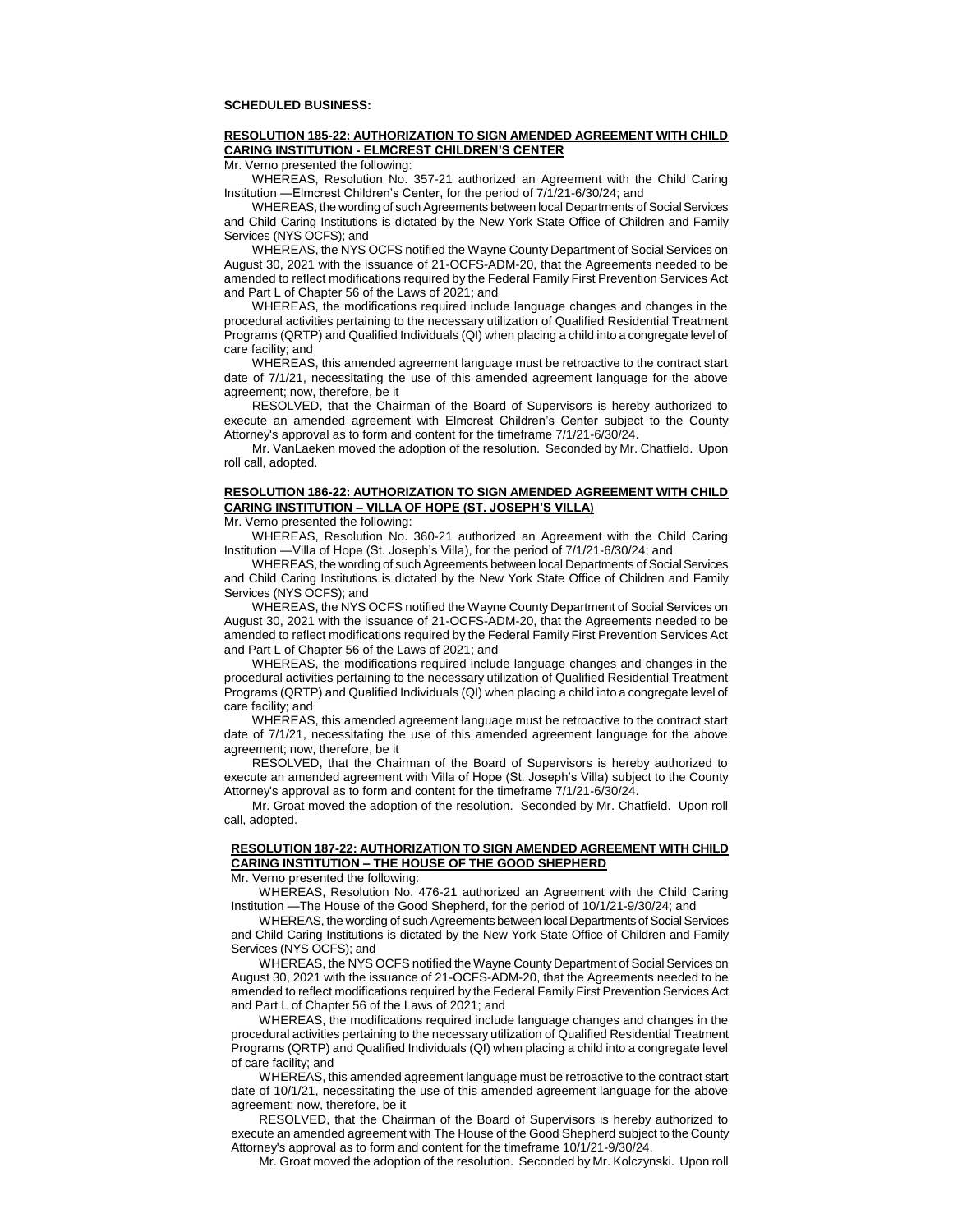#### **RESOLUTION 188-22: AUTHORIZE CONTRACT WITH VICTIM RESOURCE CENTER OF THE FINGER LAKES, INC. DBA SURVIVOR ADVOCACY CENTER FOR THE PROVISION OF DOMESTIC VIOLENCE RESIDENTIAL SERVICES**

Mr. Verno presented the following:

WHEREAS, Wayne County Department of Social Services (DSS) is responsible for ensuring a safe placeis available for victims of Domestic Violence, and

WHEREAS, Victim Resource Center of the Finger Lakes, Inc. DBA Survivor Advocacy Center is certified to provide residential services in Wayne County, and

WHEREAS, Victim Resource Center of the Finger Lakes, Inc. DBA Survivor Advocacy Center has provided such residential services in a competent manner in the past, therefore be it

RESOLVED, that the Chairman of the Wayne County Board of Supervisors is hereby authorized to execute a contract with the Victim Resource Center of the Finger Lakes, Inc., DBA Survivor Advocacy Center subject to the County Attorney's approval as to form and content, for the provision of Residential Domestic Violence Services in accordance with 18 NYCRR 408. The term of the contract will be 1/1/22 through 12/31/22 at a cost not to exceed \$75,000.

Mr. Chatfield moved the adoption of the resolution. Seconded by Mr. Mettler. Upon roll call, adopted.

# **RESOLUTION 189-22: AUTHORIZATION TO ACCEPT \$500,000 ALLOCATION FROM NEW YORK STATE OFFICE OF CHILDREN AND FAMILY SERVICES (NYS OCFS) FOR MAINTENANCE OF THE MDT/CAC**

Mr. Verno presented the following:

WHEREAS, Resolution #090-19 authorized Wayne County Department of Social Services (WCDSS) to accept a 3-year award from New York State Office of Children and Family Services (NYS OCFS) to establish the opening of a Multi-Disciplinary Team (MDT) operated Child Advocacy Center (CAC) in Wayne County, which opened in 2021; and

WHEREAS, New York State Office of Children and Family Services (NYS OCFS) has committed up to \$500,000 for five years with an annual maximum of \$100,000 to maintain operations of the MDT/CAC; and

WHEREAS, Wayne County Department of Social Services is desirous of continuing to provide these valuable services to children and families within our community; now therefore be it

RESOLVED, that the Commissioner of the Wayne County Department of Social Services is hereby authorized to accept the \$500,000 allocation to be used for the maintenance of operations of the Wayne County Multi-Disciplinary Team Child Advocacy Center; and be it further

RESOLVED, that should monies not be forthcoming from OCFS in a sixth (or any subsequent) year, the contract will terminate; and be it further

RESOLVED, the Commissioner of the Department of Social Services or her designee is granted permission to sign any necessary paperwork for the acceptance of such award.

Mr. Mettler moved the adoption of the resolution. Seconded by Mr. Chatfield. Upon roll call, adopted.

# **RESOLUTION 190-22: AUTHORIZATION TO RENEW A CONTRACT FOR CHILD-ONLY SERVICES WITH ARC OF WAYNE**

Mr. Verno presented the following:

WHEREAS, it is a high priority of the Wayne County Department of Social Services (WCDSS) to break the cycle of poverty and dependence on government cash subsidies; and

WHEREAS, per Resolution No. 275-20, the County of Wayne entered into a contract with the ARC of Wayne for the Provision of Child-Only Services for the one (1) year contract period of 7/1/20-6/30/21 with a possible two (2) year renewal at \$80,397 for 7/1/21-6/30/22 and \$81,979 for the contract period of 7/1/22-6/30/23; and

WHEREAS, the services provided by the ARC of Wayne have been satisfactory; and

WHEREAS, WCDSS is now desirous of renewing the contract with the ARC of Wayne for Child-Only Services for the contract term of 7/1/22-6/30/23 for an amount of \$81,979; therefore be it

RESOLVED, that the Chairman of the Board is hereby authorized to renew the contract on behalf of the County of Wayne with the ARC of Wayne for the provision of Child-Only Services for a one (1) year contract period of 7/1/22-6/30/23 at an amount not to exceed \$81,979, subject to the approval of the County Attorney as to form and content.

Mr. Kolczynski moved the adoption of the resolution. Seconded by Mr. Chatfield. Upon roll call, adopted.

# **RESOLUTION 191-22: AUTHORIZATION TO PURCHASE REPLACEMENT OFFICE EQUIPMENT FOR WORKFORCE DEVELOPMENT STAFF AND AMEND BUDGET**

Mr. Verno presented the following:

WHEREAS, the Wayne County Board of Supervisors terminated a lease agreement with the New York State Department of Labor (NYSDOL) for shared space on the 2<sup>nd</sup> floor of the Health Services Building per resolution 21-512, and

WHEREAS, upon notification of this decision, Wayne County Department of Social Services (DSS) was informed that office equipment being used by the Workforce Development unit staff was owned by NYSDOL; and

WHEREAS, NYSDOL has requested that this furniture be returned to their possession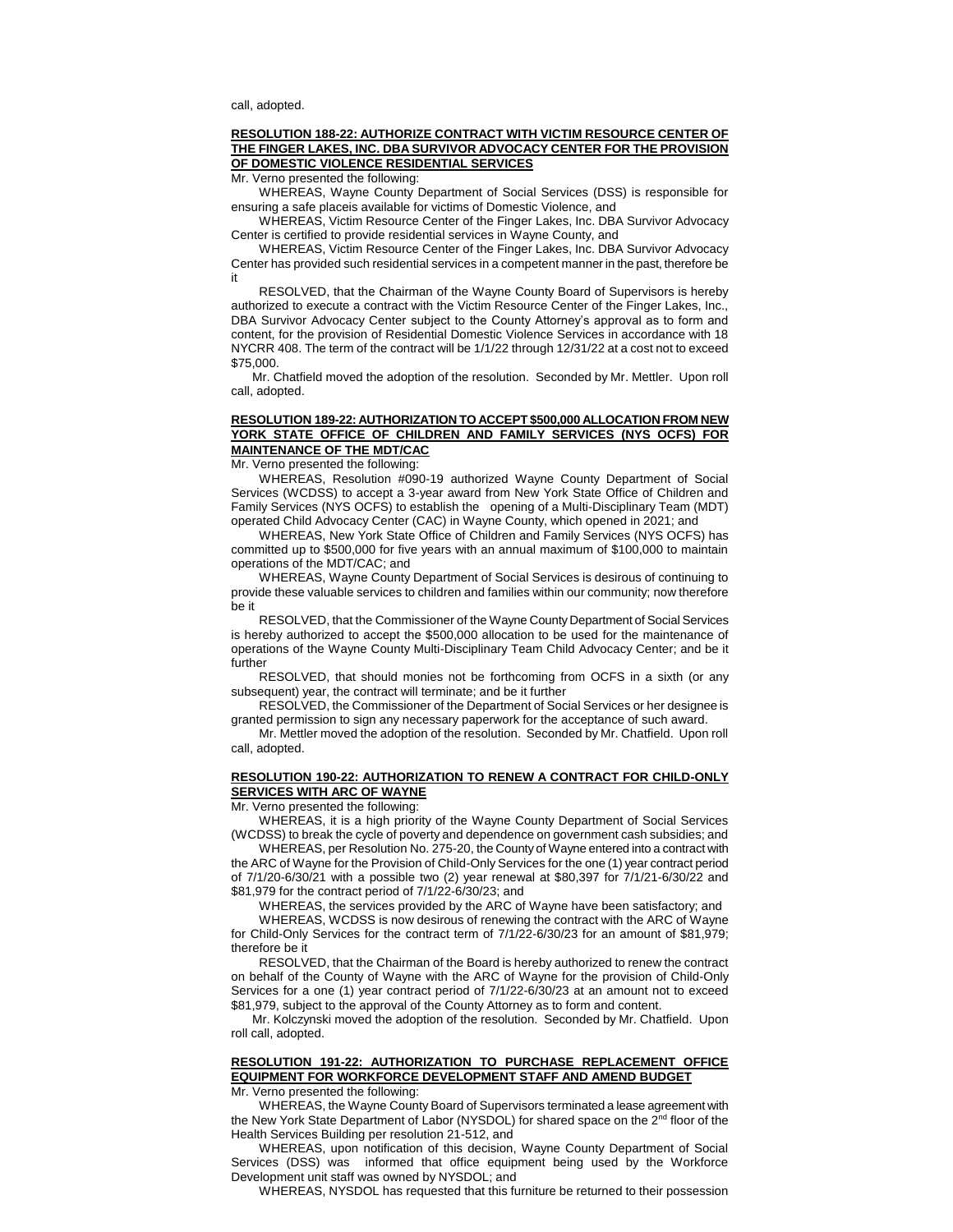immediately; and

WHEREAS, in consultation with the Wayne County Buildings and Grounds Department, DSS has failed to identify surplus equipment that would be appropriate to fit the existing cubicle structure/set up; and

WHEREAS, replacement office equipment would cost \$18,864; and

WHEREAS, DSS is desirous of amending the 2022 budget to facilitate the purchase of the office equipment in 2022; therefore be it

RESOLVED, that the County Treasurer is authorized to amend the 2022 County Budget as follows:

#### **A1990 Contingent Fund General**

(Appropriations)

\$4,744 from 54000 Contractual Expenses

#### **A6010 Department of Social Services**

(Revenue)

\$9,400 to 44610 Social Services Administration Federal \$4,720 to 43610 Social Services Administration State

(Appropriations)

\$18,864 to 52200 Office Equipment

Mrs. Leonard moved the adoption of the resolution. Seconded by Mr. Brady. Upon roll call, adopted.

# **RESOLUTION 192-22: AUTHORIZATION TO RETAIN A PART-TIME ATTORNEYFOR THE DEPARTMENT OF SOCIAL SERVICES AND AMEND THE 2022 BUDGET**

Mr. Verno presented the following:

WHEREAS, the Commissioner of the Wayne County Department of Social Services has accepted the resignation of a full-time Assistant Social Services Attorney; and

WHEREAS, with the resignation of this attorney, the DSS Legal Department will be reduced to two FTE attorneys, tasked with managing the full complement of legal work related to Child-Welfare, the needs of vulnerable adults, services related to the establishment and enforcement of Child-Support Collection and the representation of this department in Fair Hearings for both Services and Temporary Assistance programs; and

WHEREAS, the present case activity and demand for services from the Legal Department will far exceed the capabilities and capacity of two attorneys; and

WHEREAS, the county as a whole, and this department do have precedent in previously engaging part-time attorneys from the community to work a minimal number of hours for the purpose of supporting the essential work of this department; and

WHEREAS, the Department of Social Services has identified an attorney who is willing to step in as a part-time Assistant DSS Attorney, as he has agreed to assume responsibilities associated with Child Support Enforcement; and

WHEREAS, the county has previously set the cost associated with comparable efforts at \$60.00/hour; therefore be it

RESOLVED, that the Commissioner of Social Services is hereby authorized to hire a part-time Assistant DSS Attorney to temporarily assume the duties of the vacant DSS attorney position at a rate of pay of \$60.00/hour not to exceed 18 hours/week; and be it further

RESOLVED, the County Treasurer is authorized to amend 2022 Wayne County Budget as follows:

#### **A60101 Department of Social Services**

(Appropriations)  $$28,080$  from 51594  $2<sup>nd</sup>$  Assistant Attorney<br> $$28,080$  to 51707 Assistant DSS Part-Ti Assistant DSS Part-Time Attorney

Mr. Mettler moved the adoption of the resolution. Seconded by Mr. Kolczynski. Upon roll call, adopted.

#### **RESOLUTION 193-22: AUTHORIZATION TO CONTRACT WITH NYS INDUSTRIES FOR THE DISABLED (NYSID) FOR NUTRITION PROGRAMMING AND AMEND THE COUNTY BUDGET**

Mr. Verno presented the following:

WHEREAS, the Wayne County Department of Aging and Youth received State and Federal Funding to support nutrition programming; and

WHEREAS, NYSID has requested to enter into contracts with the department for the Home Delivered Meal program and the bulk food preparation for the Congregate Meal program, certifying a local agency, The Arc Wayne, to perform the functions under the contract; and

WHEREAS, the cost per meal for Home Delivered Meals for 2022 will be \$8.70 per meal (increased from 2021 rate of \$5.19) and the cost per meal for bulk food for the Congregate Meal Program will be \$7.50 per meal (increased from 2021 rate of \$4.26 per meal); and

WHEREAS, the increased meal cost will require a higher contract amount that projected in the approved 2022 county budget, therefore be it

RESOLVED, that the Wayne County Department of Aging and Youth is authorized to enter into two contracts with NYSID. One contract for Home Delivered Meals will run from April 1, 2022 until December 31, 2022 in the amount of \$332,775 for the preparation and delivery of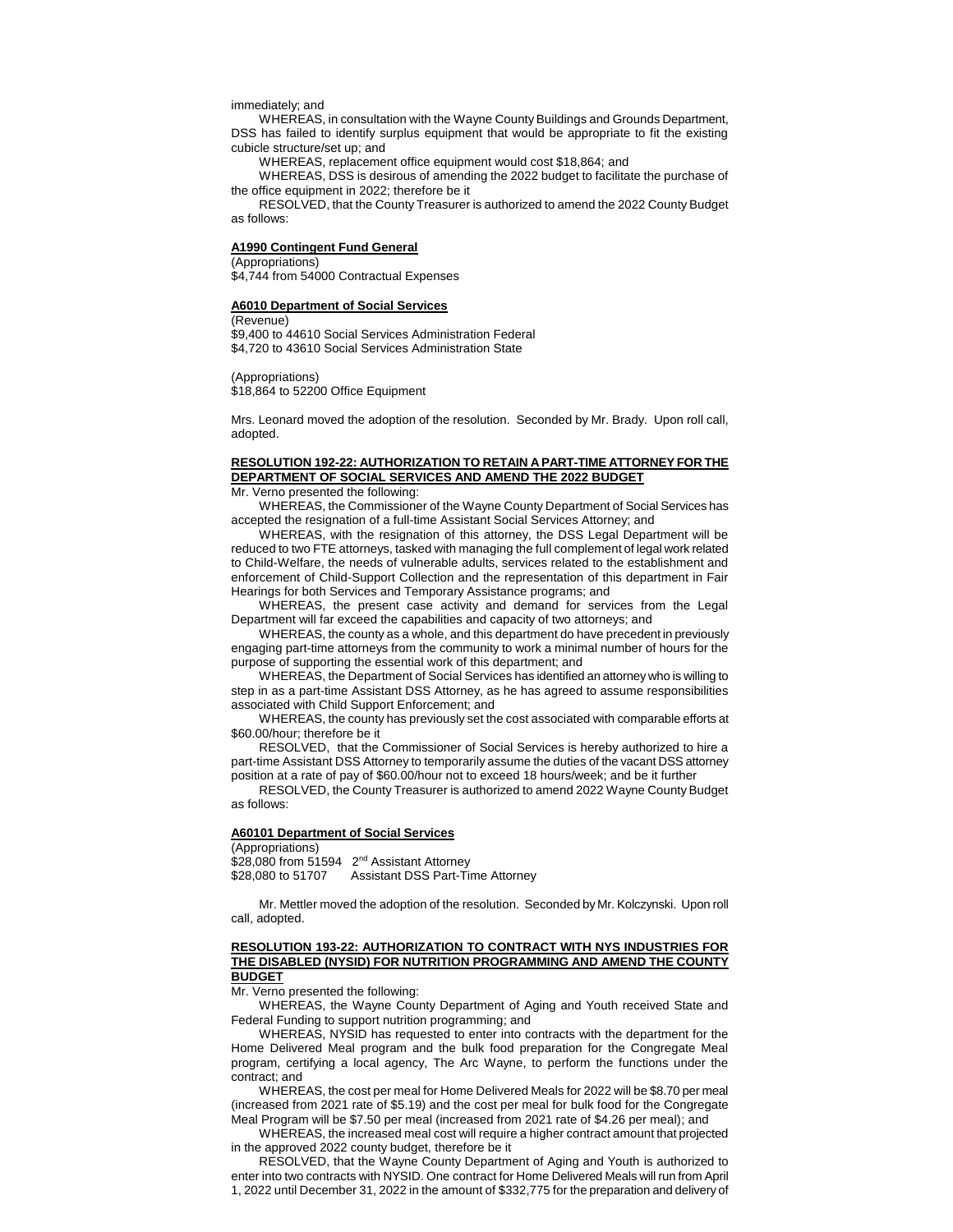38,250 meals to eligible seniors. The second contract for preparation and delivery of 14,220 bulk meals to the Congregate Meal sites will run from April 1, 2022 until December 31, 2022 in the amount of \$106,875; and further be it

RESOLVED, that the Chairman of the Board is authorized and directed to sign these contracts, subject to the approval of the County Attorney, and further be it

RESOLVED, that the Wayne County Treasurer is authorized to make the following adjustments to the 2022 Aging and Youth Budget:

# **Account A6772-Office for Aging**

(Appropriations) \$241,000 from 54891 Other Direct Expenses \$58,125 to 54660 Key Industries \$182,875 to 54466 Home Delivered Meals

Mr. Chatfield moved the adoption of the resolution. Seconded by Mr. Mettler. Upon roll call, adopted.

#### **RESOLUTION 194-22: AUTHORIZATION TO SUBMIT THE 2022 ANNUAL IMPLEMENTATION PLAN AND OCFS RESOURCE ALLOCATION PLAN FOR AGING & YOUTH**

Mr. Verno presented the following:

WHEREAS, the Chairman of the Board is required to sign the Annual Implementation Plan (budgets) for the year 2022 in order to receive the funding for Aging Services from the NYS Office for Aging. The funding components that must be submitted include the following:

- Federal-Older Americans Act for the period January 1, 2022 through December 31, 2022-Titles III-B, III-C-1, III-C-2, III-D, III-E
- Federal- Balancing Incentive Program (BIP) April 1, 2022 through March 31, 2023
- Federal Medicare Improvements for Patients and Providers Program (MIPPA) October 2021-September 2022
- State Grants for the period April 1, 2022 through March 31, 2023
- WIN (Wellness in Nutrition)
- CSI (Community Services Initiative)
- EISEP (Expanded In-Home Services for the Elderly)
- CSE (Community Service for the Elderly)
- HIICAP (Health Insurance Information Counseling and Assistance Program)
- **Transportation**
- Unmet Needs

WHEREAS, NY State Office of Children and Family Services requires the Chairman of the Board of Supervisors to sign the OCFS Resource Allocation Plan in order to receive funding for youth development and runaway/homeless programs which supports the Youth Bureau and various youth service programs in Wayne County, and

WHEREAS, the Aging funding for BIP/NY Connects and MIPPA require supplemental applications partway through the year that also require the signature of the Chairman of the Board, and

WHEREAS, the Youth Department RAP plan requires signatures also for any amendments, authority for which can be delegated to the Department Head, and

WHEREAS, there are no major fiscal or programmatic changes planned to either the youth or aging plans in 2022 compared with 2021, and

WHEREAS any modifications to the originally submitted plans that require a county budget modification would still be subject to Board of Supervisor review and approval, therefore be it

RESOLVED, that the Chairman of the Board of Supervisors is hereby authorized and directed to sign the Aging Department state plan for 2022, including supplemental applications, and the Youth Department RAP plan for the year 2022, subject to County Attorney approval, and be it further

RESOLVED, that the Wayne County Board of Supervisors authorizes the Director of the Department of Aging and Youth, Amy Haskins, to sign the OCFS budget amendments for the 2022 program year.

Mr. Kolczynski moved the adoption of the resolution. Seconded by Mr. Brady. Upon roll call, adopted.

# **RESOLUTION 195-22: AUTHORIZATION TO AMEND SALARY FOR GRADUATE PRACTICAL NURSE POSITIONS AT THE NURSING HOME**

Mr. Groat presented the following:

WHEREAS, the Board of Supervisors authorized the hiring of four (4) Graduate Practical Nurses by the Wayne County Nursing Home in Resolution #933-02, #539-09, # 412-10 and #681-13 in an effort to address the shortage of licensed nurses, and

WHEREAS, the Board of Supervisors last amended the salary for the Graduate Practical Nurses by resolution #681-13 to 20 cents over the Certified Nursing Assistant Job Rate; now, therefore be it,

RESOLVED, that effective April 1, 2022 and annually thereafter, the salary for the temporary positions of Graduate Practical Nurse at the Wayne County Nursing Home shall be increased 20 cents over the current Certified Nursing Assistant Job Rate.

Mr. Chatfield moved the adoption of the resolution. Seconded by Mr. Kolczynski. Upon roll call, adopted.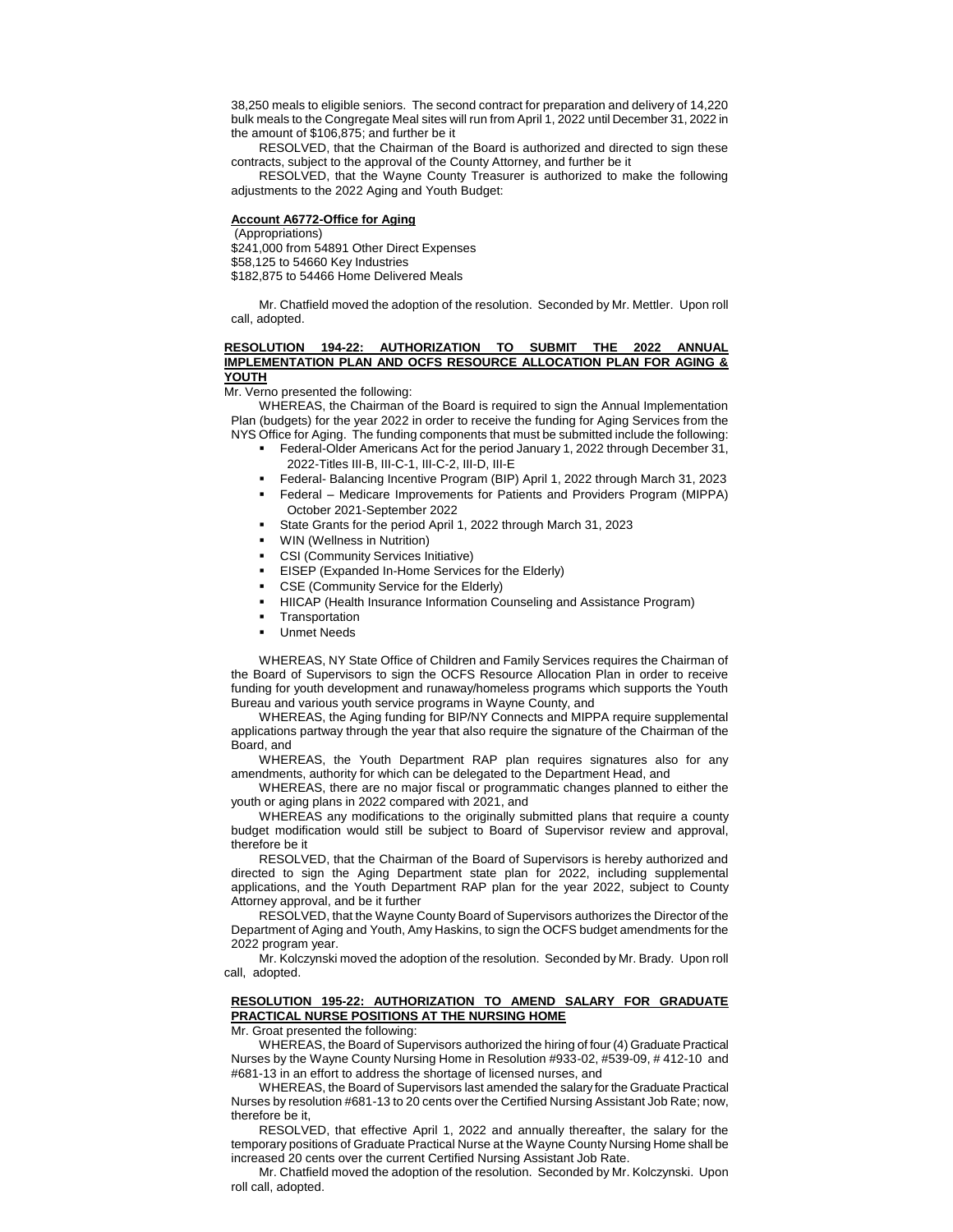# **RESOLUTION 196-22: AUTHORIZING ANNUAL HISTORICAL LICENSE AND AGREEMENT WITH P&NP COMPUTER SERVICES, INC. AND WAYNE COUNTY NURSING HOME**

Mr. Groat presented the following:

WHEREAS, the current agreement with P&NP Computer Services Inc., the provider of Wayne County Nursing Home's former billing software, expires 6/30/2022 ; and

WHEREAS, the Wayne County Nursing Home by law is required to have access to, and to retain the clinical records contained within that billing software, for a period of at least six years from date of discharge or death; and therefore be it

RESOLVED, that the Chairman of the Board of Supervisors is authorized to execute an agreement on behalf of the Wayne County Nursing Home, with P&NP Computer Services, Inc. for the Annual Historical License and Agreement effective July 1, 2022 to June 30, 2023 subject to the County Attorney's approval as to form and content.

Mr. Chatfield moved the adoption of the resolution. Seconded by Mrs. Leonard. Upon roll call, adopted.

## **RESOLUTION 197-22: AUTHORIZATION TO CONTRACT WITH WAYNE-FINGER LAKES BOCES FOR TRANSPORTATION FOR THE EARLY INTERVENTION AND PRE-K PROGRAMS**

Mr. Groat presented the following:

WHEREAS, pursuant to Education Law, Section 4410, Subdivision 8, "the municipality in which a preschool child resides shall, beginning with the first day of service, provide either directly or by contract for suitable transportation;" and

WHEREAS, Wayne County School Districts provide in-county transportation for children in the Early Intervention and Pre-K programs; and

WHEREAS, the County currently contracts with Wayne-Finger Lakes BOCES to manage invoicing and payment for services, as a pass through entity, between the Districts and the County; and

WHEREAS, transportation is required for the following sites: Wayne County Chapter ARC facility located in Newark, programs at the Red Creek Central School and Williamson Central School, and within Wayne County for Childcare; and

WHEREAS, the Director of Public Health is desirous in entering into a new contract with Wayne Finger Lakes BOCES to facilitate such service within Wayne County beginning on July 1, 2022 to June 30, 2023, with the option to renew contract for two (2) additional one (1) year periods, upon mutual agreement, the transportation rate will be \$47.00 per child per day with a minimum charge of \$138.00 when transporting fewer than three children on any particular route; now, therefore, be it

RESOLVED, that the Chairman of the Board of Supervisors is hereby authorized to execute a contract, and sign any amendments to this contract, with the Wayne - Finger Lakes BOCES to invoice the County and distribute payment to the Districts for the transportation of children in the Early Intervention and Pre – K programs to the Wayne County Chapter ARC facility in Newark, programs at the Red Creek Central School and Williamson Central School, and within Wayne County for Childcare, beginning on July 1, 2022 to June 30, 2023, with the option to renew contract for two (2) additional one (1) year periods, upon mutual agreement, for the amount of \$47.00 per child per day with a minimum charge of \$138.00 when transporting fewer than three children on any particular route, subject to the approval of the County Attorney as to form and content and meeting insurance requirements.

Mrs. Leonard moved the adoption of the resolution. Seconded by Mr. Brady. Upon roll call, adopted.

## **RESOLUTION 198-22: AUTHORIZATION TO AMEND RELATED SERVICES CONTRACTS WITH PROVIDERS OF SERVICES FOR PRESCHOOLERS WITH HANDICAPPING CONDITIONS**

Mr. Groat presented the following:

WHEREAS, Wayne County Public Health (WCPH) currently holds contracts with providers of related services for physically handicapped and developmentally delayed children through Resolution Nos. 264-21, 353-21,551-21, 602-21, 179-22, and 180-22 ; and

WHEREAS, WCPH has a continued shortage of providers for related services; and WHEREAS, current rates paid by WCPH to providers are less than Medicaid reimbursement rates; and

WHEREAS, WCPH was notified of increased Medicaid rates for the Pre-School Supportive Health Services Program (PSSHSP) effective July 1, 2017 and that resulting Medicaid cost settlement reports indicate that the rates for related services that Wayne County currently contracts for the PSSHSP are not sufficient; and

WHEREAS, after review of rates for related services provided by surrounding counties, WCPH wishes to increase our current rate of \$70 / .5hr for individual services to \$80 / .5hr to be comparable with surrounding counties, to attract new related services providers, and conform with Medicaid standards beginning on July 1, 2022 to June 30, 2024; and

WHEREAS, after review of the rates for coordination as a related service provided by surrounding counties, WCPH wishes to increase our current rate of \$20 / .5hr of coordination to \$50 / .5hr to be comparable with surrounding counties; now, therefore, be it

RESOLVED, that the Chairman of the Board of Supervisors is hereby authorized to amend Resolution Nos. 264-21, 353-21, 551-21, and 602-21; to amend contracts with Related Service Providers to increase the rate of \$70 / .5hr to \$80 / .5hr for individual services and \$20 / .5hr to \$50 / 5hr for coordination beginning on July 1, 2022 to June 30, 2024, subject to the approval of the County Attorney as to form and content: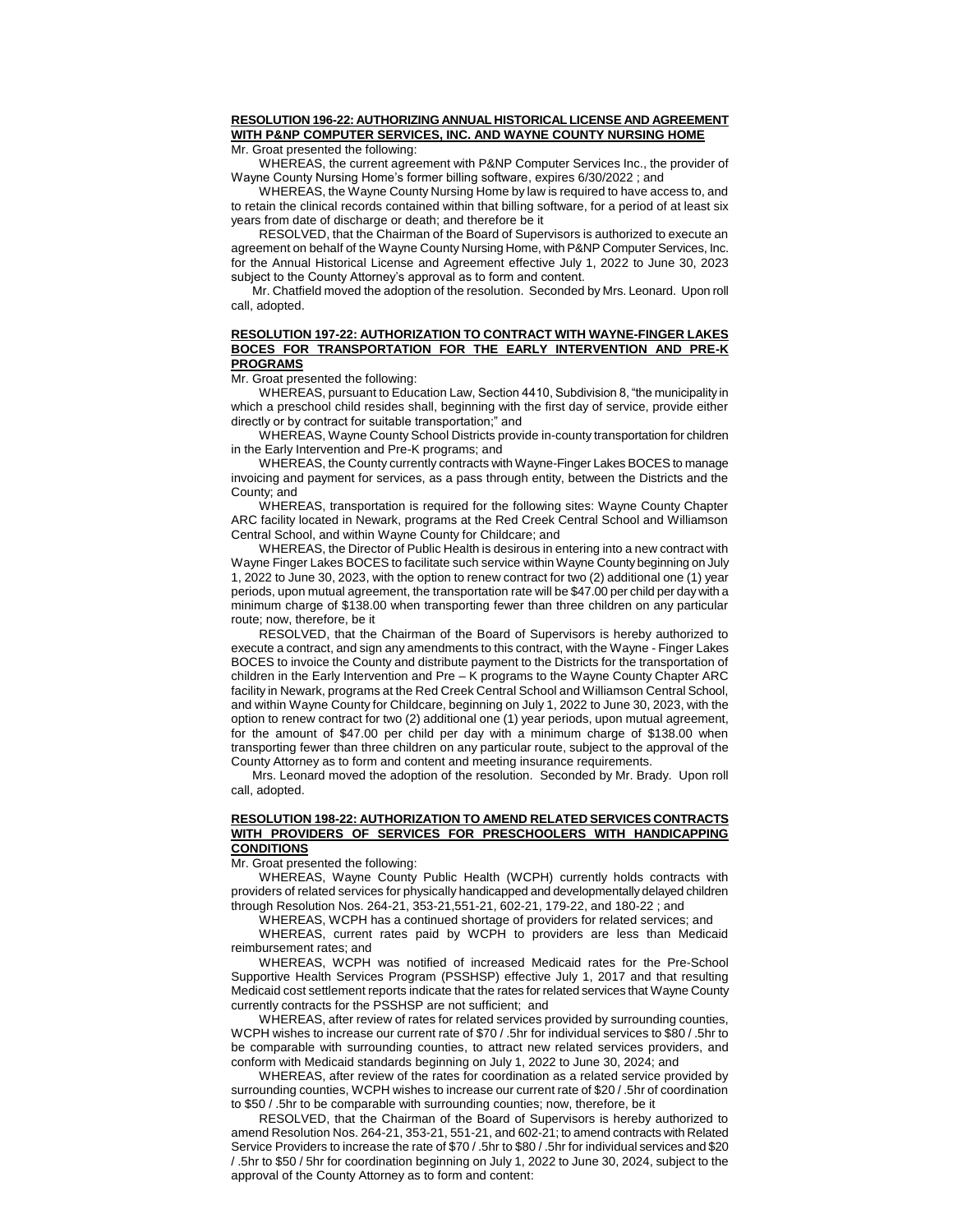- Affinity Rehabilitation, LLP (Lifespan PT, OT & SLP): speech therapy, occupational therapy, physical therapy, psychological services - \$80/.5hr; coordination of services  $-$  \$50/ $.5$ hr.
- Cheryl Ann Aroesty: occupational therapy, parent counseling/training \$80/.5hr; coordination of services - \$50/.5hr;
- Katrina Briggs: speech therapy \$80/.5hr; coordination of services \$50/.5hr;
- Breaking Boundaries OT & PT Services, PLLC: occupational therapy, physical therapy - \$80/.5hr; coordination of services - \$50/.5hr;
- Bright Start Pediatric SLP and OT Services, PLLC: speech therapy, occupational therapy, physical therapy, psychological services, parent counseling/training - \$80/.5hr; coordination of services - \$50/.5hr; ;
- Building Blocks Comprehensive Services, Inc,: speech therapy, occupational therapy, physical therapy, psych, parent counseling/training, service coordination - \$80/.5hr; coordination of services - \$50/.5hr;
- Building Blocks Learning Center, LLC: speech therapy, occupational therapy, physical therapy - \$80/.5hr; coordination of services - \$50/.5hr.
- Clyde-Savannah CSD: Speech Therapy, Occupational Therapy, Physical Therapy, Psych. Services, Counseling, Parent Counseling & Training, \$80/.5hr; Group (up to 5) \$50/.5/child; Coordination of services - \$50/.5hr.
- Children's Therapy Network: speech therapy, occupational therapy, physical therapy - \$80/.5; coordination of services - \$50/.5hr;
- Clinical Associates of the Finger Lakes: speech therapy, occupational therapy, physical therapy, psychological service/counseling, audiology services/evaluations, assistive technology, counseling, parent counseling/training, social work - \$80/.5hr; coordination of services - \$50/.5;
- Christine R. DeFisher: speech therapy \$80/.5hr; coordination of services \$50/.5;
- Daystar for Medically Fragile Children, Inc: speech therapy, occupational therapy, physical therapy, music therapy, parent counseling & training, and social work - \$80/.5hr; coordination of services - \$50/.5hr.
- Finger Lakes Cerebral Palsy, Inc.: speech therapy, occupational therapy, physical therapy, psychological service, parent counseling/training, play therapy, service coordination, assistive technology - \$80/.5hr; coordination of services - \$50/.5;
- Christina (Tina) Gergely; speech therapy, assistive technology \$80/.5hr; coordination of services - \$50/.5hr;
- Kimberly Golden: occupational therapy \$80/.5hr; coordination of services \$50/.5hr;
- Jill M. Gottesman-Kelley: speech therapy, assistive technology \$80/.5hr; coordination of services - \$50/.5;
- Hearing & Speech Center of Rochester, Inc.: speech therapy, audiology services \$80/.5hr; coordination of services - \$50/.5hr;
- Andrea Habecker: occupational therapy \$80/.5; coordination of services \$50/.5;
- Richard M. Hilton: speech therapy \$80/.5hr; coordination of services \$50/.5;
- Sheila Howe: occupational therapy, parent counseling/training \$80/.5hr; coordination of services \$50/.5;
- Melissa Irhig: speech therapy, assistive technology \$80/.5hr; coordination of services - \$50/.5;
- Carmen Ishman: speech therapy/dysfluency \$80/.5hr; coordination of services \$50/.5;
- Jennifer Kelly: speech therapy \$80/.5hr; coordination of services \$50/.5;
- Finger Lakes Therapy Works, PLLC: speech therapy, occupational therapy; physical therapy, psych services- \$80/.5hr; coordination of services - \$50/.5; ;
- Amy LaDow Fisher: vision therapy, orientation & mobility \$80/.5hr; coordination of services - \$50/.5;
- Susan T. Lapp: occupational therapy \$80/.5hr; coordination of services \$50/.5;
- Theresa Lehman: vision therapy and assistive technology \$80/.5hr; coordination of services - \$50/.5hr;
- Kimberly F. McCaffrey: speech therapy \$80/.5hr; coordination of services \$50/.5;
- Karen A. Meuler: physical therapy \$80/.5hr; coordination of services \$50/.5;
- Karen Miller: physical therapy and assistive technology \$70/.5hr; coordination of services - \$50/.5hr
- Liberty Resources Post, PLLC: speech therapy, occupational therapy, physical therapy, psych services, music therapy, counseling, parent counseling/training, social work \$80/.5hr; group (up to 5) \$50/.5/child; coordination of services - \$50/.5.
- Lyons CSD: speech therapy, occupational therapy, physical therapy, \$80/.5hr; coordination of services - \$50/.5hr;
- North Rose-Wolcott CSD: speech therapy, occupational therapy, physical therapy, \$80/.5hr; coordination of services - \$50/.5hr;
- Marcy P. Osburn: physical therapy \$80/.5hr; coordination of services \$50/.5;
- Aubrey Palmer: speech therapy, assistive technology \$80/.5hr; coordination of services - \$50/.5;
- Palmyra-Macedon CSD: speech therapy, occupational therapy, physical therapy \$80/.5hr; coordination of services - \$50/.5;
- Kevin Penner: occupational therapy \$80/.5; coordination of services \$50/.5;
- Red Creek CSD: speech therapy, occupational therapy, physical therapy, vision therapy, psychological services, counseling, parent counseling/training, teacher of deaf, assistive technology - \$80/.5hr; coordination of services - \$50/.5;
- Room to Bloom: speech therapy, occupational therapy, physical therapy \$80/.5hr; coordination of services - \$50/.5hr;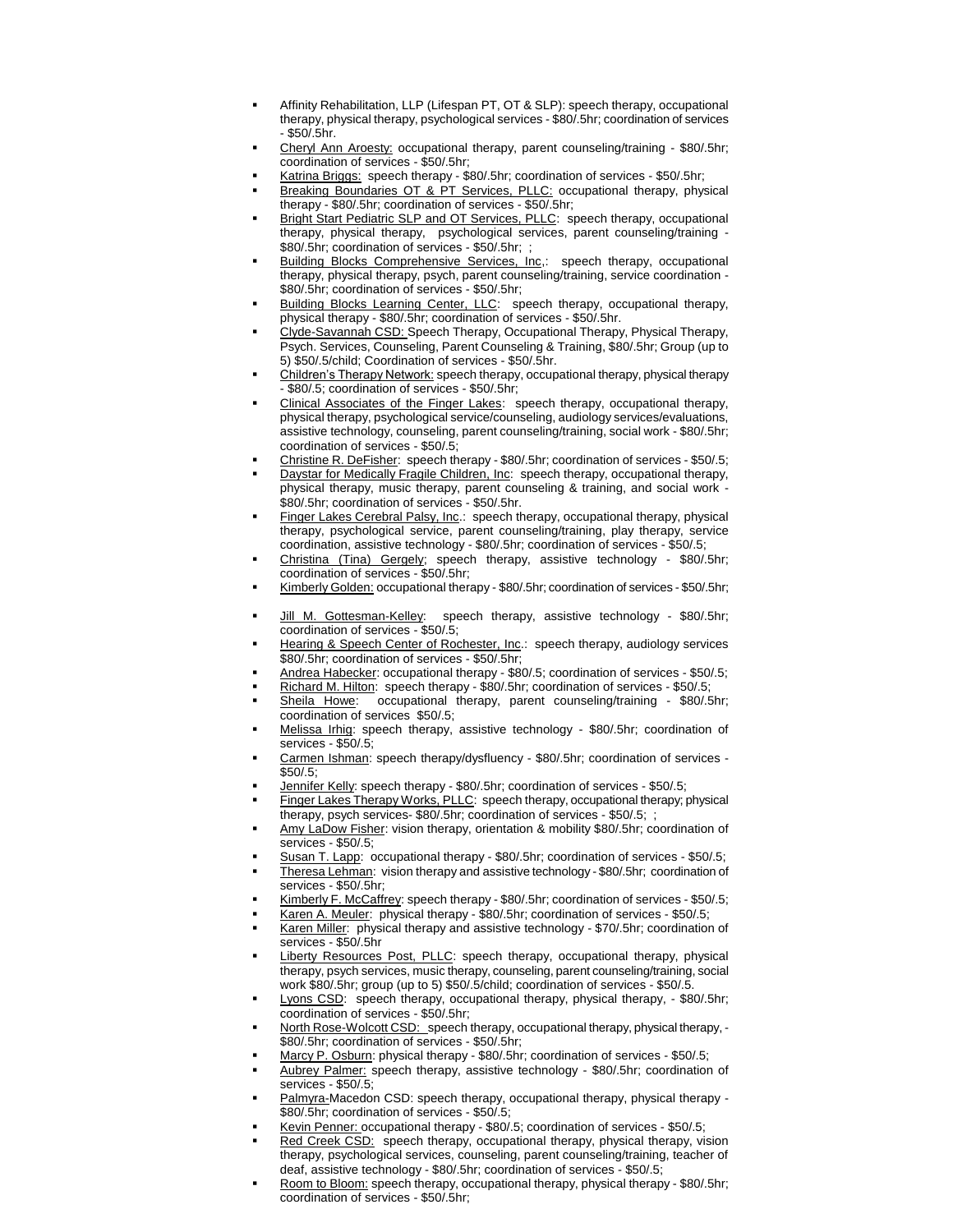- JoAnn Salerno: speech therapy \$80/.5hr; coordination of services \$50/.5hr;
- Kristi A. Sergeant: occupational therapy \$80/.5hr; coordination of services \$50/.5hr;
- Step By Step PT, OT, and SLP Services, PLLC: speech therapy, occupational therapy, physical therapy, and psychological services - \$80/.5hr; coordination of services - \$50/.5hr
- Matthew Strauss: speech therapy \$80/.5hr; coordination of services \$50/.5;
- Leah Talbot: physical therapy \$80/.5hr; coordination of services \$50/.5;
- LEAP OT, PT and SLP, PLLC: speech therapy, occupational therapy, physical therapy, parent counseling/training, - \$80/.5hr; coordination of services - \$50/.5;
- Therapy Partners: speech therapy, occupational therapy, physical therapy, vision therapy, parent counseling/training - \$80/.5hr; coordination of services - \$50/.5;
- Jennifer Thomson: speech therapy \$80/.5hr; coordination of services \$50/.5;
- Christine A. Toner: speech therapy \$80/.5hr; coordination of services \$50/.5; Upstate Music Therapy Center, LLC (Amy Thomas): music therapy - \$80/.5hr; coordination of services - \$50/.5;
- Ruth VanGorder: occupational therapy \$80/.5hr; coordination of services \$50/.5;
- Bridgett Viens: speech therapy \$80/.5hr; coordination of services \$50/.5;
- Alissa Waughtel: speech therapy \$80/.5hr; coordination of services \$50/.5;
- Wayne ARC: speech therapy, occupational therapy, physical therapy, vision therapy, psychological service, music therapy, counseling, parent counseling/training, play therapy, service coordination, assistive technology - \$80/.5hr; coordination of services - \$50/.5;
- Wayne County Action Program, Inc.: Coordination of services \$50/.5
- Williamson CSD: speech therapy, occupational therapy, physical therapy, psychological services, assistive technology, counseling - \$80/.5hr; coordination of services - \$50/.5hr;
- Allison Williams: occupational therapy \$80/.5hr; coordination of services \$50/.5;
- United Cerebral Palsey Association of Rochester: speech therapy, occupational therapy, physical therapy, music therapy, assistive technology, parent counseling/training, social work - \$80/.5hr; coordination of services - \$50/.5;

Mr. Chatfield moved the adoption of the resolution. Seconded by Mr. Mettler. Upon roll call, adopted.

#### **RESOLUTION 199-22: AUTHORIZATION TO CONTRACT WITH NEW YORK STATE DEPARTMENT OF HEALTH FOR THE PROVISION OF RABIES CONTROL ACTIVITIES** Mr. Groat presented the following:

WHEREAS, Wayne County Public Health (WCPH) is required by the New York State Department of Health (NYSDOH) to perform rabies control activities such as authorization and reimbursement of human rabies treatments, authorization of specimen testing, provide pet vaccination clinics and perform education and prevention activities; and

WHEREAS, WCPH wishes to renew the Rabies Control Program contract with the NYSDOH for the period of April 1, 2022 through March 31, 2025, for a total contract amount of \$47,322, with an annual reimbursement amount of \$15,774; now, therefore, be it

RESOLVED, that the Chairman of the Board of Supervisors is hereby authorized to sign a contract, and any future amendments, with the NYSDOH to perform Rabies Control activities for the period of April 1, 2022 through March 31, 2025 for a total amount of \$47,322, not to exceed \$15,774 annually, subject to the approval of the County Attorney as to form and content.

Mr. Chatfield moved the adoption of the resolution. Seconded by Mr. Brady. Upon roll call, adopted.

## **RESOLUTION 200-22: AUTHORIZATION TO RENEW OR ESTABLISH CONTRACTS OF AFFILIATION BETWEEN WAYNE BEHAVIORAL HEALTH NETWORK AND LOCAL AREA COLLEGES & UNIVERSITIES FOR STUDENT FIELDWORK INTERNSHIP EDUCATION**  Mr. Groat presented the following:

WHEREAS, many local colleges & universities (i.e. SUNY Brockport, Greater Rochester Collaborative-GRC, St. John Fisher, Monroe Community College, Finger Lakes Community College, Roberts Wesleyan, University of Rochester, Syracuse University, etc.) all have established educational programs in various health & human service related programs, and as such these educational institutions often desire to have certain students receive fieldwork educational experiences at Wayne Behavioral Health Network; and

WHEREAS, Wayne Behavioral Health Network (WBHN) is willing to accept said students for such purposes from the various colleges & universities given WBHN has a long-standing history as being a teaching & training facility; and

WHEREAS, this arrangement is mutually beneficial to all parties, however more particularly to WBHN as providing this fieldwork educational program experience to students assists WBHN in meeting and addressing the increasing community needs for behavioral health treatment, it also contributes to the agency financially, it enriches the agency's staffing milieu, enhances the educational environment of our agency, and contributes to the development and growth of the Behavioral Health & Human Service Professions; NOW, therefore, be it

RESOLVED that the Chairman of the Wayne County Board of Supervisors, subject to County Attorney approval as to form and content, is authorized to renew and/or establish a contract between any local area college or university (as identified and determined appropriate by the Director of Mental Health) and Wayne Behavioral Health Network in order to provide students with fieldwork educational internships at WBHN for the academic periods during May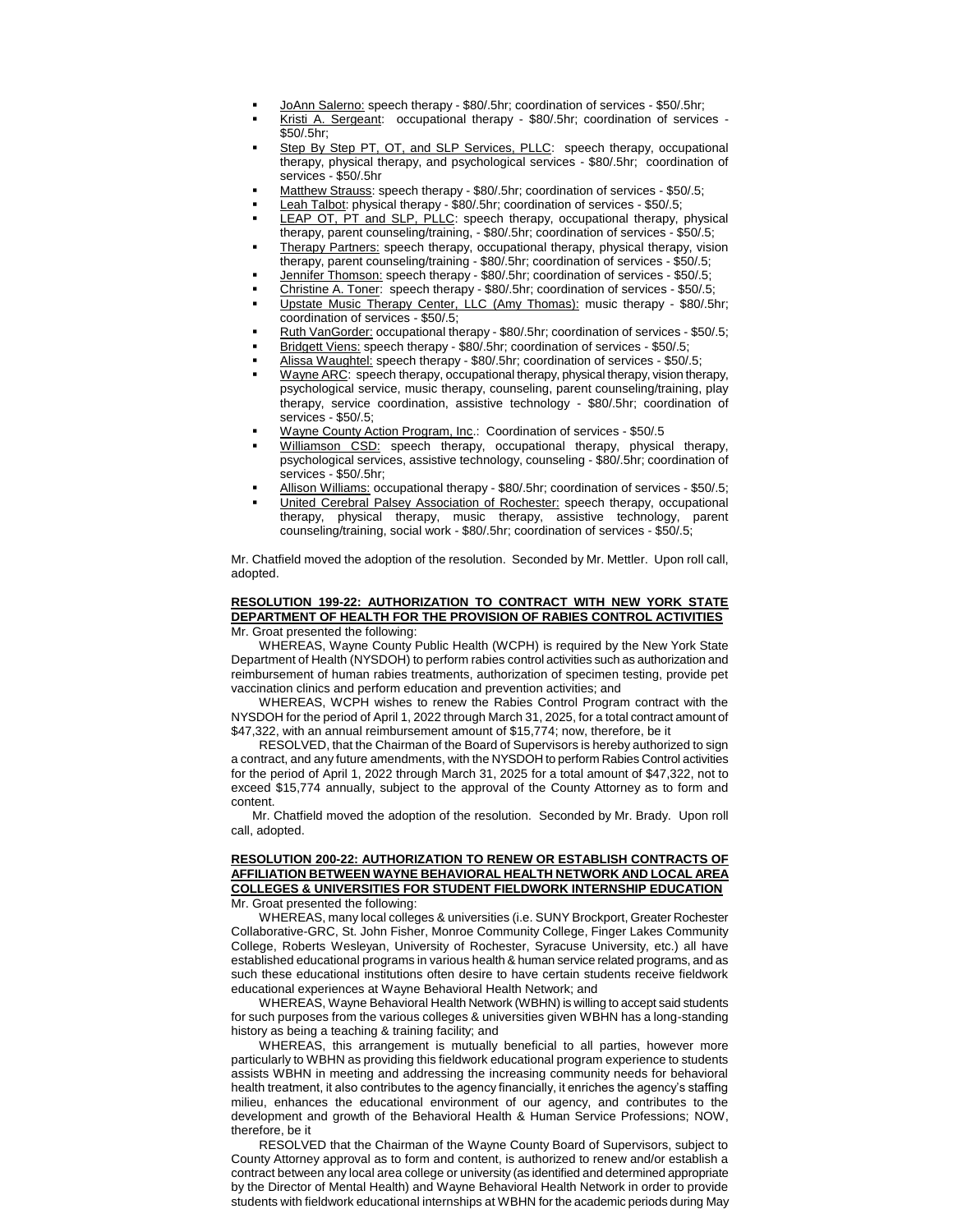1, 2022 and/or through December 31, 2025.

Mrs. Leonard moved the adoption of the resolution. Seconded by Mr. Chatfield. Upon roll call, adopted.

# **RESOLUTION 201-22: AUTHORIZATION OF SUPPORT TO KEEP OPEN THE IN-PATIENT PSYCHIATRIC UNIT AT NEWARK WAYNE COMMUNITY HOSPITAL**

Mr. Groat presented the following:

WHEREAS, the COVID-19 pandemic has brought significant challenges and change to our nation and our community, particularly in the health care arena; and

WHEREAS, in response to this, the New York State Department of Health required local hospital systems to develop a hospital surge plan to address the health care system additional need to increase COVID-19 capacity as a result of the pandemic; and

WHEREAS, a component of the Rochester Regional Health Newark Wayne Community Hospital (NWCH) COVID-19 surge response plan included a coordinated and phased plan to temporarily relocate the in-patient psychiatric unit (known as 1-South) at NWCH and to repurpose it in order to relocate several outpatient departments on the second floor of Newark-Wayne Community Hospital to the first floor unit (known as 1-South) of the hospital, permitting additional inpatient capacity; and

WHEREAS, in April 2020, Rochester Regional Health (RRH) made the decision to consolidate the psychiatric inpatient services located at NWCH into the psychiatric inpatient unit located at Clifton Springs Hospital; and

WHEREAS, in 2021, as the number of COVID-19 patients being treated within NWCH declined, the additional capacity available on the second floor is now being utilized for inpatient care; and

WHEREAS, subsequently, Rochester Regional Health-Newark Wayne Community Hospital has now informed the Wayne County Department of Mental Health and the NYS Office of Mental Health of their desire to permanently close the in-patient psychiatric unit at NWCH; and

WHEREAS, NWCH has served not only Wayne County, but as a regional resource for psychiatric in-patient treatment services and it is a critical and vital component of the mental health treatment continuum: and

WHEREAS, the need for in-patient psychiatric treatment services in our community is greater now than ever. For example, the suicide rate in 2021 in Wayne County alone rose 70% from 2020, which was a record high year for deaths by suicide in the county; now therefore be it

RESOLVED, The Wayne County Director for Community Mental Health Services and the Wayne County Board of Supervisors, on behalf of the needs of the community, implores Rochester Regional Health and Newark Wayne Community Hospital to reopen the in-patient psychiatric unit and to abandon any plans to permanently close the in-patient psychiatric unit at NWCH and likewise implores New York State to disapprove any request made to close the NWCH in-patient psychiatric unit; and BE IT FURTHER

RESOLVED, that a copy of this resolution be sent to the New York State Commissioner of Mental Health, Dr. Ann M. Sullivan, MD; the NYS Commissioner of Health, Dr. Mary Bassett, MD; and the Rochester Regional Health CEO, Dr. Richard Davis, Ph.D.

Mrs. Leonard moved the adoption of the resolution. Seconded by Mr. Brady. Upon roll call, adopted.

# **RESOLUTION 202-22: AUTHORIZATION TO APPLY FOR EXTENSION OF THE C003252- 1110000 SHOEBOX GRANT FOR THE WAYNE COUNTY BOARD OF ELECTIONS**

Mr. Donalty presented the following:

WHEREAS, that Wayne County has a contract with the New York State Board of Elections for SHOEBOX grant funds, which will end on March 31, 2022, unless otherwise extended; and,

WHEREAS, that the New York State Board of Elections is extending the contract for another year from April 1, 2022 to March 31, 2023; and,

WHEREAS, that Wayne County is desirous in extending said grant contract; now therefore, be it

RESOLVED, that the Chairman of the Wayne County Board of Supervisors is hereby authorized to execute the request for extension through March 31, 2023, of the C003252- 1110000 SHOEBOX grant contract, subject to review and approval by the County Attorney as to form and content.

Mr. Chatfield moved the adoption of the resolution. Seconded by Mr. Kolczynski. Upon roll call, adopted.

# **RESOLUTION 203-22: AUTHORIZATION TO RESCIND RESOLUTION NO. 100-19 AND DEFINE COMPENSATION FOR THE OVERSIGHT OF THE WORKERS' COMPENSATION SELF-INSURANCE PLAN**

Mr. Donalty presented the following:

WHEREAS, Resolution No. 100-19 authorized 40% of the Self-Insurance Specialist's salary and fringe expense to be reimbursed from the Workers' Compensation S Fund to the General Fund for time spent overseeing the Worker's Compensation Self-Insurance Plan; and

WHEREAS, the Self-Insurance Specialist position was abolished in 2021; and

WHEREAS, the duties of managing the Worker's Compensation Self-Insurance Plan are now distributed between Human Resources and the County's Fiscal Assistant, both located in the General Fund; and

WHEREAS, the Worker's Compensation Self-Insurance Plan is still responsible to pay for, through contractual expense, the oversight and administration of plan duties; and,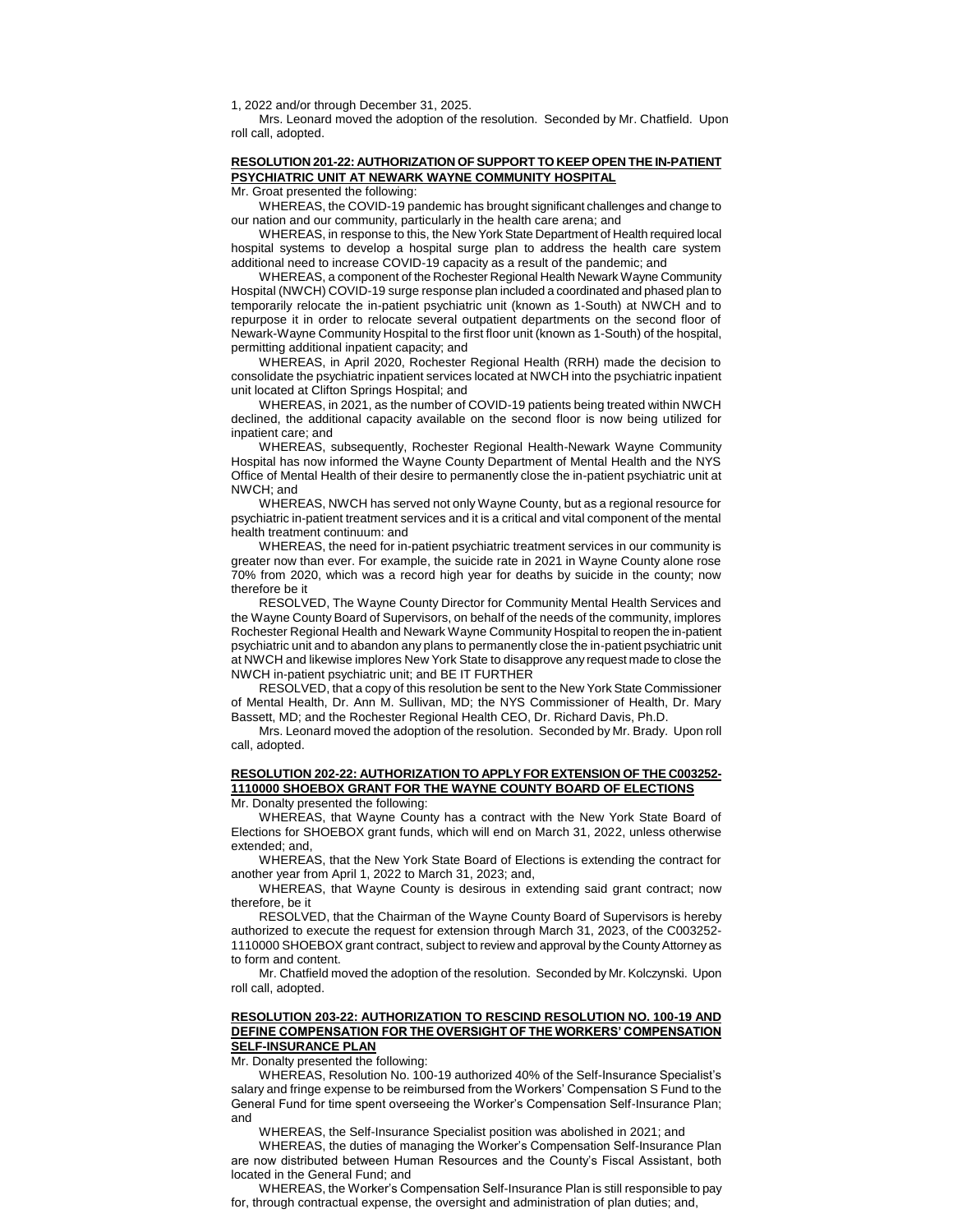WHEREAS, an annual fee of \$25,000 has been calculated for the time and effort spent managing the Self-Insurance Plan; now, therefore, be it

RESOLVED, that the Board of Supervisors hereby rescinds Resolution No. 100-19; and, be it further

RESOLVED, that the Workers' Compensation S Fund will reimburse the General Fund \$25,000 annually, through a single interfund transfer, to oversee and administer the Worker's Compensation Self-Insurance Plan.

Mr. Chatfield moved the adoption of the resolution. Seconded by Mr. Groat. Upon roll call, adopted.

# **RESOLUTION 204-22: AUTHORIZATION TO ABOLISH A PART-TIME PERSONNEL CLERK AND CREATE A FULL-TIME ACCOUNT CLERK POSITION AND AMEND THE 2022 BUDGET**

Mr. Donalty presented the following:

WHEREAS, the position of part time Personnel Clerk (21 hours) became vacant on January 20, 2022; and

WHEREAS, the Human Resource Director has determined the clerical needs associated with the office would benefit greatly to have a full time person which would also allow for succession planning; now therefore be it

RESOLVED, that the position of part time Personnel Clerk is hereby abolished, and a full time

Account Clerk position (Grade 9 of the CSEA unit) is created and authorized to be filled; and be it further

RESOLVED, that the Wayne County Treasurer is authorized to make the following 2022 County Budget amendment:

A1990 Contingent Fund General (Appropriations) \$3,437 from 54000 Contractual Expenses

A1430 Human Resources (Appropriations) \$19,258 from 51069 Personnel Clerk PT \$20,420 to 51122 Account Clerk \$2,185 to 58100 Retirement \$90 to 58200 Social Security

Mr. Mettler moved the adoption of the resolution. Seconded by Mrs. Leonard. Upon roll call, adopted.

# **RESOLUTION 205-22: AUTHORIZATION TO APPROVE BROADBAND FUNDING AND PARTNERSHIP AGREEMENT**

Mr. Groat presented the following:

WHEREAS, in 2018 the County completed an analysis of existing broadband coverage in the County and identified significant gaps in coverage and the availability of broadband service; and

WHEREAS, the Economic Development and Planning Department has been updating coverage information based on available data to track progress in coverage across the County; and

WHEREAS, based on analysis of available data there remains significant gaps in coverage across the County; and

WHEREAS, Resolution 342-21 authorized release of an RFP soliciting broadband service providers to facilitate expansion of broadband service in Wayne County to provide accessibility to all residents, businesses, and institutions, and

WHEREAS, Resolution 490-21 authorized the Broadband committee to enter in to negotiations with Charter Communications Inc. as the preferred proposer, to refine the scope of their proposal and to negotiate costs, terms, and conditions of a partnership agreement with the County, to bring a final proposal to the board of supervisors, and

WHEREAS, the committee has discussed and negotiated terms and conditions of a tentative agreement with Charter communications and is recommending approval, with terms and conditions including but not limited to provision of \$8,500,000 as recommended by the Broadband Committee to fund a \$14,652,000 implementation project to bring service to every unserved address in Wayne County, including \$8,000,000 of American Rescue Plan Act (ARPA) funding, and \$500,000 from unassigned General Fund balance, with minimum download speeds of 200 megabits per second; now, therefore be it

RESOLVED, that the Board of Supervisors hereby agrees to provide funding in the amounts described above; and be it further

RESOLVED, that the Wayne County Treasurer is authorized to transfer \$500,000 from Unassigned General Fund Balance, \$790,560.50 from ARPA Assigned Fund Balance, and make the following budget adjustment:

# **A1011 ARPA Fund**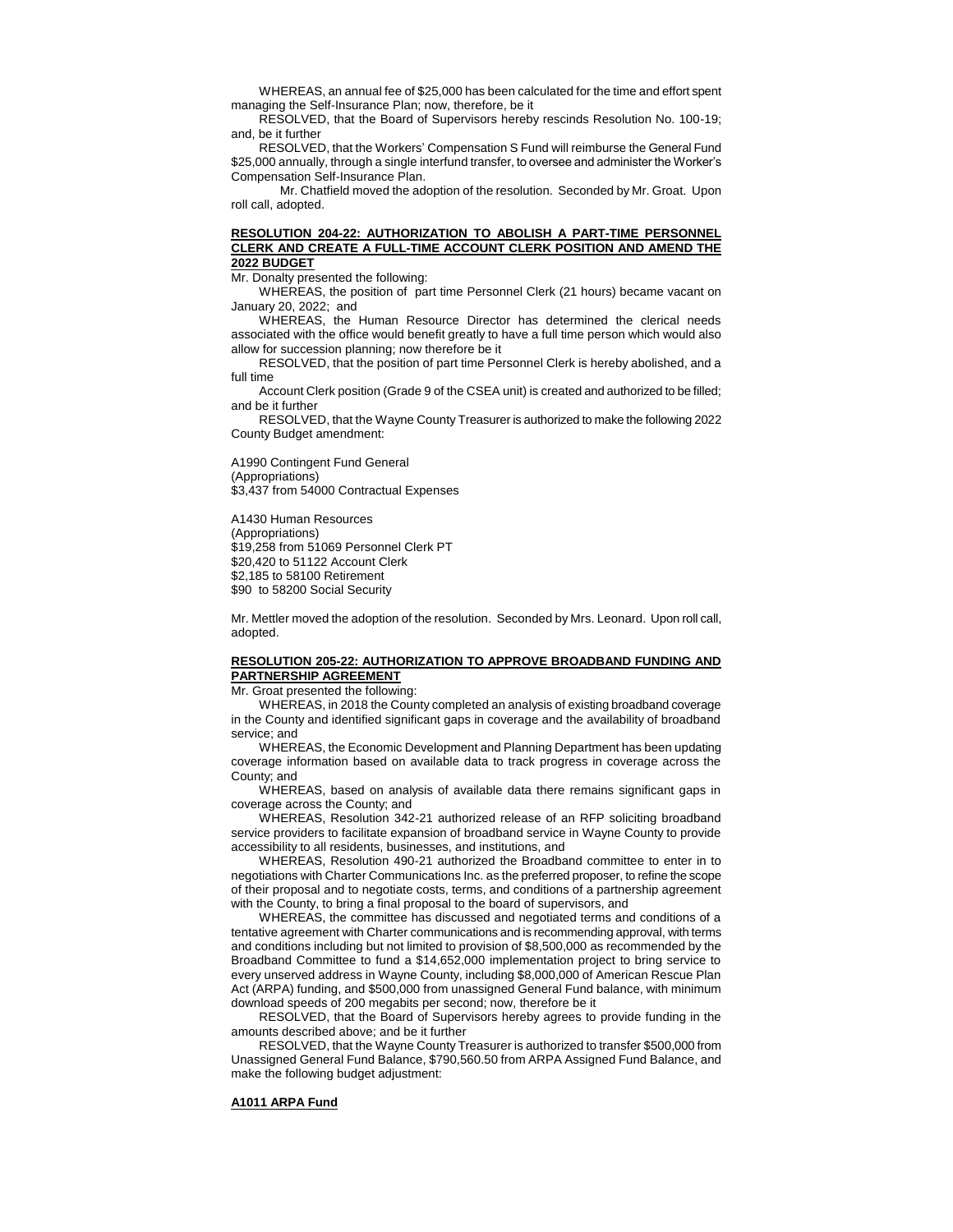(Appropriations) \$7,209,439.50 from 54000 Contractual Expenses

#### **A9950 Transfer to Capital Fund Projects**

(Appropriations)  $$8,500,000$  to 59711 BROAD Broadband Project

#### **H4902 ARPA**

(Revenues) \$8,500,000 to 45031 BROAD Interfund Transfer (Appropriations) \$8,500,000 to 52000 BROAD Equipment and Capital Outlay

Mr. Mettler moved the adoption of the resolution. Seconded by Mr. Chatfield. Upon roll call, adopted.

## **RESOLUTION 206-22: AUTHORIZATION TO SET PUBLIC HEARING FOR INCLUSION OF LAND IN A CERTIFIED AGRICULTURAL DISTRICT**

Mr. Groat presented the following:

WHEREAS, the Board of Supervisors, as required by NYS Agriculture and Markets Law 303-b, designated January 1 to January 31, as the annual 30 day review period when landowners may submit a request to the County for inclusion in certified agricultural districts prior to established agricultural district review periods; and

WHEREAS, landowner(s) have submitted a request to include their land in a certified agricultural district, and

WHEREAS, before this property can be formally included in the Agricultural District No. 1, the Board of Supervisors must hold a public hearing; now, therefore be it

RESOLVED, that the Board of Supervisors will hold a public hearing for the modification of Agricultural District No. 1 on Tuesday, May 17, 2022 at 9:05 A.M. in the Supervisors Chambers of the Wayne County Courthouse, 26 Church Street, Lyons, and be it further

RESOLVED, that the Clerk of the Board is hereby authorized and directed to publish notice in the legal newspapers for the County for the first available publication. Mr. Kolczynski moved the adoption of the resolution. Seconded by Mr. Chatfield. Upon roll

## **RESOLUTION 207-22: AUTHORIZATION TO DECLARE VEHICLES SURPLUS IN THE PUBLIC WORKS DEPARTMENT**

Mr. Chatfield presented the following:

WHEREAS, the Central Garage Department has the vehicles listed below that should be disposed of as noted:

| 2014 Ford Interceptor (SO) | <b>VIN 1FAHP2MT8EG107378</b> |
|----------------------------|------------------------------|
| Auction                    |                              |
| 2015 Ford Interceptor (SO) | VIN 1FAHP2MT7FG168030        |
| Auction                    |                              |

now, therefore be it

call, adopted.

RESOLVED, that the vehicles listed above be sold at an upcoming public auction, in accordance with the County's Equipment Disposition policy.

Mr. Groat moved the adoption of the resolution. Seconded by Mr. Mettler. Upon roll call, adopted.

#### **RESOLUTION 208-22: AUTHORIZATION TO ENTER INTO AGREEMENTS WITH THE TOWNS OF MARION, PALMYRA, SAVANNAH AND WILLIAMSON FOR ROADSIDE MOWING**

Mr. Chatfield presented the following:

WHEREAS, the Towns of Marion, Palmyra, Savannah and Williamson have expressed interest in providing roadside mowing services on county roadways in their respective towns as they have done in the past several years; and

WHEREAS, the roadside mowing in Marion, Palmyra, Savannah and Williamson benefits the towns and county; and

WHEREAS, the Town of Marion will do three complete mowing's on Wayne County roads within the Town of Marion with a total of 22.4 miles, and

WHEREAS, the Town of Palmyra will do three complete mowing's on Wayne County roads within the Town of Palmyra with a total 23.8 miles and

WHEREAS, the Town of Savannah will do three complete mowing's on Wayne County roads within the Town of Savannah with a total 19.9 miles and

WHEREAS, the Town of Williamson will do three complete mowing's on Wayne County roads within the Town of Williamson with a total 29.0 miles, now, therefore be it

RESOLVED, that the Chairman of the Wayne County Board of Supervisors is hereby authorized and directed to execute a contract on behalf of the County of Wayne, subject to the County Attorney's approval as to form and content, with the Towns of Marion, Palmyra, Savannah and Williamson for mowing county roadsides located in the towns three times at a rate of \$275.00 (\$91.67 each time) per mile for the 2022 season, and no additional payments will be made for additional work.

Mr. Brady moved the adoption of the resolution. Seconded by Mr. Mettler. Upon roll call, adopted.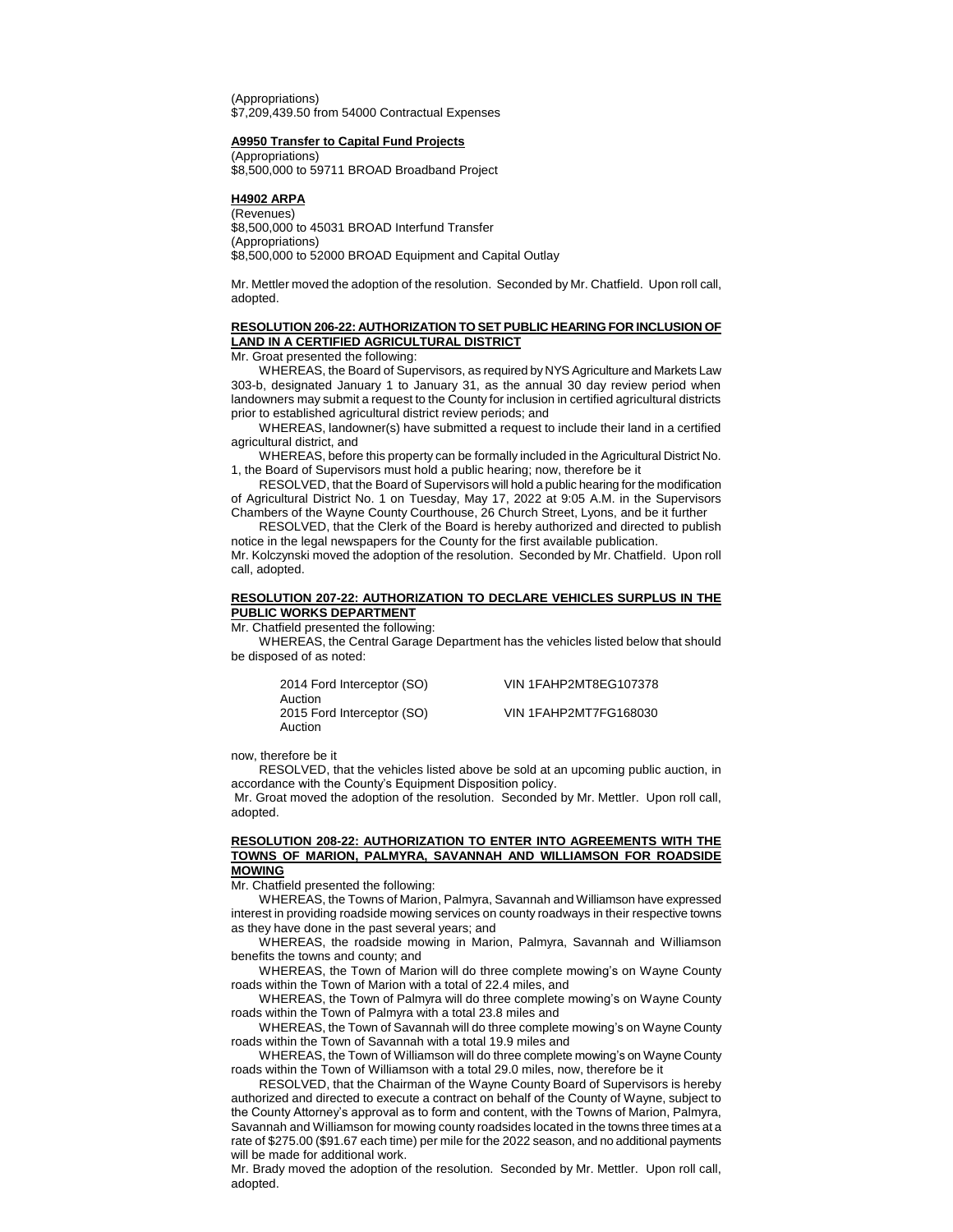## **RESOLUTION 209-22: AUTHORIZATION TO CREATE PROJECT IN THE HIGHWAY DEPARTMENT**

Mr. Chatfield presented the following:

WHEREAS, in accordance with Section 115 of the Highway Law, the Superintendent of Public Works has prepared Project Statement for the proposed work for the following project:

#### 22-67 North Geneva Rd \$350,000

now, therefore, be it

RESOLVED, that the Project Statement prepared by the Superintendent of Public Works is hereby approved by the Board of Supervisors, and the Chairman of the Board and the Clerk of the Board is hereby authorized and directed to endorse such approval on the Project Statement; and be it further

RESOLVED, that the County Treasurer is hereby authorized and directed to create line item and transfer funds as listed below:

#### **D5112 Road Construction**

(Appropriations)

\$350,000 from .52600 Highway Construction to the following Chips Projects: \$350,000 to .52670 22-67 North Geneva Rd

Mrs. Leonard moved the adoption of the resolution. Seconded by Mr. Groat. Upon roll call, adopted.

# **RESOLUTION 210-22: AUTHORIZATION TO ACCEPT LOW BID FOR THE FARMINGTON ROAD BRIDGE REHABILITATION PROJECT**

Mr. Chatfield presented the following:

WHEREAS, the Clerk of the Board of Supervisors duly advertised for bids for the Farmington Road bridge rehabilitation project for the Highway Department and

WHEREAS, the bids were opened on Thursday, March 10, 2022 at 10:00 a.m. with the following bids received:

| CP Ward                    | \$817.881.00 |
|----------------------------|--------------|
| Crane Hogan                | \$741,901.00 |
| <b>Ramsey Constructors</b> | \$807,086.00 |

and

WHEREAS, the bids have been reviewed by the Superintendent of Public Works and the project consultant and they recommend awarding the project to Crane Hogan for the bid amount, and

WHEREAS, the low bid submitted by Crane Hogan is approximately \$142,290 more than the project budget which has been allocated by the Genesee Transportation Council (GTC), and

WHEREAS, the Superintendent of Public Works will request from the GTC that additional funds be applied to this project, and

WHEREAS, a supplemental agreement will be processed with the NYSDOT to secure the construction funds for this project, now, therefore be it

RESOLVED, that the Chairman of the Wayne County Board of Supervisors is hereby authorized and directed to execute a contract on behalf of the County of Wayne, subject to the County Attorney's approval as to form and content, with Crane Hogan in accordance with the bid acceptance.

Mr. Groat moved the adoption of the resolution. Seconded by Mr. Kolczynski. Upon roll call, adopted.

## **RESOLUTION 211-22: AUTHORIZATION TO ENTER INTO AGREEMENT WITH THE NYSDOT FOR FUNDING OF THE GANANDA PARKWAY PREVENTATIVE MAINTENANCE PROJECT**

Mr. Chatfield presented the following:

WHEREAS, THE County of Wayne will be responsible for the design, letting and construction of this project; and

WHEREAS, a Project for the pavement rehabilitation of the Gananda Parkway in the Towns of Walworth and Macedon, Wayne County (PIN 4WA0.04) is eligible for funding under Title 23 US Code, as amended, that calls for the apportionment of the costs such program to be borne at the ratio of 80% Federal Funds and 20% non-federal funds, and

WHEREAS, the County of Wayne desires to advance these Projects by making a commitment of 100% of the non-federal share of this project, now, therefore be it

RESOLVED, that the Wayne County Board of Supervisors hereby approves the above subject project; and be it further

RESOLVED, that the Wayne County Board of Supervisors hereby agrees to pay in the first instance 100% of the federal and non-federal share of the cost of the entire project, and be it further

RESOLVED, that the sum of \$90,200 is hereby appropriated and made available to cover the cost of the Engineering phases of the Gananda Parkway preventative maintenance project (4WA0.04) and be it further

RESOLVED, that the County Treasurer is hereby authorized to create a D51122.52671 Gananda Parkway PM project account, and, transfer \$18,040 from the General Fund unassigned fund balance, and revise the budget as follows:

# **A9901 Interfund Transfers**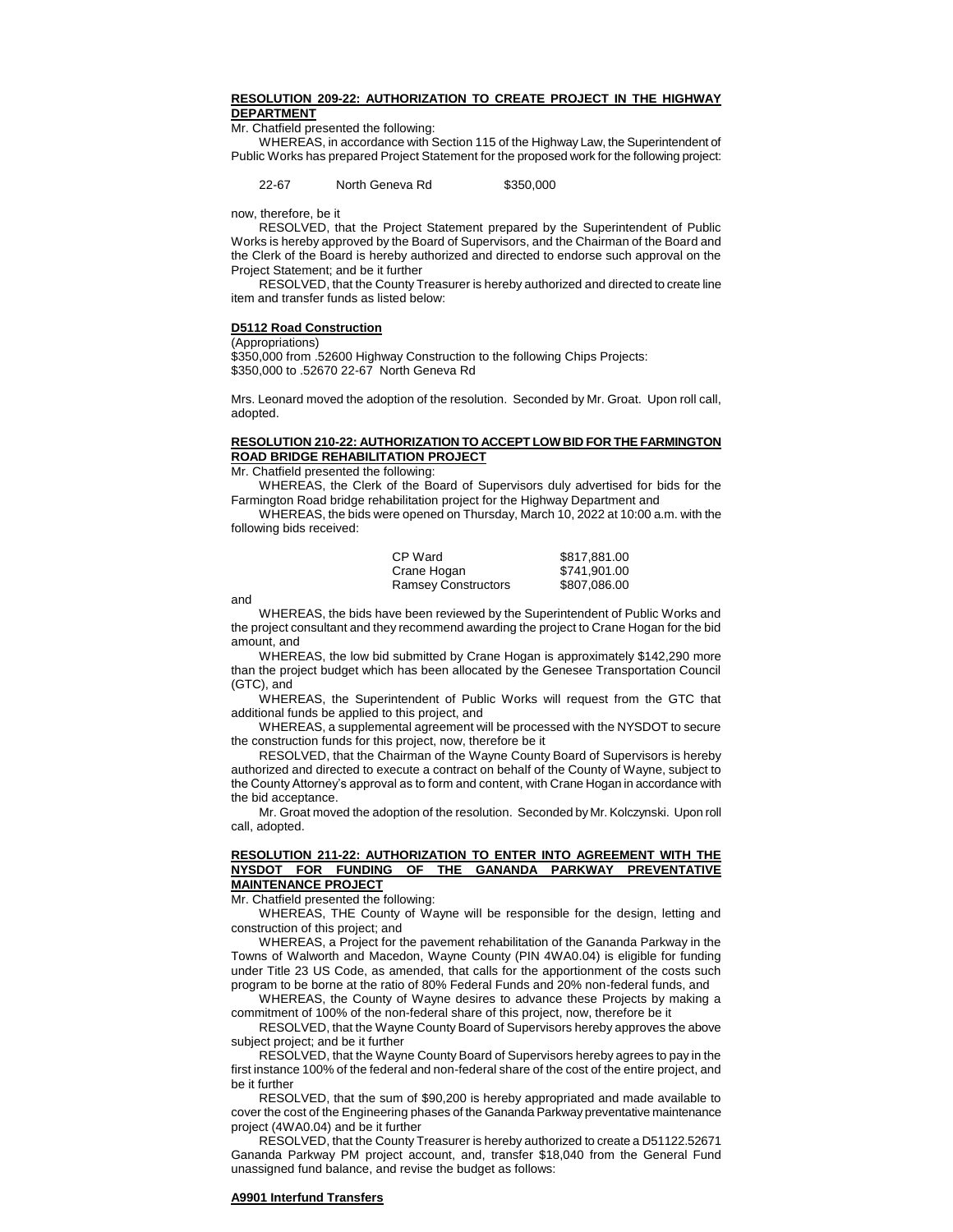(Appropriations) \$18,040 to 59300 Transfer- County Roads

#### **D5112 Road Construction**

(Appropriations) \$90,200 to 52928 Gananda Parkway PM

#### **D9999 Other Income**

(Revenue) \$72,160 to 44511 Marchiselli Funds - Federal (80%) \$18,040 to 45031 Interfund Transfers

RESOLVED, that in the event the full federal and non-federal share costs of the project exceeds the amount appropriated above, the Board of Supervisors shall convene as soon as possible to appropriate said excess amount, and be it further

RESOLVED, that the Chairman of the Wayne County Board of Supervisors authorized to execute all necessary Agreements, certifications or reimbursement requests for Federal Aid and/or State Aid on behalf of the County of Wayne with the New York State Department of Transportation in connection with the advancement or approval of the Project and providing for the administration of the Project and the County's first instance funding of the project costs and permanent funding of the local share of federal aid and state aid eligible Project costs and all project costs within appropriations therefore that are not so eligible, and be it further

RESOLVED, that a certified copy of this resolution be filed with the New York State Commissioner of Transportation by attaching it to any necessary Agreement in connection with the Project, and be it further

RESOLVED, that this Resolution shall take effect immediately.

Mrs. Leonard moved the adoption of the resolution. Seconded by Mr. Brady. Upon roll call, adopted.

## **RESOLUTION 212-22: AUTHORIZATION TO AWARD DESIGN OF GANANDA PAVEMENT PRESERVATION PROJECT TO BERGMANN**

Mr. Chatfield presented the following:

WHEREAS, the Wayne County Highway Department has been awarded funds from the Genesee Transportation Council (GTC) to perform milling and paving on the Gananda Parkway, and

WHEREAS, the Superintendent of Public Works has reviewed the original Local Design Services Agreement (LDSA) proposals and selected Bergmann to perform the design services, and

WHEREAS, based on a scoping meeting, Bergmann has provided a price of \$89,000 to progress the project through bidding phases, now therefore be it

RESOLVED, that the that the Chairman of the Board of Supervisors is authorized to sign an agreement with Bergmann subject to the County Attorney's approval as to form and content.

Mr. Kolczynski moved the adoption of the resolution. Seconded by Mr. Mettler. Upon roll call, adopted.

# **RESOLUTION 213-22: AUTHORIZATION TO AWARD DESIGN OF GANANDA PARKWAY SAFETY PROJECT TO BERGMANN**

Mr. Chatfield presented the following:

WHEREAS, the ARPA Committee has approved funding for the Gananda Parkway Safety Improvement project which was approved under resolution 621-21; and

WHEREAS, the Superintendent of Public Works has solicited for engineering services for this project, and

WHEREAS, 11 proposals were received and reviewed by a committee that selected Bergmann to perform the engineering services, and

WHEREAS, based on a scoping meeting, Bergmann has provided a price of \$210,000 to progress the project through bidding phases, now therefore be it

RESOLVED, that the that the Chairman of the Board of Supervisors is authorized to sign an agreement with Bergmann subject to the County Attorney's approval as to form and content.

Mrs. Leonard moved the adoption of the resolution. Seconded by Mr. Brady. Upon roll call, adopted.

#### **RESOLUTION 214-22: AUTHORIZATION TO AWARD BID AND PURCHASE NURSING HOME BOILERS**

Mr. Chatfield presented the following:

WHEREAS, the Purchasing Agent duly advertised for bid(s) for the purchase and startup on three (3) replacement heating system boilers at the Wayne County Nursing Home located at 1529 Nye Road in Lyons, NY and the bids were opened on March 22, 2022 at 2:00 p.m. and the following bid was received:

B.J Muihead Co., Inc. 137 Syke St. Suite 4  $$75,500.00$ Rochester, NY 14611

; and

WHEREAS, the Deputy Superintendent of Public Works has reviewed the bid and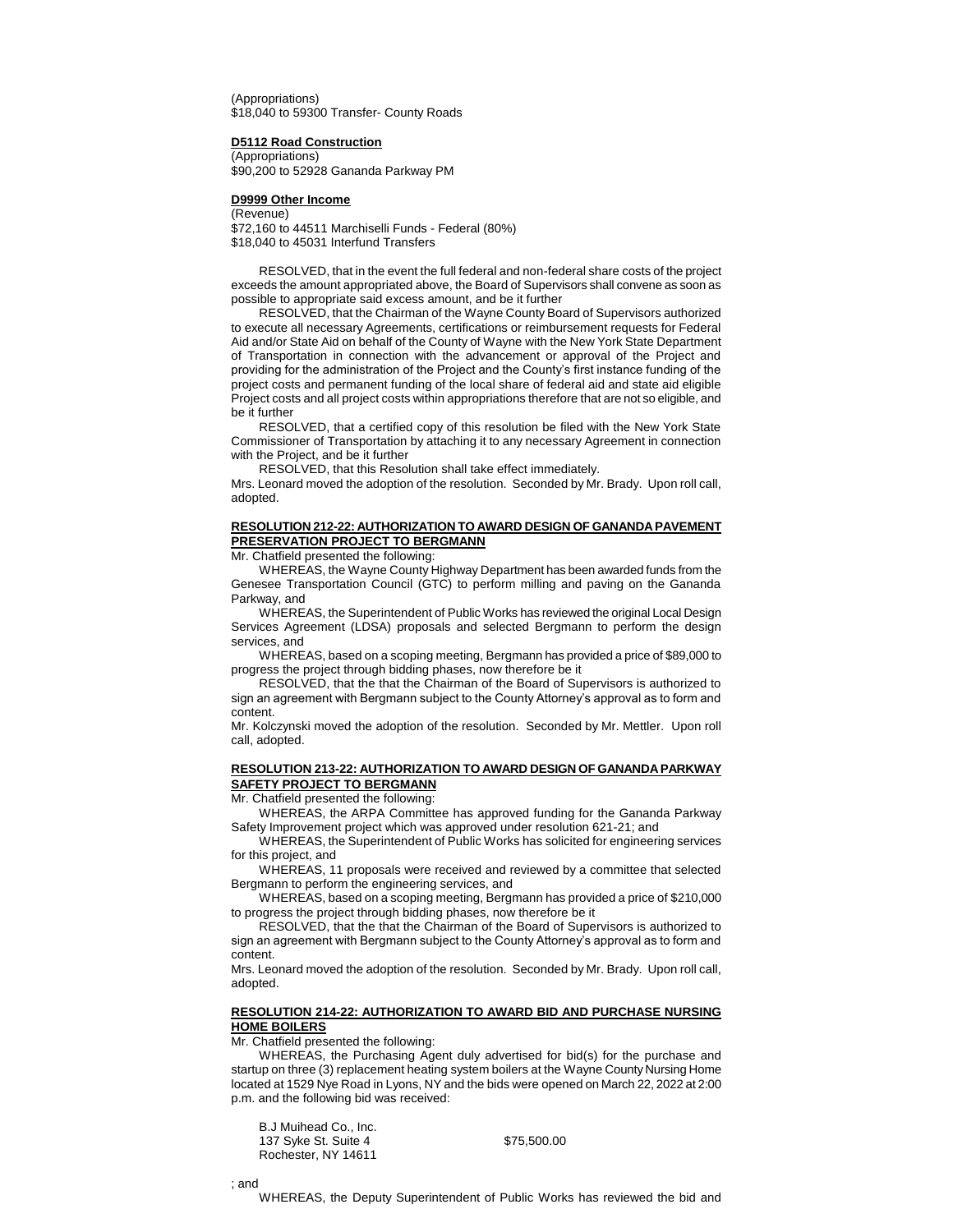recommends that the bid be awarded to B.J. Muihead Co., Inc; now, therefore be it

RESOLVED, that the Chairman of the Wayne County Board of Supervisors is hereby authorized and directed to execute a contract on behalf of the County of Wayne, subject to the County Attorney's approval as to form and content with B.J. Muinhead Co., Inc for the purchase and startup of three heating boilers at the Wayne County Nursing Home for a cost of \$75,500.00.

Mr. Groat moved the adoption of the resolution. Seconded by Mr. Mettler. Upon roll call, adopted.

# **RESOLUTION 215-22: AUTHORIZATION TO RENEW LEASE WITH NEW YORK STATE SENATOR PAMELA HELMING**

Mr. Chatfield presented the following:

WHEREAS, Senator Helming's office staff currently share approximately 220 square feet of office space at the Wayne County Public Safety Building with Congressman John Katko's staff; and

WHEREAS, Senator Helming has expressed interest in renewing the lease for her operations for an additional two years; and

WHEREAS, the terms and conditions shall remain the same, the County of Wayne is seeking to charge a nominal rental expense for the use of the proposed office space to defray the costs to Wayne County taxpayers of the expense for utilities provided to the office space; now, therefore, be it

RESOLVED, that the Chairman of the Board of Supervisors is authorized to renew and sign the lease agreement for two (2) additional years with Senator Helming, subject to the County Attorney's approval as to form and content, which shall provide that annual rental of One Hundred (\$100.00) Dollars shall be paid and shall be effective from January 1st 2022. Mr. Groat moved the adoption of the resolution. Seconded by Mr. Verno. Upon roll call, adopted.

## **RESOLUTION 216-22: AUTHORIZATION TO AWARD CONTRACT FOR B. FORMAN PARK HOUSE PAINTING PROJECT**

Mr. Chatfield presented the following:

WHEREAS, the Purchasing Agent duly advertised for bid(s) for the painting of the exterior wood siding and trim on the house at B. Forman Park located at 4507 Lake Road in Williamson, NY, and

WHEREAS, the bids were opened on Friday, March 25, 2022 at 2:00 p.m. and the following bid was received:

> Dobbins Painting & Contracting, LLC \$37,393.00 1171 E. Union St. Newark, NY 14513

#### ; and

WHEREAS, the Deputy Superintendent of Public Works has reviewed the bid and recommends that the bid be awarded to Dobbins Painting & Contracting, LLC for the cost of \$37,393.00; and

WHEREAS, it is beneficial to allow the Superintendent of Public Works or his Deputy have the authority to approve and sign change orders for this additional work; now, therefore be it

RESOLVED, that the Chairman of the Wayne County Board of Supervisors is hereby authorized and directed to execute a contract on behalf of the County of Wayne, subject to the County Attorney's approval as to form and content with Dobbins Painting & Contracting, LLC for painting of the exterior siding and trims at the B. Forman Park House for a cost of \$37,393.00; and be it further

RESOLVED, that the Wayne County Board of Supervisors hereby authorizes the Superintendent of Public Works or his Deputy to approve change orders within the project budgeted amount of \$50,000;

Mrs. Leonard moved the adoption of the resolution. Seconded by Mr. Brady. Upon roll call, adopted.

#### **RESOLUTION 217-22: AUTHORIZATION TO RENEW LEASE AGREEMENT WITH WAYNE COUNTY ACTION PROGRAM FOR PROPERTIES IN THE TOWNS OF SODUS, HURON AND LYONS**

Mr. Chatfield presented the following:

WHEREAS, Wayne County Action Program hereinafter "Wayne CAP" is currently a tenant in following County owned properties: 159 Montezuma Street, Lyons, New York; 11395 Ridge Road, Huron, New York; and 7192 Ridge Road East, Sodus, New York; and

WHEREAS, the prior leases between Wayne CAP and the County regarding these premises have expired on December 31, 2021; and

WHEREAS, Wayne CAP and the County are desirous of entering into new leases for said premises; and

WHEREAS, Section 99-h of the General Municipal Law authorizes a municipality to enter into agreements with private non-profit agencies which are authorized to apply for and accept funds made available by the federal government, in order to administer, conduct, or participate with the federal government in programs relating to the general welfare of the inhabitants of the municipality; and

WHEREAS, such agreements may provide that funds, services, or facilities will be made available by the municipality in order to defray that portion of the cost of any program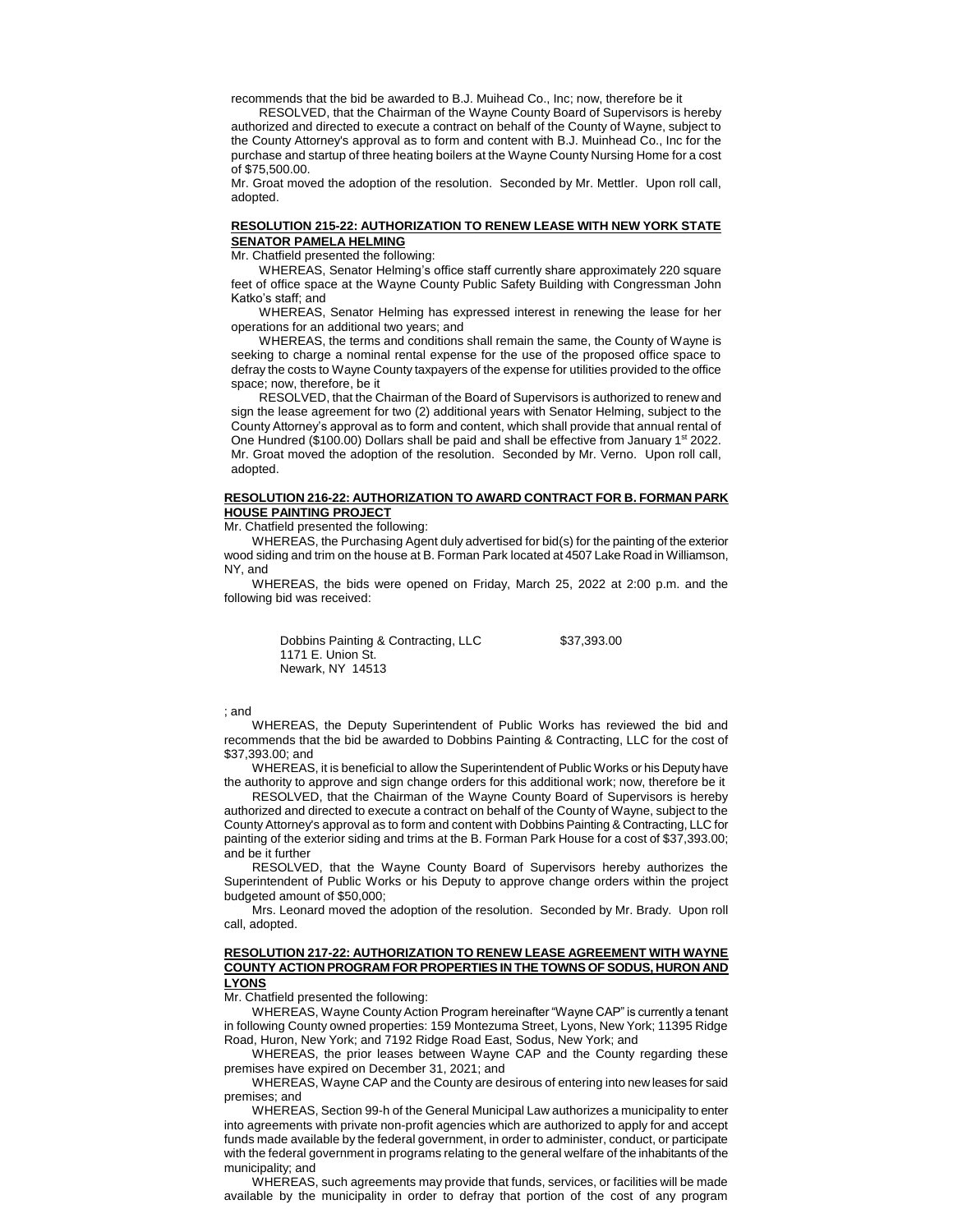administered by the agency which is not paid for by funds made available by the federal government; and

WHEREAS, Wayne County Action Program, Inc. is a non-profit agency established and operating under the provisions of the Economic Opportunity Act of 1964, as amended, which conducts various community action programs relating to the general welfare of the inhabitants of Wayne County; and

WHEREAS, Wayne CAP can use the fair market value of rental payments on the above mentioned properties as an in kind contribution to leverage various grants that they apply for to conduct their operation; now, therefore, be it

RESOLVED, that the Chairman of the Wayne County Board of Supervisors, subject to the approval of the County Attorney as to form and content, is hereby authorized to enter into lease agreements with Wayne CAP for the above mentioned properties; and be it further

RESOLVED, that said lease agreements will commence on January 1, 2022 and shall be subject to the following terms and conditions:

- The leases for both the 11395 Ridge Road, Huron, New York and 7192 Ridge Road East, Sodus, New York shall be for a five (5) year term with an option five (5) year renewal.
- The lease for 159 Montezuma Street, Lyons, New York shall be for a one (1) year term with an optional to renewal up to five additional 1 year terms.
- Wayne CAP shall not be required to pay rent for any of the above mentioned properties
- Wayne CAP will be responsible for providing and paying for all maintenance required for each of the above mentioned facilities.
- Wayne CAP shall maintain all sites in good repairs and correct all code violations.
- Wayne CAP will be responsible for providing and paying for all utilities required for each of the above mentioned properties.
- Wayne CAP, subject to providing prior notice to and receiving approval from the County, will be responsible for all capital improvements to the above mentioned properties.
- The County will not be responsible for maintaining the fiber optic cable located at 159 Montezuma Street.
- The County will provide snow plowing and grass mowing at 159 Montezuma Street.

Mr. Mettler moved the adoption of the resolution. Seconded by Mr. Donalty. Upon roll call, adopted.

# **RESOLUTION 218-22: AUTHORIZATION TO AMEND PUBLIC WORKS BUILDINGS & GROUNDS EQUIPMENT BUDGET**

Mr. Chatfield presented the following:

WHEREAS, with the lease of the former Erie Canal Culture Center (ECCC) to Veteran's on the Erie, the downtown maintenance staff has lost a location to store gas powered equipment such as lawnmower, weed eaters, leaf blowers, etc. and

WHEREAS, gas power equipment should not be stored in occupied office buildings without the correct protective storage area. This type of storage area currently does not existing within any of the downtown County buildings, and

WHEREAS, the Deputy Superintendent of Public Works recommends purchasing a small storage shed that can be placed behind 16 William Street to be used for such equipment, and

WHEREAS, the 2022 Buildings & Grounds budget equipment line has funding for the purchase of a floor cleaning machine for \$4,500, and

WHEREAS, a used floor machine was repaired and a new unit is no longer needed to be purchased at this time; and

WHEREAS; the Deputy Superintendent of Public Works is requesting to amend the 2022 Buildings & Grounds equipment addenda to remove the floor cleaning machine and add the purchase of a small storage shed, now, therefore be it

RESOLVED, the 2022 Buildings and Grounds equipment addenda is hereby amended by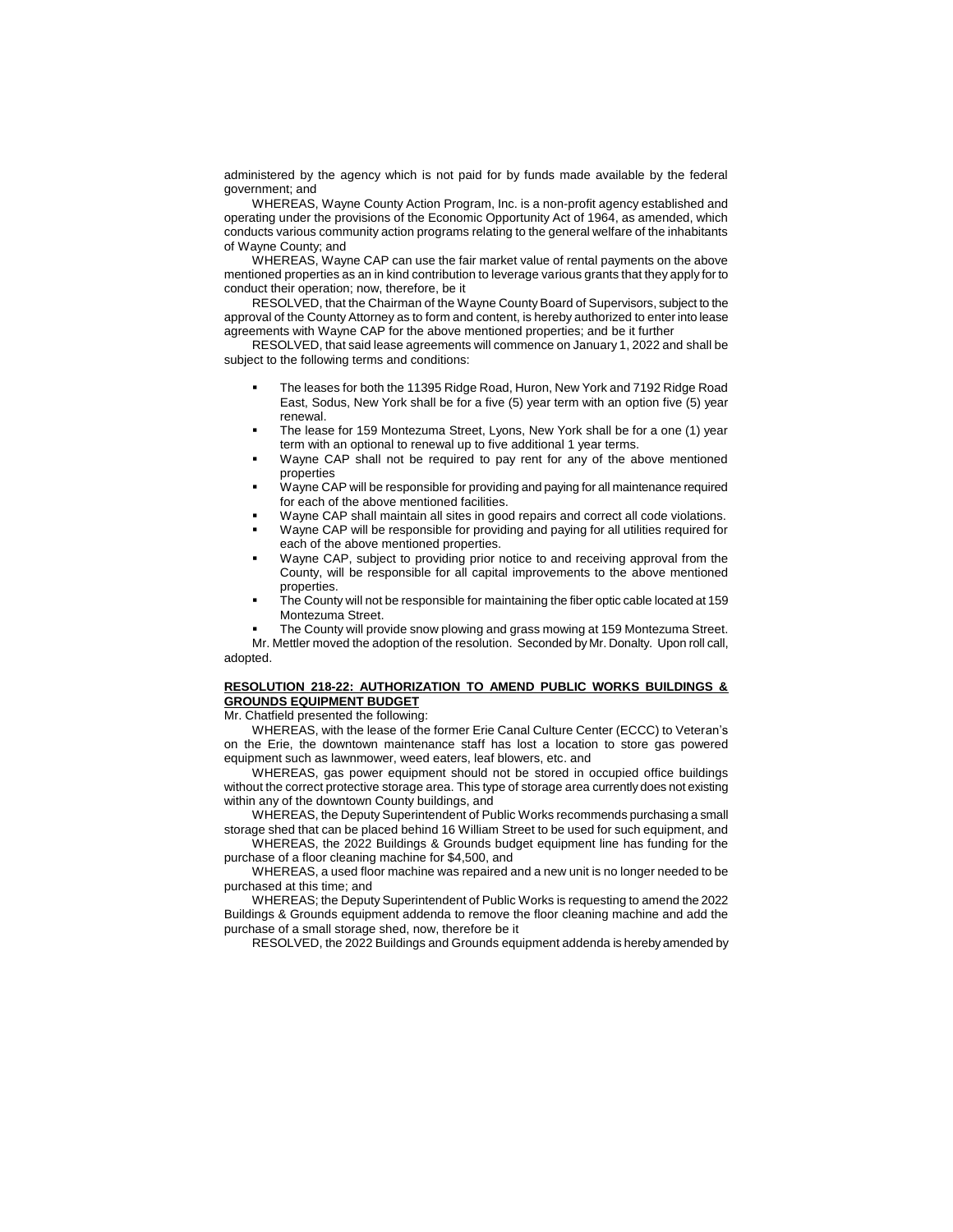removing the floor machine and adding the purchase of a small storage shed; and be it further RESOLVED, the Deputy Superintendent of Public is authorize to purchase a storage shed per the County's purchasing policy.

Mr. Brady moved the adoption of the resolution. Seconded by Mr. Donalty. Upon roll call, adopted.

## **RESOLUTION 219-22: AUTHORIZATION TO OBTAIN PERMANENT EASEMENT FOR HIGHWAY PROJECT**

Mr. Chatfield presented the following:

WHEREAS, the Highway Department has a need to obtain an easement for a drainage project where work will extend beyond the right-of-way, and

WHEREAS, staff from the Highway Department have met with the residents and have developed maps and descriptions to be filed with the County Clerk's office, and

WHEREAS, the list below identifies the property owner that will require the easement:

David & Debora A. Sabocheck 66117-00-980230 5939 East Townline Road Williamson, NY 14589

now, therefore be it

RESOLVED, that the Chairman of the Board of Supervisors is authorized to sign easement documents, subject to the review and approval of the County Attorney as to form and content.

Mr. Mettler moved the adoption of the resolution. Seconded by Mr. Groat. Upon roll call, adopted.

# **RESOLUTION 220-22: AUTHORIZATION TO GRANT EASEMENT TO WAYNE COUNTY WATER AND SEWER AUTHORITY**

Mr. Chatfield presented the following:

WHEREAS, Wayne County owns a property (Tax parcel # 63113-00-076866) along NY Route 350 and Pine View Drive in Macedon, and

WHEREAS, the Wayne County Water and Sewer Authority (WCWSA) has a need to perform work on their sanitary facilities and will require a temporary easement across a portion of the County property, and

WHEREAS, this access will be temporary and will be removed when the work is complete; now, therefore be it

RESOLVED, that the Chairman of the Wayne County Board of Supervisors is authorized to sign all legal documents granting a temporary easements to the WCWSA, subject to the review and approval of the County Attorney as to form and content.

Mr. Donalty moved the adoption of the resolution. Seconded by Mr. Brady. Upon roll call, adopted.

#### **RESOLUTION 221-22: AUTHORIZATION TO CONTRACT WITH ATTORNEY TO ALLEVIATE UNDERSTAFFING ISSUE DUE TO POSITION VACANCIES IN THE DISTRICT ATTORNEY'S OFFICE**

Mr. Verno presented the following:

WHEREAS, there are currently three Assistant Attorney positions vacant in the District Attorney's office;

WHEREAS, there are two full-time Assistants handling all felony cases now pending, and the current caseload would normally be divided and managed by four full-time attorneys; and

WHEREAS, the District Attorney is desirous of contracting, on a temporary basis, with an attorney in order to alleviate some of the current burden on the Assistants due to substantial attorney position vacancies in the office; and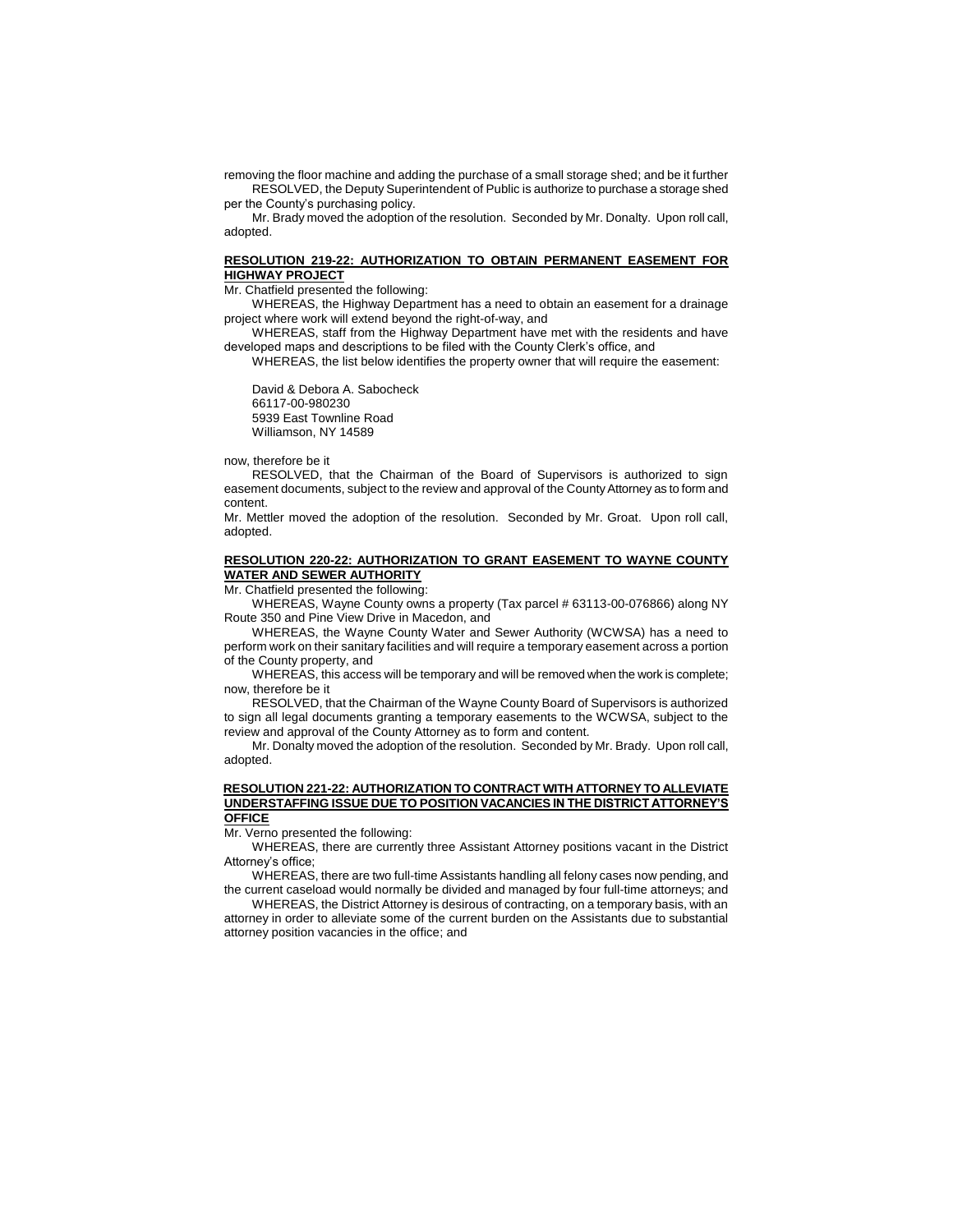WHEREAS, this contracted attorney would not be trying cases in court, but would be utilized to handle discovery, pre-trial motions, and other necessary functions of the District Attorney's office; and,

WHEREAS, Catherine Menikotz, Esq., has been interviewed and has indicated she would be willing to enter into a contract arrangement with the D.A.'s office; and

WHEREAS, the term of the Contract would begin April 19<sup>th</sup>,2022 for a period of 1 year at a rate of \$ 90.00 per hour not to exceed \$ 40,000.00 in the contract term; now, therefore be it

RESOLVED, that Chairman of the Wayne County Board of Supervisors is hereby authorized to approve said contract with Catherine Menikotz, Esq., at the rate of \$ 90.00 per hour not to exceed \$ 40,000.00 for the contract period April 19<sup>th</sup>, 2022 - April 18<sup>th</sup>, 2023, subject to the approval of the County Attorney as to form and content; and, be it further

RESOLVED, that the County Treasurer is authorized to make the following budget adiustment:

# **A1165 District Attorney**

(Appropriations)

\$40,000 from 51027 Asst District Attorney 2<sup>nd</sup> FT \$40,000 to 54500 Fees for Services Non-Employee

Mr. Donalty moved the adoption of the resolution. Seconded by Mr. Groat. Upon roll call, adopted.

#### **RESOLUTION 222-22: AUTHORIZATION TO AMEND THE 2022 BUDGET TO CARRY OVER THE 2021 REMAINING BALANCE FOR THE 2018 STONEGARDEN GRANT PROGRAM**  Mr. Verno presented the following:

WHEREAS, the Wayne County Sheriff's Office is participating in a grant program from the Department of Homeland Security and Emergency Services under the Operation 2018 Stonegarden Grant Program, in the amount of \$110,000.00 and

WHEREAS, a balance of \$ 8,487.29 to complete the project was available as of December 31, 2021 and fell to the General Fund Balance; and

WHEREAS, the balance of the funds will be used for overtime, equipment, management and administrative expenses in conjunction with Operation Stonegarden, as previously authorized in resolution No. 354-19; now, therefore, be it

RESOLVED, that the Wayne County Treasurer is hereby authorized to amend the 2022 County Budget as follows:

#### **A3114 – Sheriff Road Patrol**

| Amount           | Object Code & Name         | Project Code and Name  |
|------------------|----------------------------|------------------------|
| (Revenues)       |                            |                        |
| \$8.487.29       | to 44302 Homeland Security | STG18 Stonegarden 2018 |
| (Appropriations) |                            |                        |
| \$8,487.29       | to 51904 Overtime          | STG18 Stonegarden 2018 |

Mr. Donalty moved the adoption of the resolution. Seconded by Mr. Groat. Upon roll call, adopted.

#### **RESOLUTION 223-22: AUTHORIZATION TO AMEND THE 2022 BUDGET TO CARRY OVER THE 2021 REMAINING BALANCE FOR THE 2019 STONEGARDEN GRANT PROGRAM**  Mr. Verno presented the following:

WHEREAS, the Wayne County Sheriff's Office is participating in a grant program from the Department of Homeland Security and Emergency Services under the Operation 2019 Stonegarden Grant Program, in the amount of \$88,000.00 and

WHEREAS, a balance of \$27,033.65 to complete the project was available as of December 31, 2021 and fell to the General Fund Balance; and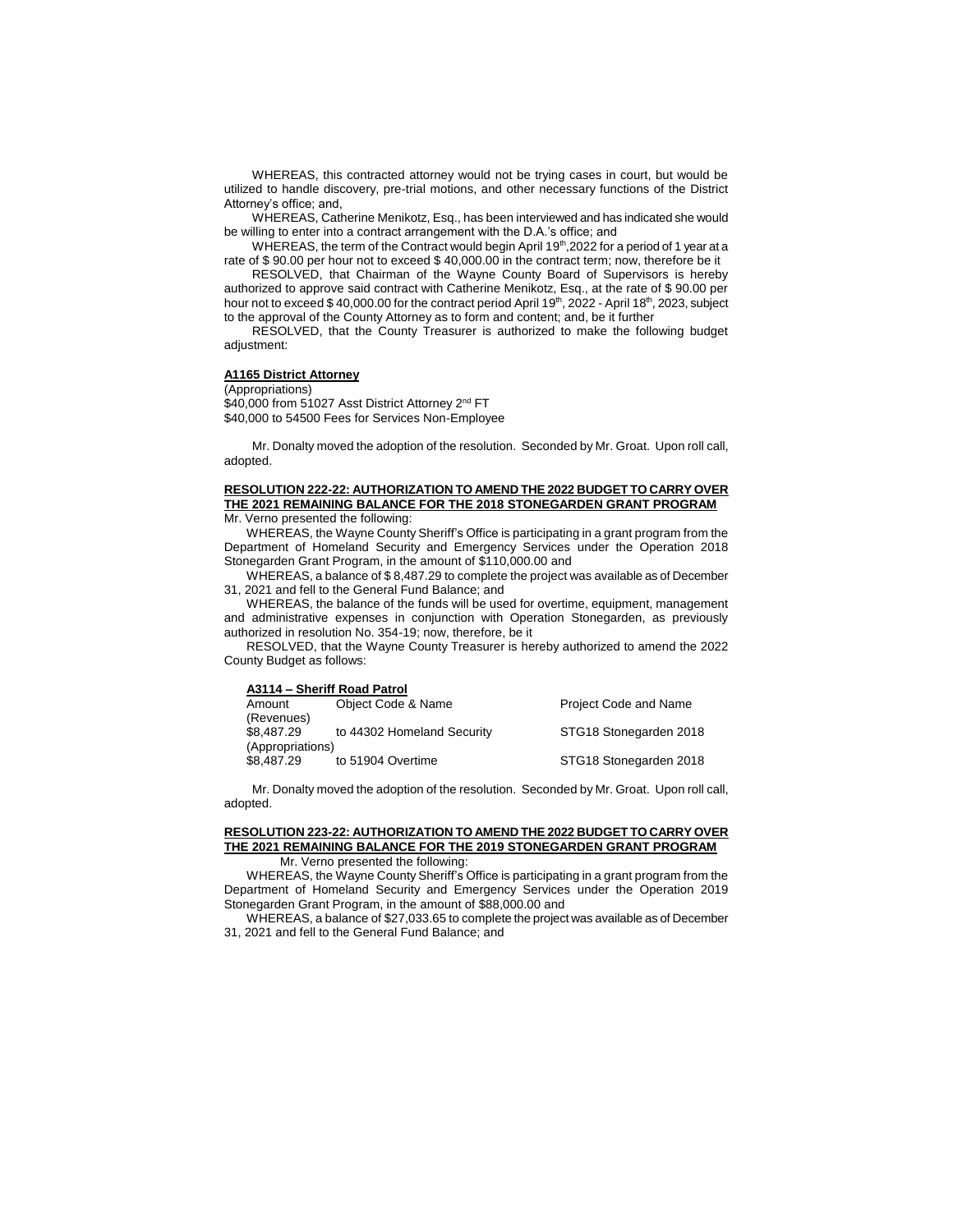WHEREAS, the balance of the funds will be used for overtime, equipment, management and administrative expenses in conjunction with Operation Stonegarden, as previously authorized in resolution No. 301-20; now, therefore, be it

RESOLVED, that the Wayne County Treasurer is hereby authorized to amend the 2022 County Budget as follows:

| A3114 – Sheriff Road Patrol |  |
|-----------------------------|--|
|-----------------------------|--|

| Amount           | Object Code & Name         | <b>Project Code and Name</b> |
|------------------|----------------------------|------------------------------|
| (Revenues)       |                            |                              |
| \$16,000,00      | to 44302 Homeland Security | STG19 Stonegarden 2019       |
| (Appropriations) |                            |                              |
| \$10,000.00      | to 51904 Overtime          | STG19 Stonegarden 2019       |
|                  |                            |                              |

#### **A1990-Contingent Fund**  (Appropriations)

\$6,000.00 to 54000 (Management &Administrative) STG19 Stonegarden 2019

Mr. Donalty moved the adoption of the resolution. Seconded by Mr. Groat. Upon roll call, adopted.

### **RESOLUTION 224-22: AUTHORIZATION TO AMEND THE 2022 BUDGET TO CARRY OVER THE 2021 REMAINING BALANCE FOR THE 2020 STONEGARDEN GRANT PROGRAM**  Mr. Verno presented the following:

WHEREAS, the Wayne County Sheriff's Office is participating in a grant program from the

Department of Homeland Security and Emergency Services under the Operation 2020 Stonegarden Grant Program, in the amount of \$56,000.00 and

WHEREAS, a balance of 21,946.00 to complete the project was available as of December 31, 2021 and fell to the General Fund Balance; and

WHEREAS, the balance of the funds will be used for overtime, equipment, management and administrative expenses in conjunction with Operation Stonegarden, as previously authorized in resolution No. 220-21; now, therefore, be it

RESOLVED, that the Wayne County Treasurer is hereby authorized to amend the 2022 County Budget as follows:

### **A3110-Sheriff**

| Amount           | Object Code                 | Project Code & Name    |
|------------------|-----------------------------|------------------------|
| (Revenues)       |                             |                        |
| \$11.946.00      | 44302 Homeland Security     | STG20 Stonegarden 2020 |
| (Appropriations) |                             |                        |
| \$5,946,00 to    | 52000 Equipment & Other Cap | STG20 Stonegarden 2020 |

# **A1990-Contingent Fund**

(Appropriations)

6,000.00 to 54000 Contractual Expenses (Management) STG20 Stonegarden 2020

#### **A3114 – Sheriff Road Patrol**

| Amount           | Object Code & Name      | <b>Project Code and Name</b> |
|------------------|-------------------------|------------------------------|
| (Revenues)       |                         |                              |
| \$10,000.00      | 44302 Homeland Security | STG20 Stonegarden 2020       |
| (Appropriations) |                         |                              |
| \$10,000.00      | to 51904 Overtime       | STG20 Stonegarden 2020       |

Mr. Donalty moved the adoption of the resolution. Seconded by Mr. Groat. Upon roll call, adopted.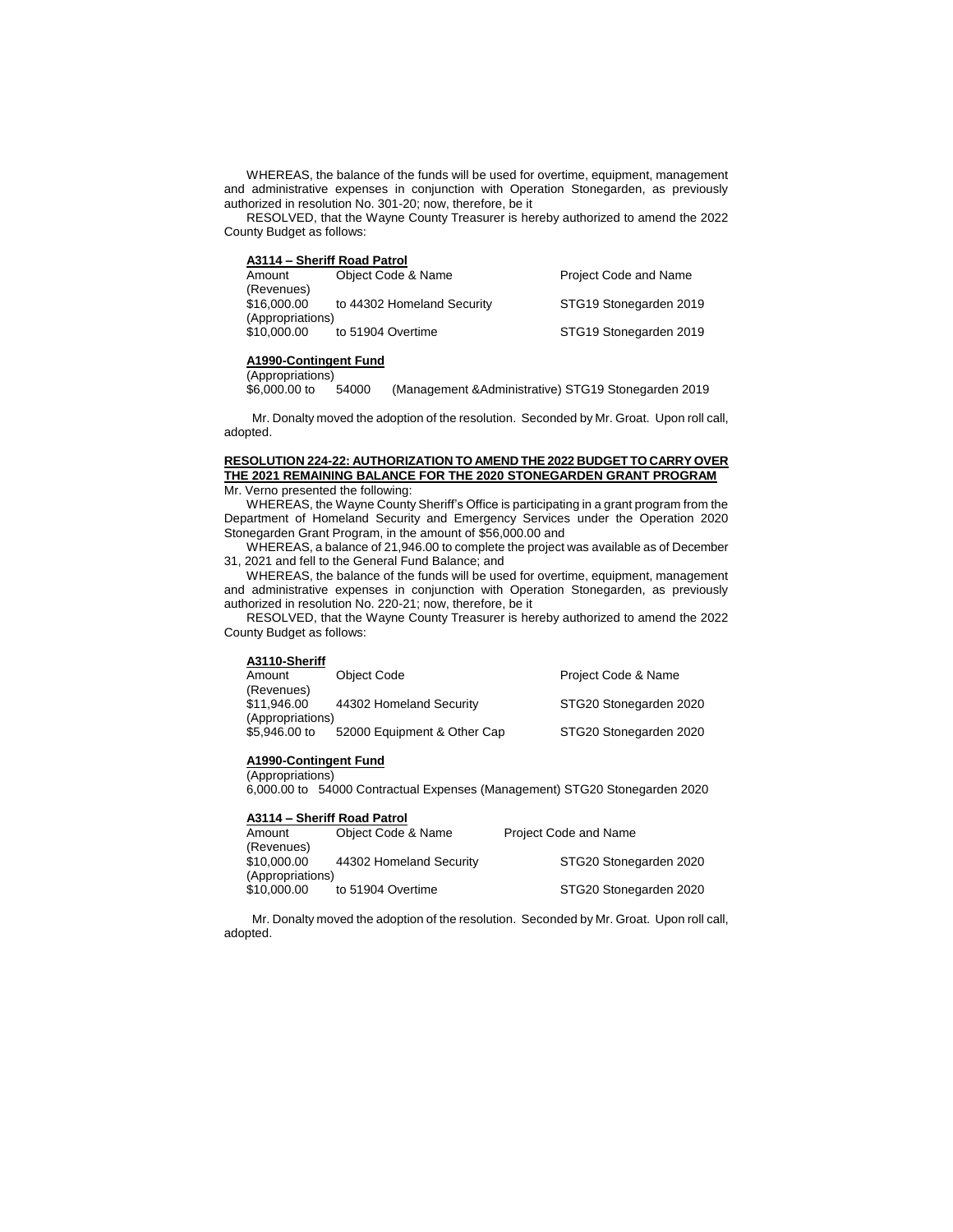# **RESOLUTION 225-22: AUTHORIZATION TO AMEND THE 2022 BUDGET TO CARRY OVER THE 2021 REMAINING BALANCE FOR THE 2019 STATE LAW ENFORCEMENT TERRORISM PREVENTION PROGRAM (SLETPP)**

Mr. Verno presented the following:

WHEREAS, the Wayne County Sheriff's Office is participating in a grant program from the Department of Homeland Security and Emergency Services under the State Law Enforcement Terrorism Prevention Program, in the amount of \$42,488.00

WHEREAS, a balance of \$42,488.00 to complete the project was available as of December 31, 2021 and fell to the General Fund Balance; and

WHEREAS, the balance of the funds will be used to purchase mobile data terminals and personal protective equipment, as previously authorized in resolution No.110-21; now, therefore, be it

RESOLVED, that the Wayne County Treasurer is hereby authorized to amend 2022 County Budget as follows:

#### **A3114 Sheriff Road Patrol**

| Amount           | Object Code & Name      | <b>Project Code and Name</b> |
|------------------|-------------------------|------------------------------|
| (Revenues)       |                         |                              |
| \$42,488,00      | 44306 Homeland Security | LET19 SLETPP19               |
| (Appropriations) |                         |                              |
| \$42,488.00      | 51904 Overtime          | LET19 SLETPP19               |
|                  |                         |                              |

Mr. Donalty moved the adoption of the resolution. Seconded by Mr. Groat. Upon roll call, adopted.

## **RESOLUTION 226-22: AUTHORIZATION TO AMEND THE 2022 BUDGET TO CARRY OVER THE 2021 REMAINING BALANCE FOR THE 2020 STATE LAW ENFORCEMENT TERRORISM PREVENTION PROGRAM (SLETPP)**

Mr. Verno presented the following:

WHEREAS, the Wayne County Sheriff's Office is participating in a grant program from the Department of Homeland Security and Emergency Services under the State Law Enforcement Terrorism Prevention Program, in the amount of \$40,571.00

WHEREAS, a balance of \$33,507.80 to complete the project was available as of December 31, 2021 and fell to the General Fund Balance; and

WHEREAS, the balance of the funds will be used to purchase mobile data terminals and personal protective equipment, as previously authorized in resolution No 546-20; now, therefore, be it

RESOLVED, that the Wayne County Treasurer is hereby authorized to amend the 2022 County Budget as follows:

#### **A3114 Sheriff Road Patrol**

| Amount           | Object Code & Name      | <b>Project Code and Name</b> |
|------------------|-------------------------|------------------------------|
| (Revenues)       |                         |                              |
| \$33,507.80      | 44306 Homeland Security | LET20 SLETPP20               |
| (Appropriations) |                         |                              |
| \$33,507.80      | 52500 Other Equipment   | LET20 SLETPP20               |

Mr. Donalty moved the adoption of the resolution. Seconded by Mr. Groat. Upon roll call, adopted.

### **RESOLUTION 227-22: AUTHORIZATION TO AMEND THE 2022 BUDGET TO CARRY OVER THE 2021 REMAINING BALANCE FOR THE 2019 STATE HOMELAND SECURITY PROGRAM (SHSP) GRANT**

Mr. Verno presented the following: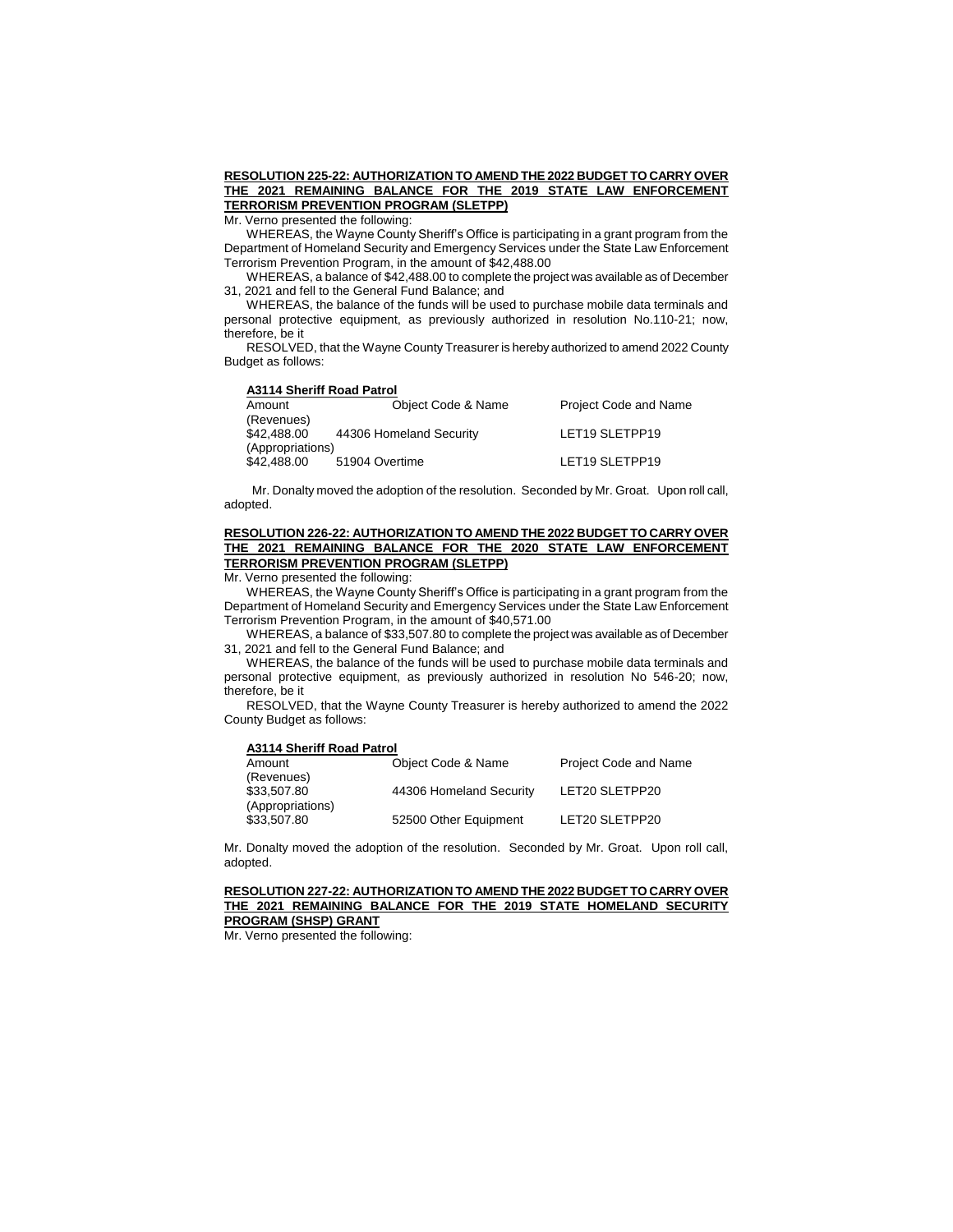WHEREAS, resolution 124-20 authorized the acceptance of the 2019 SHSP Grant in the amount of \$127,462; and

WHEREAS, \$63,731 of this grant was budgeted to partially fund the salary and benefits of the Emergency Management Project Coordinator; and

WHEREAS, the balance of the grant is to be used for the update of the Radiological Emergency Response (REP) Plan, update of Public Safety Tower Security and an Unmanned Aerial Vehicle (UAV) with accessories; and

WHEREAS, \$24,200 was expended in 2021 for the update of the REP Plan; and

WHEREAS, \$29,780 was encumbered in 2021 for the update of Public Safety Tower security; and

WHEREAS, this grant is a three year reimbursement grant and there is a need to reappropriate unallocated funds into the 2022 budget; now, therefore, be it;

RESOLVED, that the County Treasurer is authorized to make the budget adjustments listed below:

#### **A36400 Emergency Management**

(Revenues) Amount Object# Project ID Object Name Project Name \$ 9,751 to 44302 SHS19 Fed-Homeland Security Homeland Security Grant (Appropriations) Amount Object# Project ID Object Name Project Name<br>\$ 8.131 to 52500 SHS19 Other Equipment Homeland Security Gran **Homeland Security Grant** \$ 1,620 to 54400 SHS19 Contracted Services Homeland Security Grant

Mr. Donalty moved the adoption of the resolution. Seconded by Mr. Groat. Upon roll call, adopted.

## **RESOLUTION 228-22: AUTHORIZATION TO AMEND THE 2022 BUDGET TO CARRY OVER THE 2021 REMAINING BALANCE FOR THE 2020 STATE HOMELAND SECURITY PROGRAM (SHSP) GRANT**

Mr. Verno presented the following:

WHEREAS, resolution 019-21 authorized the acceptance of the 2020 SHSP Grant in the amount of \$121,714; and

WHEREAS, \$73,000 of this grant was budgeted to partially fund the salary and benefits of the Emergency Management Project Coordinator; and

WHEREAS, the balance of the grant is to be used for a Network Access Control System, COVID Personal Protective Equipment, Soft Target Protection and related items; and

WHEREAS, \$29,595 was expended in 2021 for Personal Protective Equipment; and WHEREAS, this grant is a three year reimbursement grant and there is a need to reappropriate unspent funds into the 2022 budget; now, therefore, be it;

RESOLVED, that the County Treasurer is authorized to make the budget adjustments listed below:

## **A36400 Emergency Management**

(Revenues)

| 1.11  |                |            |                                               |                     |  |
|-------|----------------|------------|-----------------------------------------------|---------------------|--|
|       | Amount Object# | Project ID | Obiect Name                                   | <b>Project Name</b> |  |
| Grant |                |            | \$19,119 to 44302 SHS20 Fed-Homeland Security | Homeland Security   |  |

(Appropriations)

Amount Object# Project ID Object Name Project Name \$19,119 to 54400 SHS20 Contracted Services Homeland Security Grant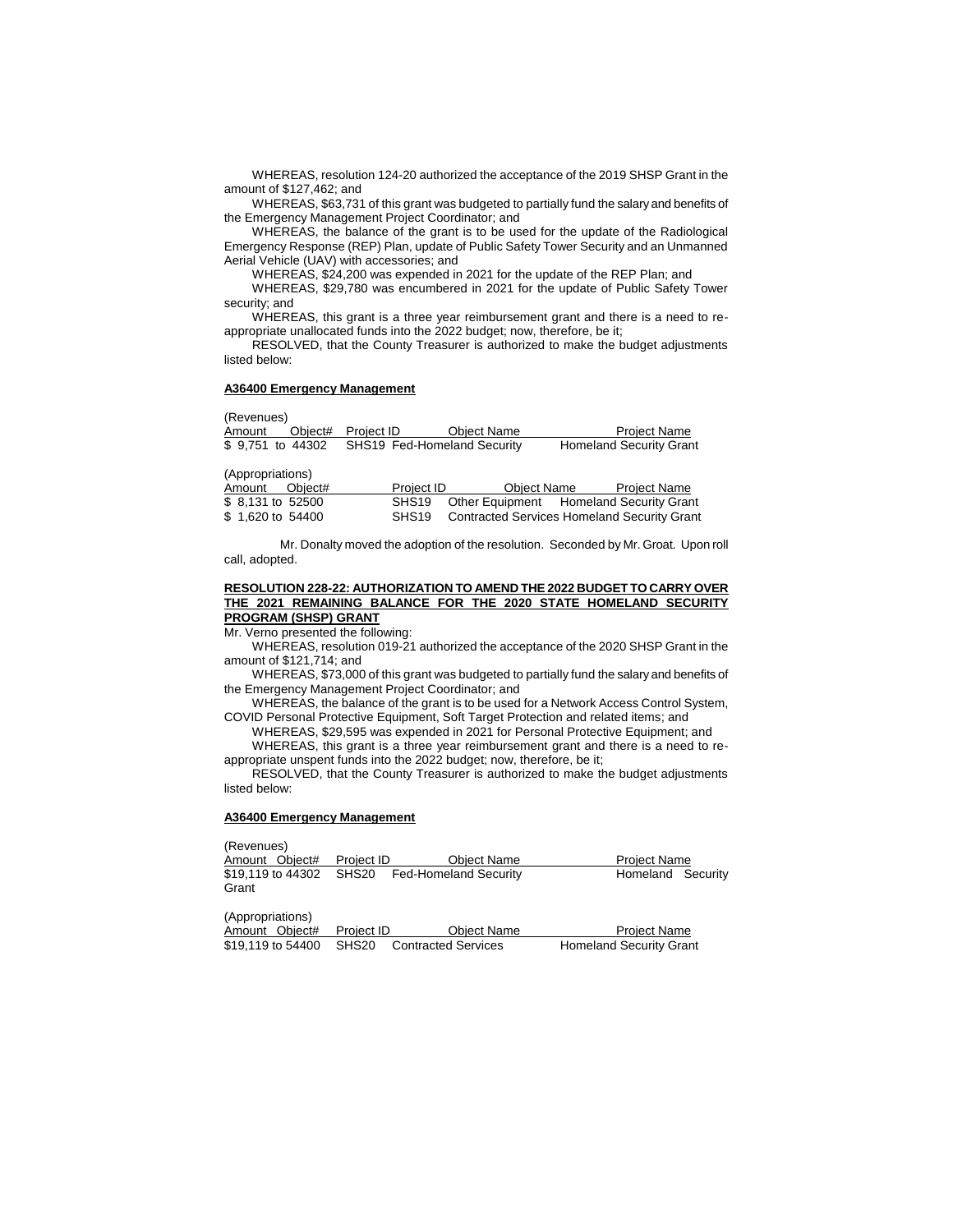Mr. Donalty moved the adoption of the resolution. Seconded by Mr. Groat. Upon roll call, adopted.

# **RESOLUTION 229-22: AUTHORIZATION TO AMEND THE 2022 BUDGET TO CARRY OVER THE 2021 REMAINING BALANCE FOR THE 2021 STATE HOMELAND SECURITY PROGRAM (SHSP) GRANT**

Mr. Verno presented the following:

WHEREAS, resolution 500-21 authorized the acceptance of the 2021 SHSP Grant in the amount of \$108,829; and

WHEREAS, \$65,000 of this grant was budgeted to partially fund the salary and benefits of the Emergency Management Project Coordinator; and

WHEREAS, the balance of the grant is to be used for contracted cyber security software and associated services; and

WHEREAS, \$12,872.95 was expended in 2021 for software and contracted services; and WHEREAS, this grant is a three year reimbursement grant and there is a need to reappropriate unspent funds into the 2022 budget; now, therefore, be it

RESOLVED, that the County Treasurer is authorized to make the budget adjustments listed below:

# **A36400 Emergency Management**

(Revenues)

| Amount           | Object# Project ID | <b>Object Name</b>                               | <b>Project Name</b>            |
|------------------|--------------------|--------------------------------------------------|--------------------------------|
|                  |                    | \$30,956.05 to 44302 SHS21 Fed-Homeland Security | <b>Homeland Security Grant</b> |
| (Appropriations) |                    |                                                  |                                |
| Amount           | Object# Project ID | <b>Object Name</b>                               | <b>Project Name</b>            |
| $\cdots$         |                    | - - - - -                                        | $\sim$ $\sim$                  |

\$30,956.05 to 54400 SHS21 Contracted ServicesHomeland Security Grant

Mr. Donalty moved the adoption of the resolution. Seconded by Mr. Groat. Upon roll call, adopted.

# **RESOLUTION 230-22: AUTHORIZATION TO ISSUE REQUEST FOR PROPOSALS FOR IMPLEMENTATION SERVICES FOR THE COUNTY EMS CAPITAL PROJECT**

# Mr. Verno presented the following:

WHEREAS, Board of Supervisors resolution 124-22, entitled Authorization to Establish County Emergency Medical Services Capital Project and Amend the Budget, included an endorsement of the establishment of a County transporting EMS system, and

WHEREAS, the County Administrator and ALS Director have reviewed the tasks to be completed in association with the implementation of the new EMS system and agency, and have concluded that the most expeditious and efficient manner to complete the tasks required would be through the addition of a person or firm whose sole focus for the County is to investigate, coordinate, manage, and oversee the implementation of this project, and

WHEREAS, said individual or firm would function as an independent contractor, and not a County employee, for a period currently estimated at two years; now, therefore be it

RESOLVED, that the Board of Supervisors hereby authorizes the release of an RFP (Request for Proposals), seeking qualified firm to act as a Project Implementer and independent contractor to develop the County's EMS project, on a temporary basis, with said RFP to be developed with the assistance of, and released by, the County Purchasing Agent.

Mr. Chatfield moved the adoption of the resolution. Seconded by Mr. Mettler. Upon roll call, adopted.

#### **RESOLUTION 231-22: AUTHORIZATION TO REMOVE MEMBERS FROM THE TECHNICAL**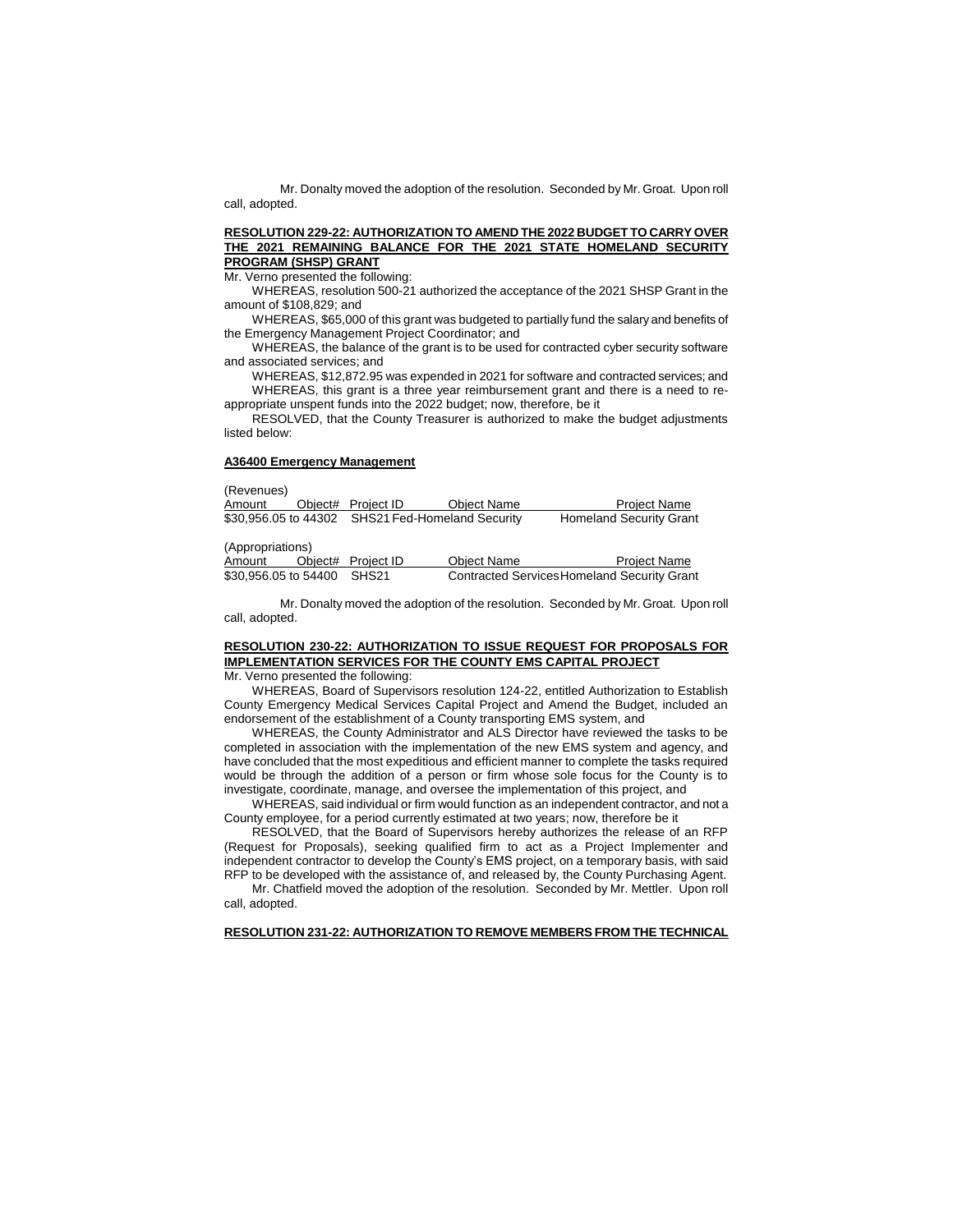#### **DECON TEAM**

Mr. Verno presented the following:

WHEREAS, Chris Ferrante and Kevin Flynn are currently members of the Technical Decon Team; and

WHEREAS, it is the recommendation of the Fire Coordinator that both members be removed from the Technical Decon Team; now, therefore, be it

RESOLVED, the Wayne County Board of Supervisors hereby approves the removal of Mr. Ferrante and Mr. Flynn as Technical Decon Team Members.

 Mr. Chatfield moved the adoption of the resolution. Seconded by Mr. Kolczynski. Upon roll call, adopted.

## **RESOLUTION 232-22: AUTHORIZATION TO PURCHASE COMPLIANCE AND SECURITY SOFTWARE TRAINING SUBSCRIPTION FROM KNOWBE4, INC.**

Mrs. Leonard presented the following:

WHEREAS; the State of New York requires specific training be conducted for compliance yearly; and

WHEREAS, the county's open source training software is becoming obsolete; and WHEREAS, KnowBe4, Inc. can provide New York state compliance training as well as cyber security training and is used widely throughout New York State; and

WHEREAS, KnowBe4, Inc. has provided Wayne County with a quote using Sourcewell contract number 081419-SHI for a term of 36 months for a total cost of \$25,765.74 paid in advance now, therefore, be it

RESOLVED, the Director of Information Technology is authorized to purchase a training software subscription for a term of 36 months paid in advance to KnowBe4, Inc. for the amount of \$25,765.47 subject to review and approval by the County Attorney as to form and content.

Mr. Chatfield moved the adoption of the resolution. Seconded by Mr. Mettler. Upon roll call, adopted.

#### **RESOLUTION 233-22: AUTHORIZATION TO RENEW AGREEMENT WITH VISUAL COMPUTER SOLUTIONS, INC. FOR MAINTENANCE OF THE SHIFT SCHEDULING AND TIME SHEET SOFTWARE PROGRAM FOR THE OFFICE OF THE SHERIFF AND E-911** Mrs. Leonard presented the following:

WHEREAS, the Office of the Sheriff and the 911 departments use POSSWeb/COSS/Scheduling software for shift scheduling and time sheet creation; and

WHEREAS, support and software updates are essential to the ongoing function of the system; and

WHEREAS, the annual cost of software support and updates for the period of June 2022 to May 2023 is \$7037.16; now, therefore, be it

RESOLVED, that the Chairman of the Wayne County Board of Supervisors is hereby authorized to sign an agreement with Visual Computer Solutions, Inc., on behalf of the County of Wayne, subject to review and approval by the County Attorney as to form and content.

Mr. Chatfield moved the adoption of the resolution. Seconded by Mr. Mettler. Upon roll call, adopted.

# **RESOLUTION 234-22: AUTHORIZING PUBLIC AUCTION SALE OF REAL PROPERTY ACQUIRED BY THE COUNTY FOR DELINQUENT TAXES**

Mrs. Leonard presented the following:

WHEREAS, pursuant to the provisions of Article Eleven (11) of the Real Property Tax Law of the State of New York pertaining to the enforcement of the collection of delinquent taxes, the County of Wayne may acquire title to the real property as shown on Appendix A (attached hereto and incorporated herein by reference) and is entitled to acquire title by Court Order to the properties from 2020 listed on Appendix A; and

WHEREAS, pursuant to the provisions of Article Eleven (11) of the Real Property Tax Law, real property acquired by tax deed or Court Order may be disposed of by the County at such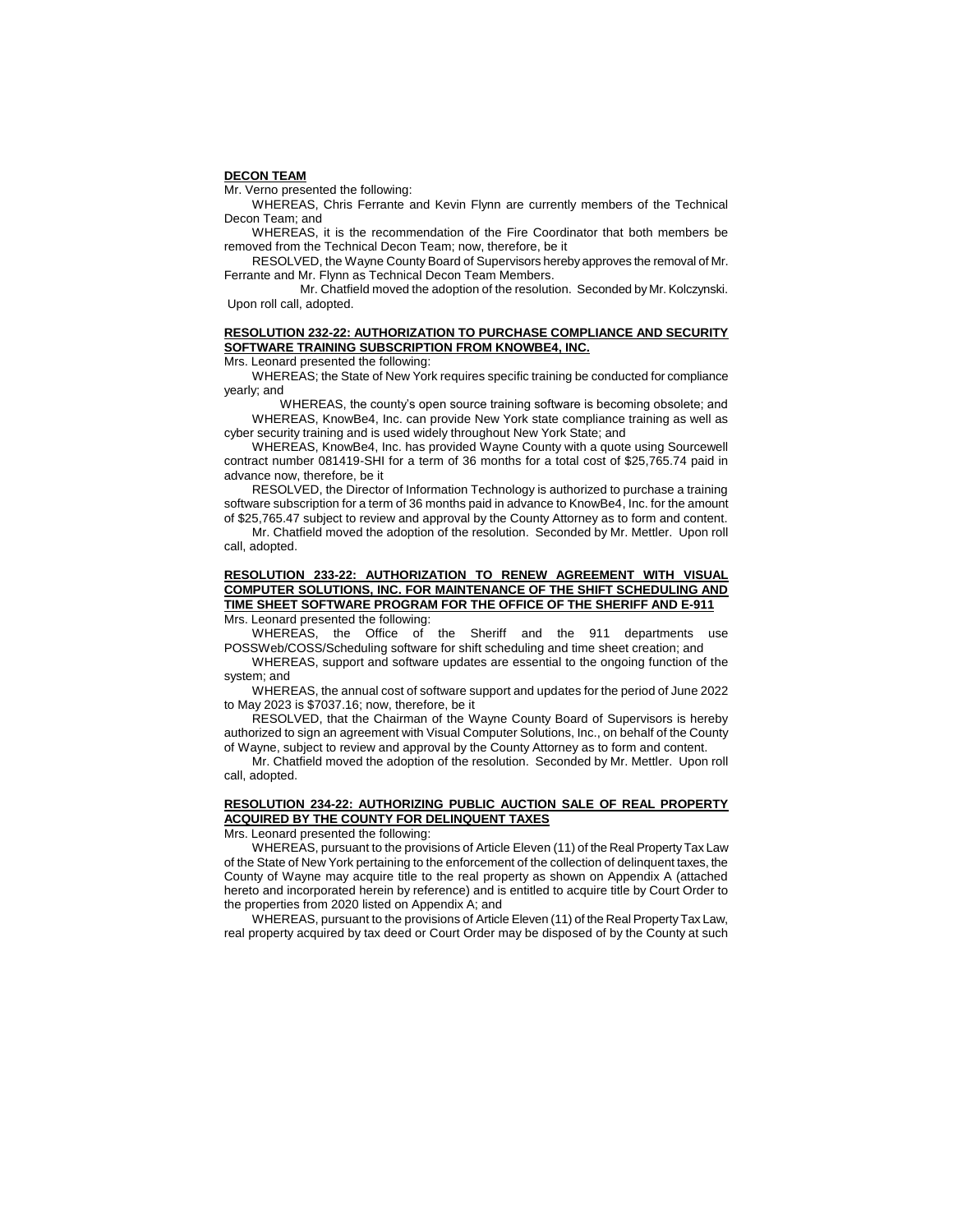times and upon such terms as shall be determined by the Board of Supervisors; now, therefore, be it

RESOLVED, in accordance with Article Eleven (11) of the Real Property Tax Law;

FIRST: The enforcing officer (Treasurer) is hereby authorized and directed to take appropriate action regarding removal of property from the auction list after the filing of the Summary Judgment of the Petition of Foreclosure and up to the time of the auction.

SECOND: The Director of Real Property Tax Services is hereby authorized, empowered and directed to conduct an on-line auction sale of the properties listed on Appendix A at COLLARCITYAUCTIONSONLINE.COM on June 30, 2022 beginning at 11 AM.

THIRD: The Director of Real Property Tax Services is hereby authorized and directed to advertise the auction in such manner as she deems suitable for obtaining the greatest public participation in the sale and to charge the advertising cost to Account No. A1364.54000 (Expenses on Property Acquired for – Advertising).

FOURTH: Each parcel of property shall be offered and sold at the public auction sale subject to the following terms and conditions of sale:

COUNTY OF WAYNE REAL PROPERTY AUCTION SALE ON-LINE FORMAT JUNE 30, 2022 @ 11 am EST REGISTRATION AND PREVIEW OF ALL PROPERTIES ON-LINE JUNE 1, 2022 – JUNE 29, 2022

#### TERMS AND CONDITIONS OF SALE

#### Addendum A

COUNTY OF WAYNE, NY REAL ESTATE AUCTION PARTIAL AUCTION TERMS - SEE BIDDER APPLICATION AND WEBSITE FOR ADDITIONAL DOCUMENTS AND INFORMATION

By electronically or manually signing this certification and submitting along with all documents related to the Online Bidder Application, in exchange for bidding privileges, I hereby certify under penalty of perjury the following:

This contract and all related documents should be reviewed by your counsel prior to bidding as it contains terms and requirements which are not subject to modification, bid withdrawal or bid cancellation. By bidding on any property being offered for auction, you acknowledge that you have either: (1). reviewed the contract with your attorney or, (2). waived right of attorney review. Further note that failure of purchaser to secure financing prior to date of transfer does not constitute grounds for an extension or return of the Down Payment and Buyer's Premium.

1. The property(s) offered for sale has/have been acquired by the County of Wayne (hereinafter referred to as the "County") by Court Order pursuant to the provisions of Title 3, Article 11 of the Real Property Tax Law of the State of New York.

2. All potential Bidders/Buyers must BECOME A MEMBER WITH COLLAR CITY AUCTIONS@ WWW.COLLARCITYAUCTIONSONLINE.COM.

3. All Bidders/Buyers must register for this auction and submit all required Bidder Application documents and then will be manually approved to bid once Bidder Application has been received, reviewed and approved by the auction company. LATE REGISTRATIONS WILL NOT BE APPROVED.

4. Former owners will not be allowed to bid on their properties. No third parties shall be allowed to bid on behalf of a former owner.

5. By acknowledging and executing these Terms & Conditions, the purchaser certifies that he/she is not representing the former owner(s) of the property against whom the County Foreclosed tax liens and has no intent to defraud the County of the unpaid taxes, assessment, penalties, and charges which have been levied against the property. The purchaser agrees that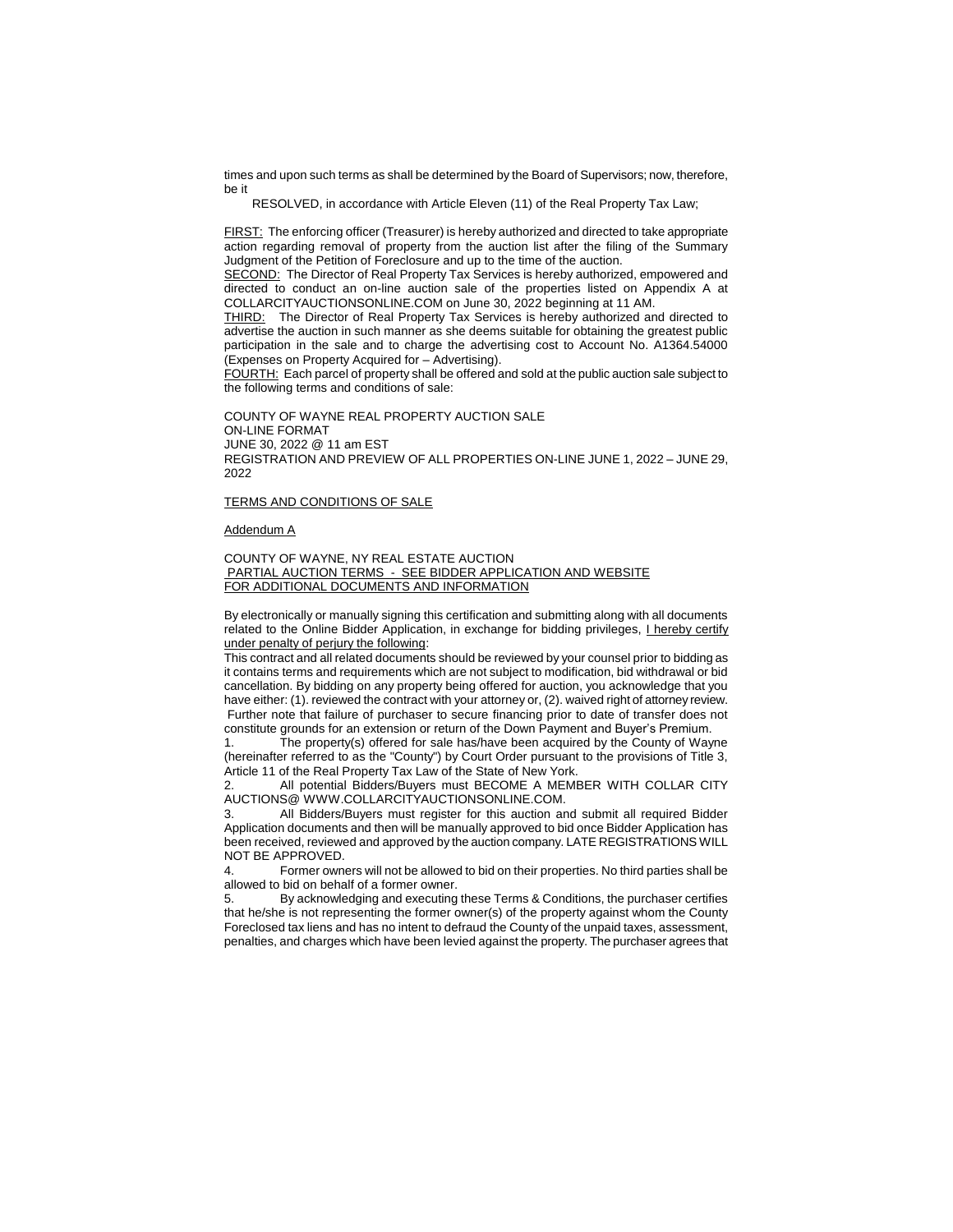neither he/she nor his/her assigns shall convey, transfer, or assign the property to the former owner(s) against whom the County foreclosed within 24 months subsequent to the auction date. If such conveyance occurs, the purchaser understands that he/she will be found to have committed fraud, and/or intent to defraud, and will be liable for any deficiency between the purchase price at auction and such sums as were owed to the County for unpaid taxes prior to the tax lien foreclosure on the property and consents to immediate judgment by the County for said amounts in addition to reasonable attorney's fees and expenses.

6. NO PERSON OR ORGANIZATION CAN BID ON PROPERTIES AT THE AUCTION IF THEY, OR A CORPORATION OR COMPANY THEY ARE AFFILIATED WITH, OWE PROPERTY TAXES (CURRENT YEAR OR PRIOR YEAR) TO THE COUNTY. ALL SUCH TAX LIABILITIES MUST BE PAID PRIOR TO THE AUCTION IN ORDER TO BID AT THE AUCTION. Previously defaulting parties (i.e. parties who have a property tax installment contract or have failed to pay taxes for prior tax years) are not allowed to bid until 18 months after the default is cured.) Failure to comply with this provision will be grounds for default and forfeiture of any deposits paid without exceptions.

7. The property will be conveyed by the County to the purchaser by quit-claim deed, containing a description of the property known as tax map number and as it appeared on the tax roll for the year upon which the County acquired title or as corrected up to date of deed. The deed will be recorded by the County upon payment in full of the purchase price and all closing fees/costs. POSSESSION OF PROPERTY IS FORBIDDEN UNTIL THE DEED IS RECORDED WITH THE WAYNE COUNTY CLERK CONVEYING TITLE TO THE PURCHASER. TITLE VESTS AT THE RECORDING OF THE DEED. It is agreed between the County and the purchaser that delivery and acceptance of the deed occurs upon recording of the deed, which shall constitute the transfer of legal title of the premises to the buyer.

8. Deeds shall convey title only to the person identified as the successful bidder whose bid has been accepted by the Board of Supervisors, along with the successful bidder's spouse, if so desired. No deed shall be executed to convey title in the name of anyone other than the successful bidder, and bidder's spouse, if so desired.

9. The County will not furnish an abstract of title or an instrument survey map.

10. The County does not make any representations or warranties, expressed or implied, (a) concerning the quality or the condition of the title to the property, or the validity or marketability of such title; the ownership of any improvements on the property; the condition of the property and any improvements thereon or its fitness for any use; or the accuracy of the property description on the tax roll or in the notice of sale or any other advertisement of sale furnished by the County; or (b) that the property or any improvements thereon presently comply with building or zoning codes, or with any state or local laws or regulations. Any information concerning the property furnished by the County or any of its officers, employees, or agents shall not be deemed to include any such representations or warranties. Any promotional tools such as photographic slides, tax maps, written or verbal descriptions, etc. are for informational purposes only.

11. Any successful bidder, who fails to tender the deposit as outlined, will be forbidden to participate in this or any other auction for a time period of 18 months. Any parcels where the deposit was not received at the close of the auction contract completion date will be considered defaulted. If a purchaser fails to close on the parcel(s) that he/she bids on at the auction, he/she will be prohibited from participating at future auctions held for the County of Wayne for a time period of 18 months.

12. I acknowledge that I have received a complete bidder packet and will not be approved to bid until the Auction Company has received my fully completed Online Bidder Application.

13. As specified in the "Online Bidder Application" I unconditionally acknowledge, agree and authorize the Auction Company to place a \$1,000.00 hold on my credit or debit card (NO PREPAID CARDS OR AMERICAN EXPRESS ACCEPTED) which will be released if I am not the successful bidder or you may include an official bank check made payable to Collar County Auctions Realty & Mgmt, Inc. PERSONAL AND BUSINESS CHECKS WILL NOT BE ACCEPTED. Non-winning bidders will receive a full refund in approximately 10-business days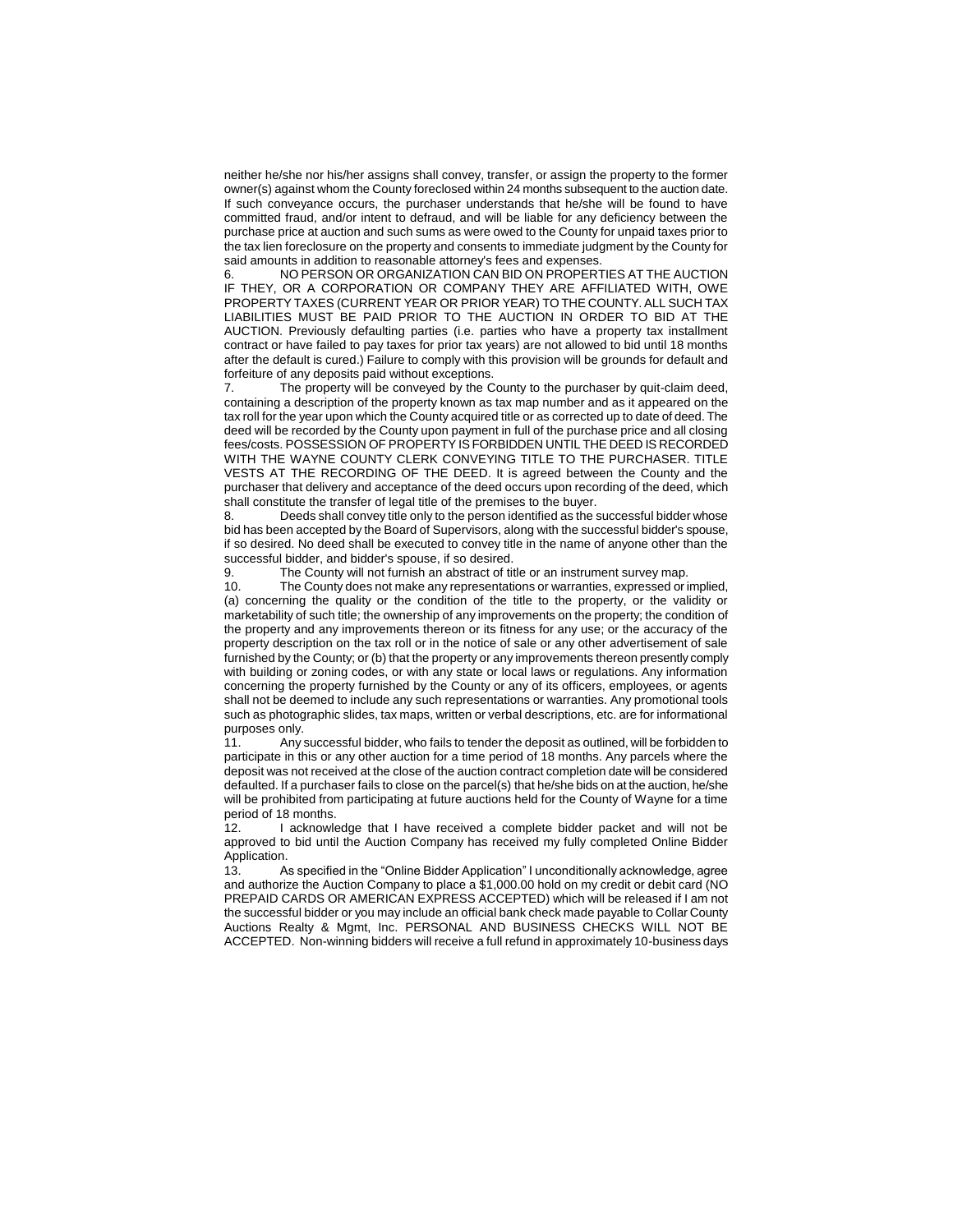post auction without any accrued interest. Credit card hold will be released upon completion of the purchase and sale contracts for winning bidders and within five business days for nonwinning bidders. The hold is required in order to be approved to obtain bidding privileges and will only be converted to a fully executable charge and retained if the successful high bidder does not perform and complete the required purchase contracts and addendums by appointment on July 11 & 12, 2022, Wayne County Office Building, 16 Williams Street, Lyons, NY 14489. I further unconditionally grant permission to the auction company to charge my credit or debit card in full or part for all amounts due if I default in any contractual obligations herein and forever forgo any and all rights to place a chargeback or dispute on any charge placed on my credit card related to my obligations agreed to herein as well as contained in the Online Bidder Application Credit/Debit Card Agreement. If I attempt or do place any chargeback, file a dispute or claim of any kind or attempt to cancel any hold now or in the future, I unconditionally grant the auction company permission to charge all monies due in full or increments as available and I further acknowledge to my credit card company that if I file a dispute, chargeback or any claim to attempt a block, reversal or cancellation of any charge or hold placed due auction company or the County that it is not valid and further instruct and grant unconditional authorization and permission to my credit card company to void my chargeback, dispute or requests of any kind now and forever. Additionally, I grant the auction company permission to charge my credit card now or at any time in the future an additional recovery fee, in full or increments, the amount of \$750.00 to cover their time involved with answering any chargeback, dispute or claim now or in the future. I also acknowledge and agree to reimburse the auction company and County all time, legal expenses, attorney fees incurred if I cause litigation or any claim that would cause these types of fees to be incurred. I further agree not to close any credit card in an attempt to prevent fees due from being charged to my credit card. I unconditionally acknowledge and agree that upon registering and entering my name and credit card information into the auction company's registration process that I am electronically signing and guaranteeing that I have read, fully understand and agree to abide by and be bound by all related terms herein. I agree to be fully responsible for all associated costs involved with the resale, remarketing and any deficiency if I default and the Auction Company and County must resell any property(s) due to my default. I agree that if I bid on multiple properties, these terms and all fees apply individually to each separate parcel.

14. I have read and agree to be bound by all terms herein as well as contained in the County of Wayne, NY Tax Property Online Bidder Application and fully and unconditionally understand and agree to abide by and be bound to them without exception.

15. By registering, I acknowledge I have sufficient funds to meet all requirements as called for by the terms within the Online Bidder Application as well as purchase agreement post auction. I agree to be fully responsible for all collection costs, plus reasonable attorney fees related to any and all collection costs incurred by the County or auction company if I default and fully understand that litigation between the County and any bidder or buyer will only be brought forth in Wayne County Supreme Court and any litigation between the auction company and any bidder or buyer shall only be brought forth in Schenectady County Supreme Court.

16. Upon being declared the high bidder on a parcel, the Bidder as Purchaser will be contacted by the Auction Company to schedule an appointment which will take place, Wayne County Office Building, 16 Williams Street, Lyons, NY 14489, Tuesday, July 11 & 12, 2022 from 10:00 am to 4:00 pm and at that time the buyer will be required to execute the Contract of Sale Packet and remit the required Down Payment of 10 Percent of the bid price and 6% or 10% Buyer's Premium, per property and based on the total on bid amount. If a bid price is \$1,000.00 or less, plus buyer's premium and all other required fees/costs, if any described herein, shall be the total purchase price and must be paid in full at time of contract completion. Bidder is encouraged to pay the entire bid price at Contract of Sale execution. All monies must be made in CASH or Cashier's Check, Visa, Mastercard or Discover. No American Express or Pre-paid Credit Cards. Cashier's Checks must be payable to the Collar City Auctions Realty & Mgmt, Inc. Escrow and drawn on banks insured by the Federal Deposit Insurance Corporation (FDIC) or National Credit Union Association (NCUA). No exceptions.

17. The property will be sold as advertised and "AS IS" with absolutely no warranty or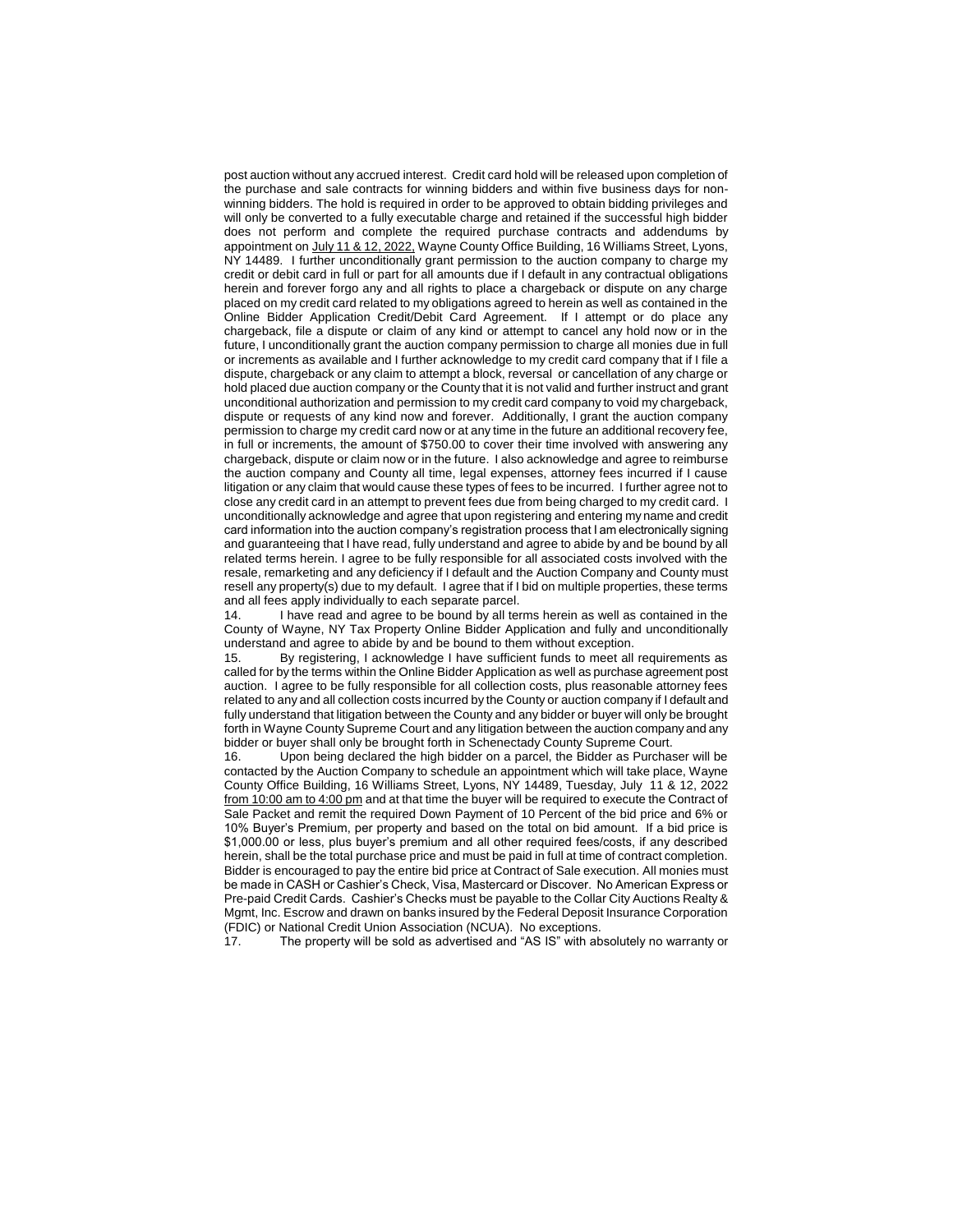guaranty, expressed or implied. I agree to accept the property in, "AS IS" condition with all faults as defined in the Auction Rules and Sales Contract. No representations of any kind are or have been made by the Auction Company, County of Wayne or their agents as to the title or physical condition of the property or as to the existence of any improvements thereon including water/well and sewer/septic systems. The sale of these properties is pursuant to a purchase contract. Failure of purchaser to secure financing prior to date of transfer does not constitute grounds for an extension or return of the down payment or buyer's premium. All information contained in the Auction Brochure and contained within the website of Collar County Auctions Realty & Management, Inc. (herein after known as "Auction Company") and contained in the Online Bidder Application is supplied for informational purposes only and not guaranteed. Prospective purchasers are urged to fully research any property prior to bidding at auction. Furthermore, all parties agree to hold harmless the County, Auction Company and their agents from any errors and or omissions, injury and or other matter that may arise now or in the future. 18. I am an eligible buyer as defined in the Auction Terms, Online Bidder Application and Sales Contract Packet.<br>19 (a) Lam not t

(a) I am not the prior owner of any of the properties being offered for auction;

(b) I am not an immediate family member of a prior owner:

(c) I am not in any way acting on behalf of, as an agent of, or as a representative of the prior owner;

(d) I am not acting as an agent of any officer, stockholder of a Corporation or general or limited partner of a partnership which owns any of the properties being offered for sale;

(e) I do not own property in the County of Wayne, either individually, jointly with another, through a corporation or partnership, which has delinquent taxes;

(f) I am not acting on behalf of, as an agent of, or a representative of any of the persons or entities set forth herein or above;

(g) In accordance with the requirements and prohibitions set forth in Article 18 of the General Municipal Law, sitting members of the Wayne County Board of Supervisors are precluded from bidding on any parcels included in the auction. Members of Town Boards for each Town in the County of Wayne are precluded from bidding on any parcels located in their respective Towns. I am not an elected or appointed official, (nor the spouse, minor child or dependent, thereof) involved in the assessment, tax levy, budget making or tax rate setting process in any municipality in the County of Wayne, including but not limited to Assessors, Board of Review Members, Town Board Members, and Town Supervisors. Village Trustees, Village Mayor, County Bureau of Finance, County Attorney, County Legislators, County Clerk and County Real Property Tax Director;

(h) that I have not defaulted from the prior TWO years' County of Wayne Delinquent Auctions. That by submission of a bid, each bidder and each person signing in person or electronically on behalf of any bidder certifies, and in the case of a joint bid, each party thereto certifies that to the best of their knowledge and belief: The prices in a bid have been arrived at independently without collusion, consultation, communication, or agreement for the purpose of restricting competition as to any matter relating to such prices with any other bidder or with any competitor.

20. I understand that in the event that I refuse or fail to complete my contractual obligations as a successful high bidder or if I fail to consummate purchase of any parcel at an auction, the second highest bidder of that parcel, at the discretion of the County of Wayne, NY, shall be offered the opportunity to purchase the parcel at the amount of the second highest bid plus the buyer's premium, closing costs/fees, and such other amounts as are due under these terms and conditions of sale. Secondary sale is not grounds for any refund or release of performance obligations to initial bidder as purchaser.

21. I understand and agree that if at any time prior to the recording of the deed, the County of Wayne determines that the Buyer is one of the persons set forth in paragraph 4, 5 and 6 herein or in violation of paragraph 8 herein, the County of Wayne at its sole option shall declare the public online auction sales contract breached and the County of Wayne shall retain any and all down payments made, and the Buyer shall forfeit all buyer's premium to the auction company paid or due and owing. I understand that if I am an elected official bidding on tax property within the local government jurisdiction that I serve, knowingly entering into a purchase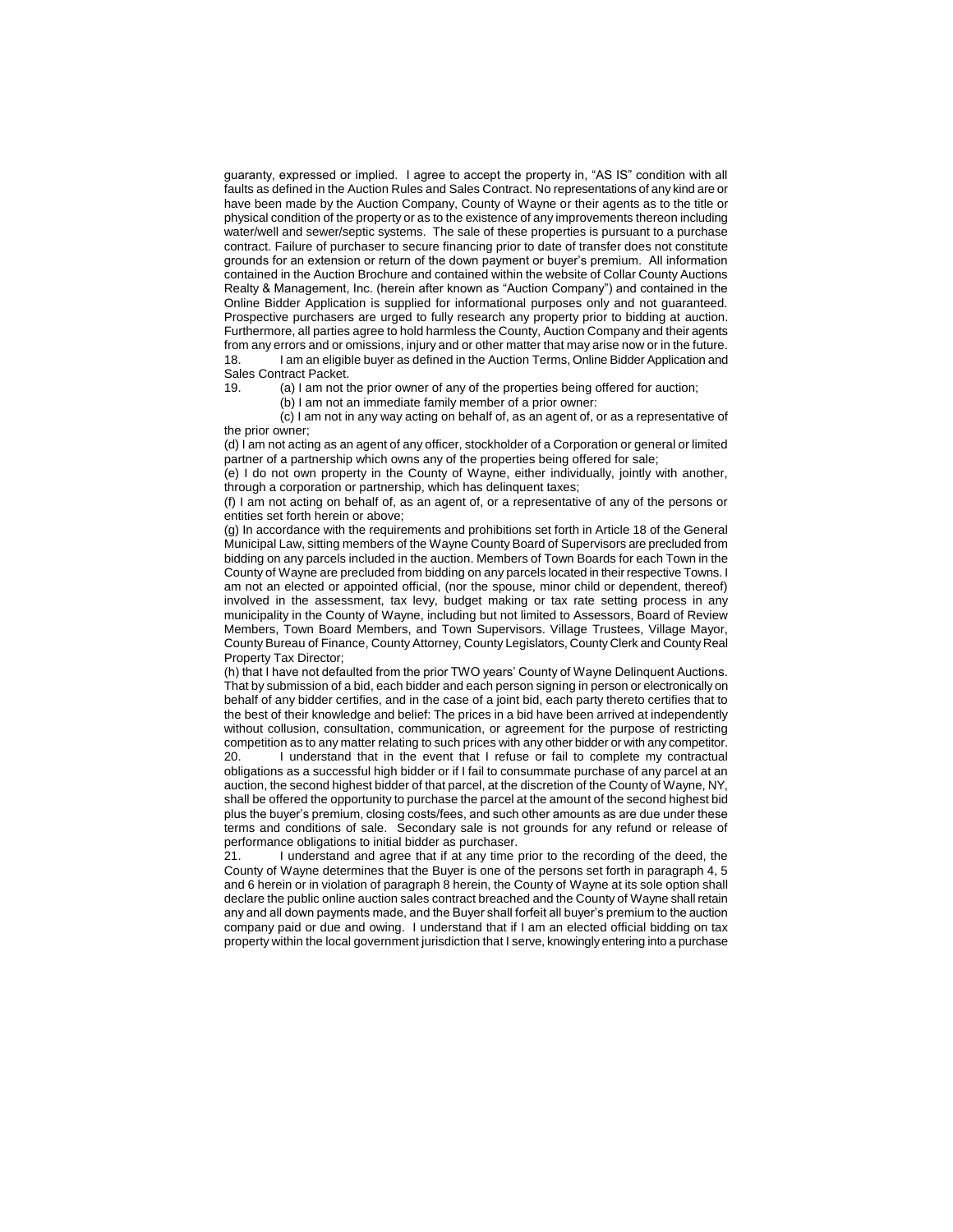contract is in violation of state law and may subject me to criminal and/or civil penalties including but not limited to: forfeiture of deposits, purchase price, buyer's premium, and title to the subject property.

22. I agree to hold the Auction Company, County of Wayne and their agents and or principals to the extent permitted by law, harmless from any claims based on environmental hazards that may be present on any property I purchase. No representations have been made or will be made by the County of Wayne as to the environmental condition or zoning compliance of the property.<br>23. **I** have

I have received a copy of the pamphlet Protect Your Family From Lead in Your Home and I waive the opportunity to conduct a risk assessment or inspection for the presence of leadbased paint and/or lead based paint hazards.

24. I understand that only bids made by clearly using my user identification/user screen name will be accepted and that the bidding process will be recorded.

25. All parcels purchased by a Buyer must be paid for in full. Selective closings are not permitted. Failure to remit full payment on all parcels purchased at the auction will result in a forfeiture of all monies paid, which will be retained by the County and Auction Company as liquidated damages, and the cancellation of all sales to the Buyer.

26. All tax properties sold at auction are being sold subject to:

a) Rights of the public and others in and to any part of the premises that lies within the bounds of any street, alley, or highway.

b) Manufactured home, mobile home or trailer liens, if any.

c) All covenants, leases, easements and restrictions of record affecting said premises, if any. d) Any state of facts that an accurate, currently dated survey might disclose.

e) Environmental conditions of property.

f) All New York State and Federal tax liens, if any.

g) All taxes due as applicable and disclosed on the date of the auction. It is understood that these taxes may not be exact and owing

h) Village tax liens, if any.

i) Back delinquent taxes are forgiven, and the Buyer shall not be liable for any previous taxes owed by the former owner.

27. The premises being sold may be subject to tenancies and/or leases affecting the said premises. Buyer is to determine the existence and status of such interests and the applicable legal rights there to. Evictions, if necessary, are solely the responsibility of the Buyer after the recording of and receipt of the deed.<br>28 The total Bid Price is the c

The total Bid Price is the combination of the high bid, the buyer's premium, and all applicable fees. The buyer shall enter into the required non-contingent purchase and sale agreement. All sales shall be final, absolute and without recourse, and in no event shall the County be or become liable for any defects in title for any cause whatsoever, and no claim, demand or suit of any nature shall exist in favor of the purchaser, its heirs, successors or assigns, against the County arising from this sale.

29. Notice is hereby given that the premises being sold may lie within an Agricultural District as designated upon the tax map. It is the sole responsibility of any bidder to ascertain which specific parcel(s) is so designated and thereby sold subject to the provisions of law applicable thereto.

30. All bids are subject to acceptance by the Wayne County Board of Supervisors. The purchaser's bid will be submitted to the Board of Supervisors on July 20, 2022. It shall be the purchaser's responsibility on July 21, 2022 to visit the website of Collar City Auctions Realty & Mgmt., Inc at www.CollarCityAuctionsOnline.com to determine whether my bid was accepted or rejected by the Board of Supervisors or call our office at 888-222-1522.

31. The purchaser must pay the balance of the purchase price (paid in cash, certified check, bank check, money order, credit card) payable to the Wayne County Treasurer) together with the necessary recording taxes and fees (paid in cash or check payable to the Wayne County Clerk) to the Wayne County Treasurer's Office not later than 3 PM on JULY 27, 2022. Upon receipt of such payments, the deed will be recorded in the County Clerk's Office and mailed to the purchaser upon completion of the recording process.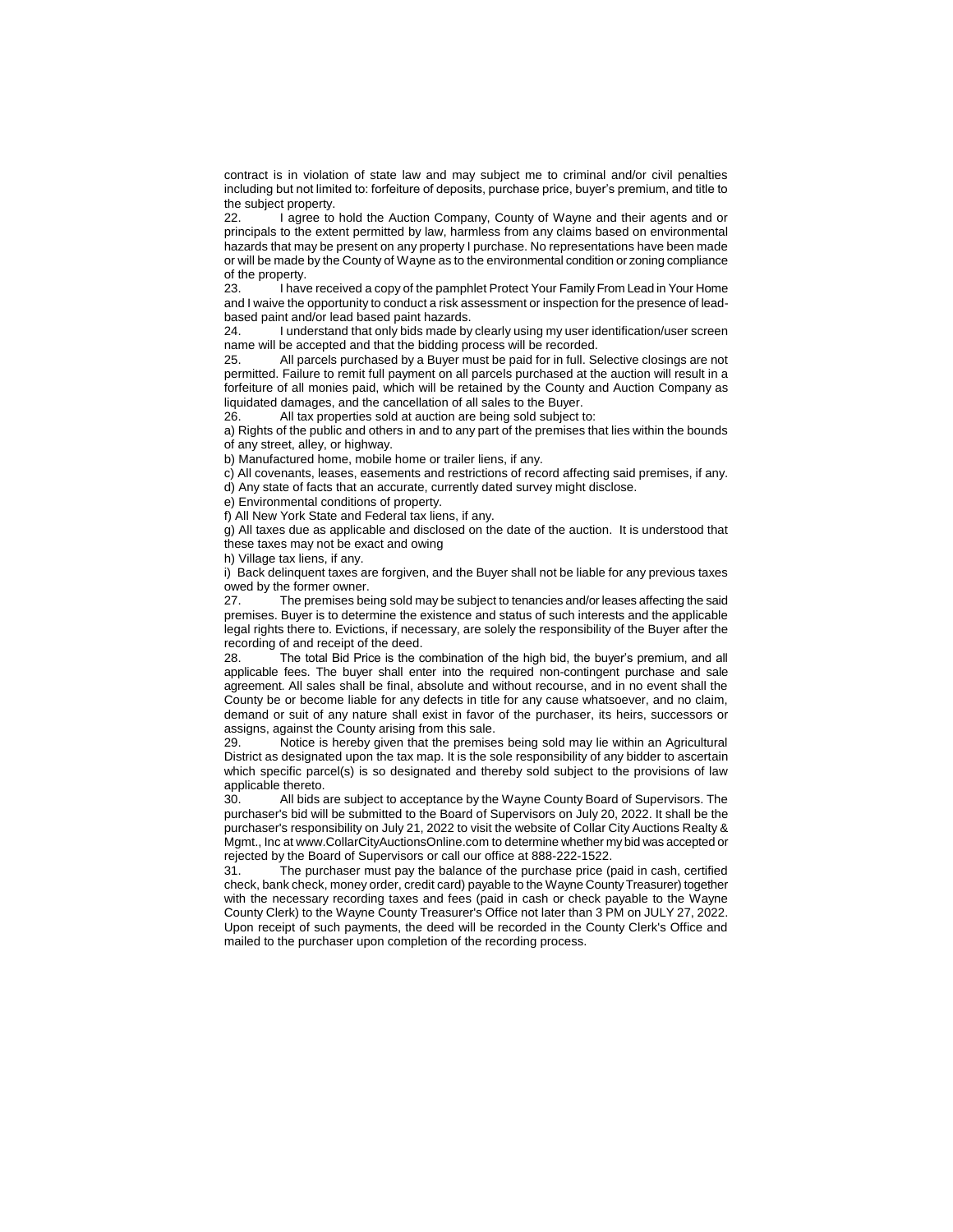The purchaser may not assign his/her right to complete the sale. ALL DEEDS SHALL BE EXECUTED SOLELY IN THE NAME OF THE BIDDER (AND SPOUSE, IF REQUESTED) AS REGISTERED AT THE AUCTION. If the purchaser fails to make such payments on or before JULY 27, 2022, the sale shall be deemed cancelled, the County shall not be obligated to convey the property to the purchaser and the purchaser's deposit shall be retained by the County as liquidated damages.

IF THE BALANCE DUE FROM BUYER(S) PLUS ANY ADDITIONAL CHARGES ON EACH PROPERTY PURCHASED AT AUCTION IS NOT RECEIVED IN FULL ON OR BEFORE WEDNESDAY JULY 27, 2022, BY3:00 P.M. at the County of Wayne Treasurer's Office, 16 Williams Street, Lyons, NY 14489, THE BUYER(S) SHALL IMMEDIATELY FORFEIT THEIR DOWN PAYMENT OR ANY PAYMENTS MADE WITHOUT RECOURSE AND THE PURCHASE AND SALE AGREEMENT SHALL BECOME NULL AND VOID FOR ANY OBLIGATION THE COUNTY AND AUCTION COMPANY HAD TO PURCHASER. Purchaser agrees and understands that the buyer's premium is deemed earned by Auction Company upon approval or acceptance of bid by the County and is non-refundable. This means when you become the successful high bidder through bidding. A sample Purchase and sale agreement is available online at [www.CollarCountyAuctionsOnline.com](http://www.collarcityauctionsonline.com/) or call our office at 518-895-8150 x 103 to request a sample be sent via USPS if you do not have internet access. No internet access? You may also place a bid utilizing our "Absentee Bid Form Contained within the "Online Bidder Application". Persons defaulting from prior year's auctions are disqualified for eighteen months from participating in delinquent property tax auctions or acquiring title through such process.

32. The transfer costs/fees which the purchaser shall be required to pay, in addition to bid price, shall consist of:

a) Filing fee for the Real Property Transfer Report (RP-5217) of \$125.00 if the property is classified as agricultural, a 1-3 family dwelling, an apartment, or condominium, and \$250.00 if the property is otherwise classified (vacant, commercial, entertainment, community service, industrial, public service, forest, etc.

b) Filing fee for combined Capital Gains Transfer Tax Affidavit \$5.00

c) Preparing, recording and filing of the deed, \$55.00<br>d) Capital Gains Transfer Tax, \$4 per thousand of bid

Capital Gains Transfer Tax, \$4 per thousand of bid price

33. Property Inspections: Please drive by vacant land parcels. Improved properties may ONLY be inspected from the exterior. Please do not enter any improved properties. Please ONLY Drive by Occupied Properties. If an improved property appears to be occupied, you are only permitted to view from the road. Evictions, if necessary, are solely the responsibility of the successful bidder after closing and recording of the deed.

34. Purchasers are not responsible for payment of any delinquent County property taxes prior to the foreclosure. Purchasers will, however, be responsible for the current year 2022 Village property tax bill and any relevy. If the property tax payment for any village parcels that include a relevy are not received, the purchaser will be responsible for the full amount of the village bill to include all relevy amounts. Any 2022 village property tax bills not paid must be paid directly to the Village as instructed on the bill. The County will convey the property free and clear of County tax liens accrued on or before January 1, 2022.

35. In order to avoid future delinquent charges, the new owner should immediately advise all tax collectors of the new ownership, and the address where future tax bills are to be mailed.<br>36 All bids are subject to and contingent upon approval and acceptance by the Wayne All bids are subject to and contingent upon approval and acceptance by the Wayne County Board of Supervisors. The County reserves the right to sell to the second highest bidder if Purchaser defaults.

37. The Board of Supervisors reserves the right to accept or reject any or all bids, or to withdraw any parcel from the sale at any time prior to delivery of the deed to the purchaser.

38. In the event that a sale is cancelled by Court Order or judgment or by the Wayne County Board of Supervisors, the successful bidder shall be entitled only to a refund of the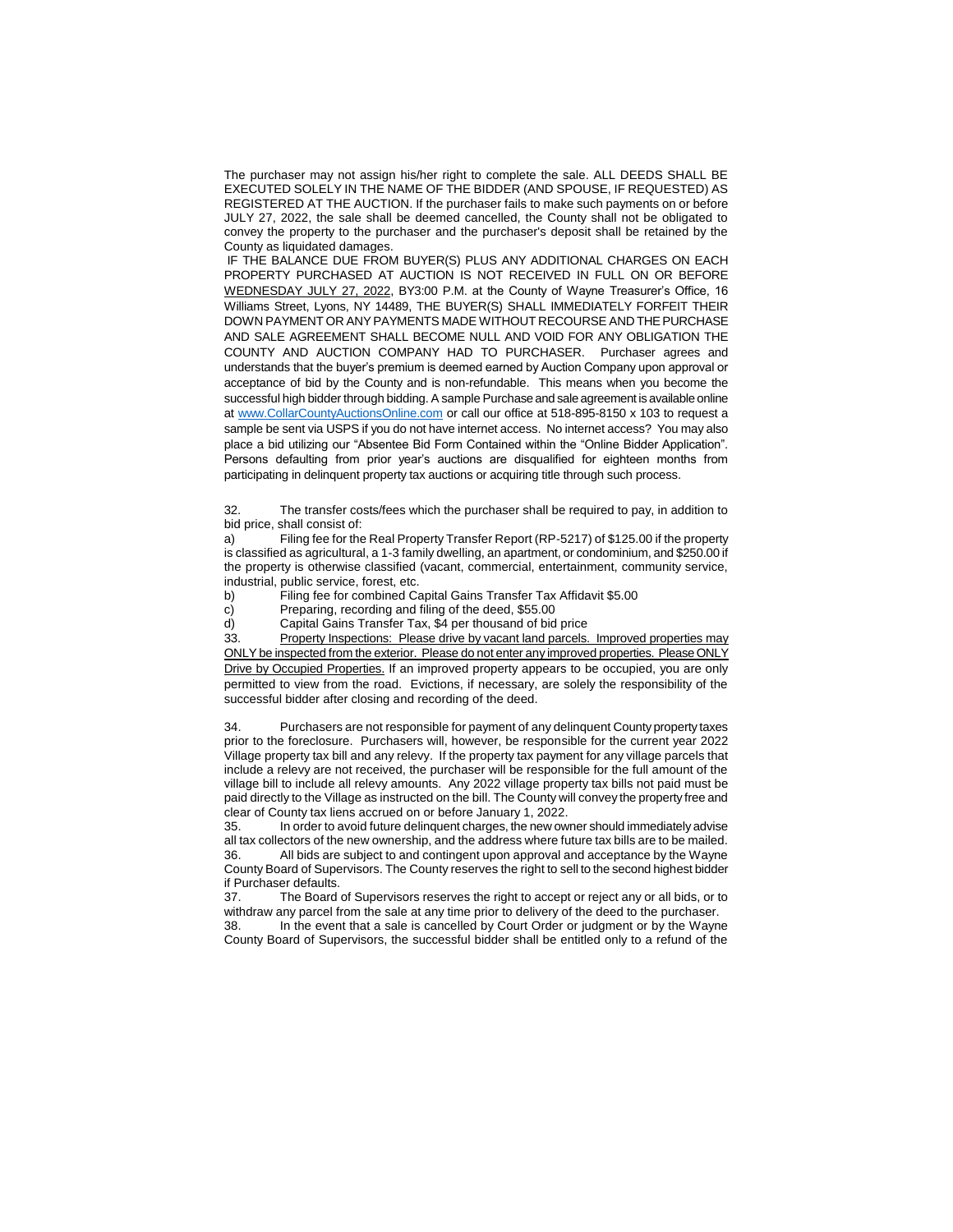purchase money. Purchaser shall not be entitled to special or consequential damages, attorney fees, reimbursement for any expenses incurred as a result of ownership or improvements of the property, nor for taxes paid during the period of ownership.

39. No personal property is included in the sale of any property and/or parcel(s) owned by the County of Wayne. The disposition of any personal property located on, in, under or on the property or parcel sold shall be the sole responsibility of the purchaser upon transfer of title. 40. Notice to Real Estate Brokers/Agents: The Auction Company is acting in the capacity of a Real Estate Broker/Auctioneer and NOT as a Realtor on the auction of the properties contained herein. The Auction Company is NOT offering any cooperating brokerage fee to any outside brokerage company or agent for producing a bidder or purchaser at this auction. It is recommended that Brokers and/or Agents structure some type of compensation from the buyer they are representing.

I, the Bidder, acknowledge that I, read, write and fully understand the English language and further agree and acknowledge that I have fully read and, if felt necessary, reviewed all terms/bidder registration documents related to bidding and purchasing with my counsel. I further acknowledge that all information is true and accurate under penalty of law.

Mr. Mettler moved the adoption of the resolution. Seconded by Mr. Donalty. Upon roll call, adopted.

# **RESOLUTION 235-22: APPROVING APPLICATIONS FOR CORRECTED TAX ROLLS**

Mrs. Leonard presented the following:

WHEREAS, applications for correction of tax rolls in relation to parcels of property identified below have been filed with the Director of Real Property Tax Services ("Director"); and

WHEREAS, the Director investigated the circumstances of the claimed errors on the tax rolls and recommends that the applications be approved; now, therefore, be it

RESOLVED, pursuant to Article 5, Title 3 of the Real Property Tax Law, the applications are approved and the officers having jurisdiction of the tax rolls are hereby authorized to make the following corrections:

# **TOWN OF ARCADIA**

2022 Tax Roll<br>Account No Account No. 67113-00-407376 Assessed to: WCRLB<br>Total Tax Difference\$ 7,186.09 Corrected Total Tax: \$ 3,196.24

Total County Tax Difference: \$ 1,407.59

# **TOWN OF ARCADIA**

2022 Tax Roll 67113-00-374381<br>WCRLB Assessed to: WCRLB<br>Total Tax Difference\$ 823.88 Corrected Total Tax: \$ 71.28

Total County Tax Difference: \$ 161.38

Mr. Groat moved the adoption of the resolution. Seconded by Mr. Chatfield. Upon roll call, adopted.

#### **RESOLUTION 236-22: TAX REFUND – ERROR ON TAX ROLL**

Mrs. Leonard presented the following:

WHEREAS, applications for refund of real property tax claimed to be attributable to an error on the tax roll has duly been filed with the Director of Real Property Tax Services ("Director") for the properties listed below, pursuant to the provisions of Article Five, Title 3 of the Real Property Tax Law; and

WHEREAS, the Director investigated the circumstances of the claimed errors and has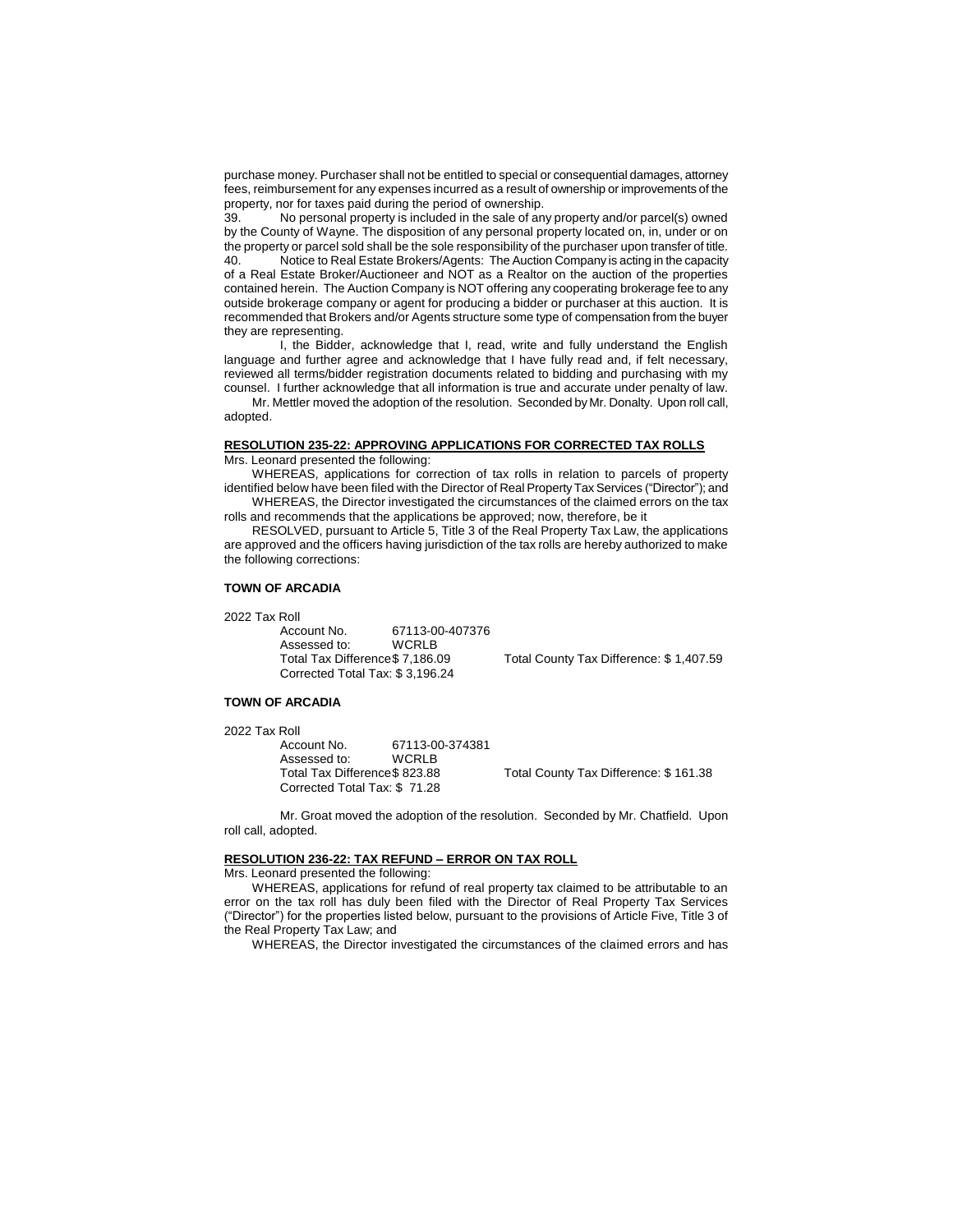submitted a report recommending the applications be approved; now, therefore, be it RESOLVED, pursuant to Article 5, Title 3 of the Real Property Tax Law that the following applications are hereby approved and the County Treasurer is hereby authorized and directed to pay the refunds:

## **TOWN OF WALWORTH**

2022 Tax Roll Account No. 62113-08-792923 Assessed to: Johnson, Jeffrey E & Lisa M Total Tax Difference\$ 284.34 Total County Tax Difference: \$ 165.58 Corrected Total Tax: \$ 2,220.95

And be it further,

RESOLVED, that the County Treasurer is hereby authorized and directed to charge back the Refunds in the manner prescribed by Section 556 of the Real Property Tax Law.

 Mr. Donalty moved the adoption of the resolution. Seconded by Mr. Chatfield. Upon roll call, adopted.

### **RESOLUTION 237-22: AUTHORIZATION TO AMEND CONTRACT WITH THE BONADIO GROUP FOR ADDITIONAL TESTING**

Mrs. Leonard presented the following:

WHEREAS, Wayne County is under contract with the Bonadio Group for Independent Audit Services; and

WHEREAS, it has been determined that the County's Federal Fund on the single audit has been under reported and must be amended; and

WHEREAS, more testing must be done to be compliant in our single audit; and WHEREAS, the fees for the additional testing are as follows:

2019 – Testing of the additional program, reissuance of the Single Audit Report, re-opening and reissuance of the Data Collection Form \$3,000.

2019 – Reissuance of the County-wide financial statements to report the reclassification of State Aid to Federal aid and the necessary subsequent review procedures to update the audit as of the report date \$2,500.

2020 – Reissuance of the Single Audit Report, re-opening and reissuance of the Data Collection Form \$2,000.

2020 – Reissuance of the County-wide financial statements to report the reclassification of State Aid to Federal aid and the necessary subsequent review procedures to update the audit as of the report date \$2,500.

2021 – Testing of the additional program due to the re-issuance in 2019 \$2,000.

Total fee for additional services - \$12,000

RESOLVED, that the Wayne County Board of Supervisors authorizes the amendment of the agreement with the Bonadio Group, subject to the approval of the County Attorney as to form and content, to increase the payment for services for an amount not to exceed \$12,000.00, to be billed on a per hour basis based on the staff assigned to the project; and be it further

RESOLVED, that the County Treasurer is authorized to make the following budget adiustments:

# **A1990 General Fund Contingencies**

(Appropriations)

from .54000 Contractual Expenses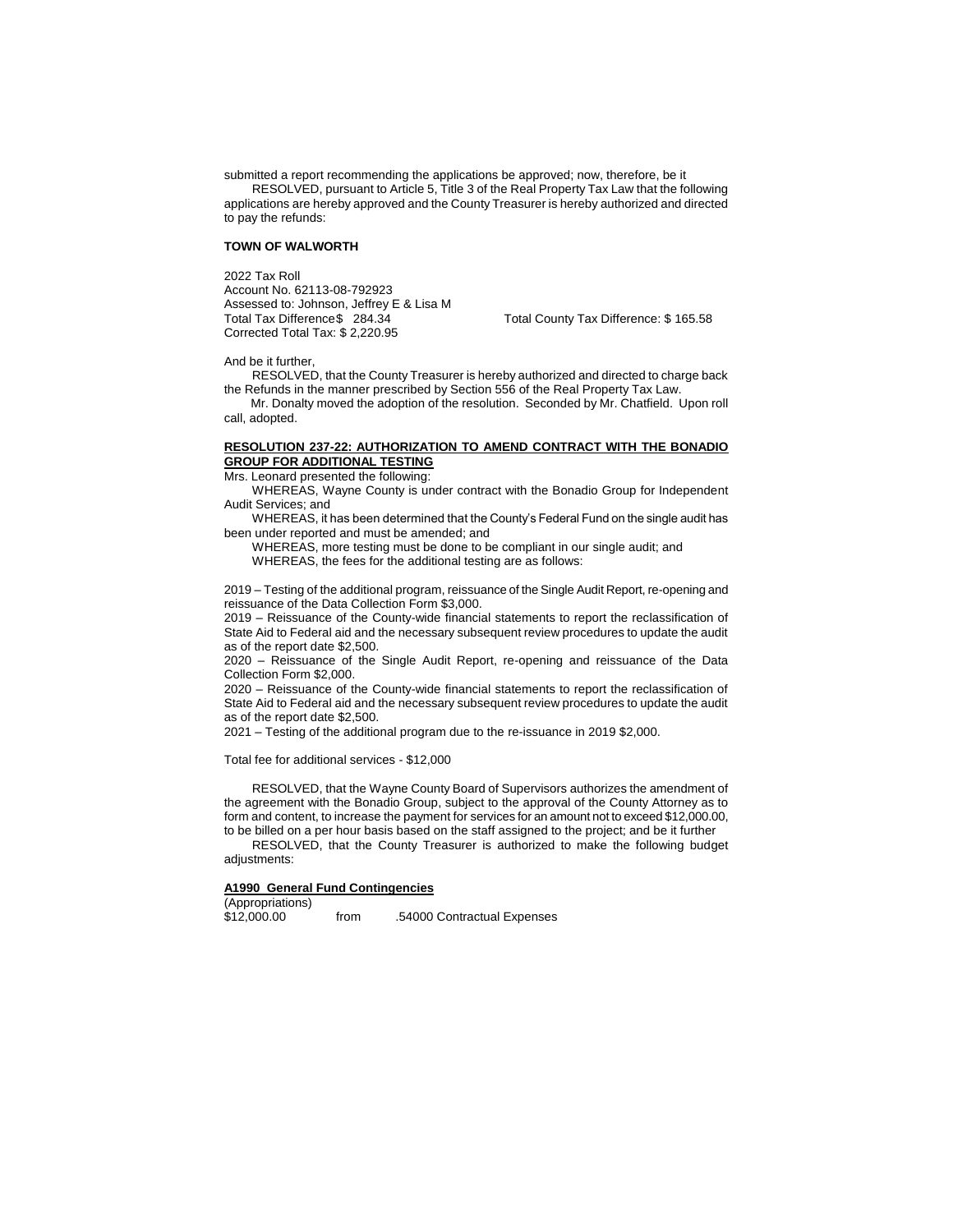#### **A13204 General Fund County Auditor**

\$12,000.00 to .54501 Accountants & Auditors

Mr. Chatfield moved the adoption of the resolution. Seconded by Mr. Brady. Upon roll call, adopted.

# **RESOLUTION 238-22: AUTHORIZATION TO ISSUE REQUEST FOR PROPOSALS FOR OUTSIDE COUNSEL TO ASSIST WITH BROADBAND PROJECT CONTRACT NEGOTIATIONS**

Mrs. Leonard presented the following:

WHEREAS, Resolution 490-21 authorized the Broadband Committee to enter into negotiations with Charter Communications Inc. to negotiate costs, terms and conditions of a public-private partnership agreement; and

WHEREAS, it is in the best interest of the county to obtain outside counsel with specific expertise in the technical components of the proposed agreement and that is well-versed in what terms and conditions are appropriate, related to industry standards, for the creation of such public-private partnership and resulting agreement; and

WHEREAS, in accordance with General Municipal Law 104-B and the Wayne County Purchasing Policy, the county is required to issue a Request for Proposals (RFP) to procure the required professional service; now, therefore be it,

RESOLVED, that the Economic Development and Planning Department, in coordination with the Purchasing Department, be authorized to solicit a Request for Proposals for outside counsel to assist with contract negotiations for the Broadband Project; and be it further

RESOLVED, that once proposals are evaluated, a recommendation will be brought before the Board of Supervisors to authorize the county to enter into a contract for outside counsel services and allocate funds.

Mr. Groat moved the adoption of the resolution. Seconded by Mr. Mettler. Upon roll call, adopted.

## **RESOLUTION 239-22: AUTHORIZATION TO REMIT PAYMENT TO A MEMBER OF THE BOARD OF SUPERVISORS FOR SERVICES PROVIDED**

Mrs. Leonard presented the following:

WHEREAS, during the semi-monthly audit of claims for payment by the Wayne County Audit Office it was determined an invoice was submitted by Steve Groat Studios, and

WHEREAS, it was determined that this business is owned by a member of the Board of Supervisors, and

WHEREAS, section 6 of the Wayne County Purchasing Policy states "no official or employee of the County shall have financial interest in any purchase or contract secured by the County, without disclosure to and authorization from the originating department's standing committee," and

WHEREAS, a Board of Supervisor member is not assigned to report to a standing committee, and therefore cannot seek disclosure to and approval from said committee as required by the Purchasing Policy, and

WHEREAS, it has been determined by the County Administrator and County Attorney that the adoption of a resolution is required to remit payment for this service, now therefore be it

RESOLVED, the Board of Supervisors authorizes the payment of \$295.00 to the vendor, Steve Groat Studios that is owned by Board of Supervisor member Steve Groat, for the color composite photo portrait and layout of the Board of Supervisors.

Mr. Donalty moved the adoption of the resolution. Seconded by Mr. Kolczynski. Upon roll call, adopted.

#### **RESOLUTION 240-22: AUTHORIZATION TO REJECT BIDS FOR THE SALE OF COUNTY PROPERTY – TOWN OF ROSE**

Mrs. Leonard presented the following: